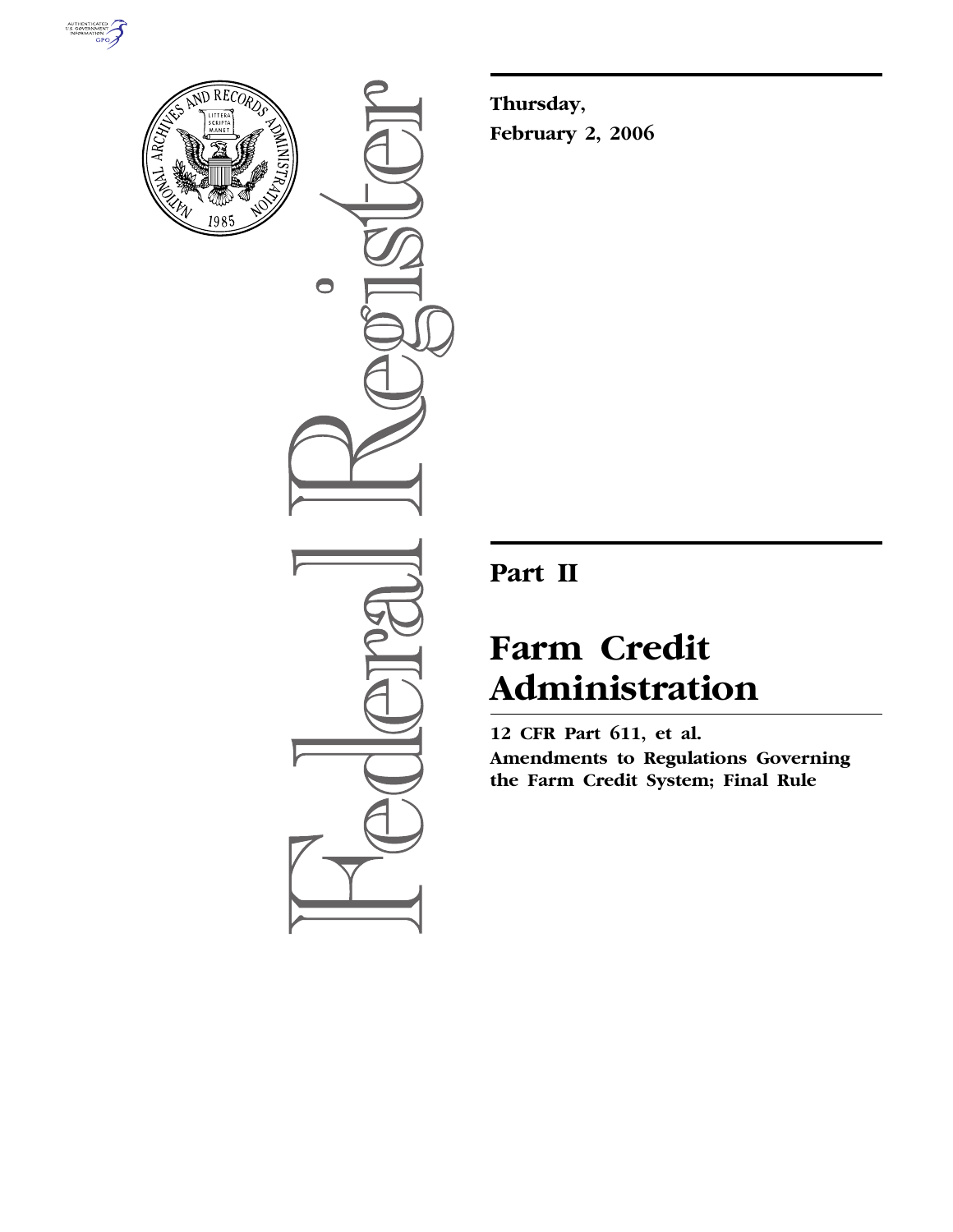## **FARM CREDIT ADMINISTRATION**

**12 CFR Parts 611, 612, 614, 615, 618, 619, 620, and 630** 

#### **RIN 3052–AC19**

**Organization; Standards of Conduct and Referral of Known or Suspected Criminal Violations; Loan Policies and Operations; Funding and Fiscal Affairs, Loan Policies and Operations, and Funding Operations; General Provisions; Definitions; Disclosure to Shareholders; Disclosure to Investors in System-Wide and Consolidated Bank Debt Obligations of the Farm Credit System** 

**AGENCY:** Farm Credit Administration. **ACTION:** Final rule.

**SUMMARY:** The Farm Credit Administration (FCA, we, or our) issues this final rule amending our regulations affecting the governance of the Farm Credit System (System). The final rule enhances impartiality and disclosure in the election of directors; requires that Farm Credit banks and associations establish policies identifying desirable director qualifications; requires boards to have a director or an advisor who is a financial expert; requires System institutions to establish director training procedures; and ensures that boards conduct annual self-evaluations. The final rule addresses the term of service and removal of outside directors, while requiring all Farm Credit banks and associations with assets over \$500 million to have at least two outside directors. The rule also provides associations with small boards an exemption from having at least two outside directors. The rule further requires that Farm Credit banks and associations have nominating committees and that all System institutions have audit and compensation committees. The final rule clarifies the current rule on disclosure of conflicts of interest and compensation. The final rule does not apply to the Federal Agricultural Mortgage Corporation (FAMC). **DATES:** *Effective Date:* This regulation will be effective 30 days after publication in the **Federal Register**  during which either or both Houses of Congress are in session except for §§ 611.210(a)(2), 611.220(a)(2)(i) and (ii), 611.325, and 620.21(d)(2) which will be effective one year from the effective date of this rule. We will publish a notice of the effective date in the **Federal Register**.

*Compliance Date:* Compliance with board composition requirements (§§ 611.210(a)(2) and 611.220(a)(2)(i)

and (ii)) and establishment of bank nominating committees (§§ 611.325 and  $620.21(d)(2)$  must be achieved 1 year from the effective date of this rule. All other provisions require compliance on the effective date of this rule.

#### **FOR FURTHER INFORMATION CONTACT:**

- Gary Van Meter, Deputy Director, Office of Regulatory Policy, Farm Credit Administration, McLean, VA 22102– 5090, (703) 883–4232, TTY (703) 883– 4434, Or
- Laura D. McFarland, Senior Attorney, Office of General Counsel, Farm Credit Administration, McLean, VA 22102–5090, (703) 883–4020, TTY (703) 883–4020.

#### **SUPPLEMENTARY INFORMATION:**

## **I. Objectives**

The objectives of this rule are to: • Protect the safety and soundness of System institutions by strengthening the independence of System institution boards and incorporating best governance practices; and

• Support borrower participation in the management, control and ownership of their respective System institutions.

## **II. Background**

The Farm Credit Act of 1971, as amended  $(Act),<sup>1</sup>$  authorizes FCA to issue regulations implementing the provisions of the Act. FCA regulations ensure the safe and sound operations of System institutions and establish minimum disclosure levels of financial information to stockholders, investors, and potential investors in the System.2 Congress explained in section 514 of the Farm Credit Banks and Associations Safety and Soundness Act of 1992 (1992 Act) that disclosure of financial information and the reporting of potential conflicts of interest by System directors, officers, and employees helps ensure the financial viability of the System.3

The System has continued to grow in complexity, with an increasing demand for System institutions to maintain qualified boards and provide transparency in reporting to stockholders and investors. Also, market expectations for investments, including System-wide debt obligations, have changed in response to passage of the Sarbanes-Oxley Act of 2002.4 Congress enacted Sarbanes-Oxley after revelation of accounting and financial management scandals involving public companies, to

strengthened financial disclosure, reporting, and accountability requirements for publicly traded companies and other entities registered with the Securities and Exchange Commission (SEC).

While Farm Credit banks and associations are not subject to the governance requirements of Sarbanes-Oxley, the FCA Board determined in September 2003 that our regulatory governance provisions needed updating to reflect the changing environment in which the System operates.<sup>5</sup> On January 19, 2005, we published a proposed rule (70 FR 2963) to amend those parts of our regulations affecting governance of System institutions. The proposed rule addressed five governance areas: (1) Director training, qualifications, and self-evaluations, (2) board composition, (3) nominating committees, (4) conflicts of interest, and (5) audit and compensation committees. We extended the comment period for the proposed rule from March 21, 2005 to May 20, 2005 at the request of several System institutions and the Farm Credit Council (FCC), acting for its membership.6

## **III. Comments and Our Response**

We received 348 comment letters on our proposed rule, all but two from individuals and entities associated with the System. Of the comments received, 342 letters were from officers and directors of 85 System associations, each of the five Farm Credit banks, the Federal Farm Credit Banks Funding Corporation (Funding Corporation), and the FCC (System commenters). One borrower of the System and one member of the general public also provided comments on the rule. The majority of the System commenters supported the FCC comments, adding individual elaborations where they deemed appropriate. We also received five comments as part of our regulatory burden initiative addressing areas covered in the proposed rule and address them in this rule. We discuss the comments to our proposed rule and our responses below. Some commenters also responded to our request for comments on the existing rule for waiving the statutory compensation limit of Farm Credit bank directors, which we discuss separately below. Those areas of the proposed rule that did not receive comments are finalized as proposed.

<sup>1</sup>Pub. L. 92–181, 85 Stat. 583.

 $^2$  Section 5.17(a)(8) to (10) of the Act (12 U.S.C. 2001, *et seq.*).

<sup>3</sup>Pub. L. 102–552, 106 Stat. 4131.

<sup>4</sup>Pub. L. 107–204, July 30, 2002.

<sup>5</sup>FCA Fall 2003 Unified Agenda, 68 FR 53168 (September 9, 2003).

<sup>6</sup> 70 FR 9016, February 24, 2005.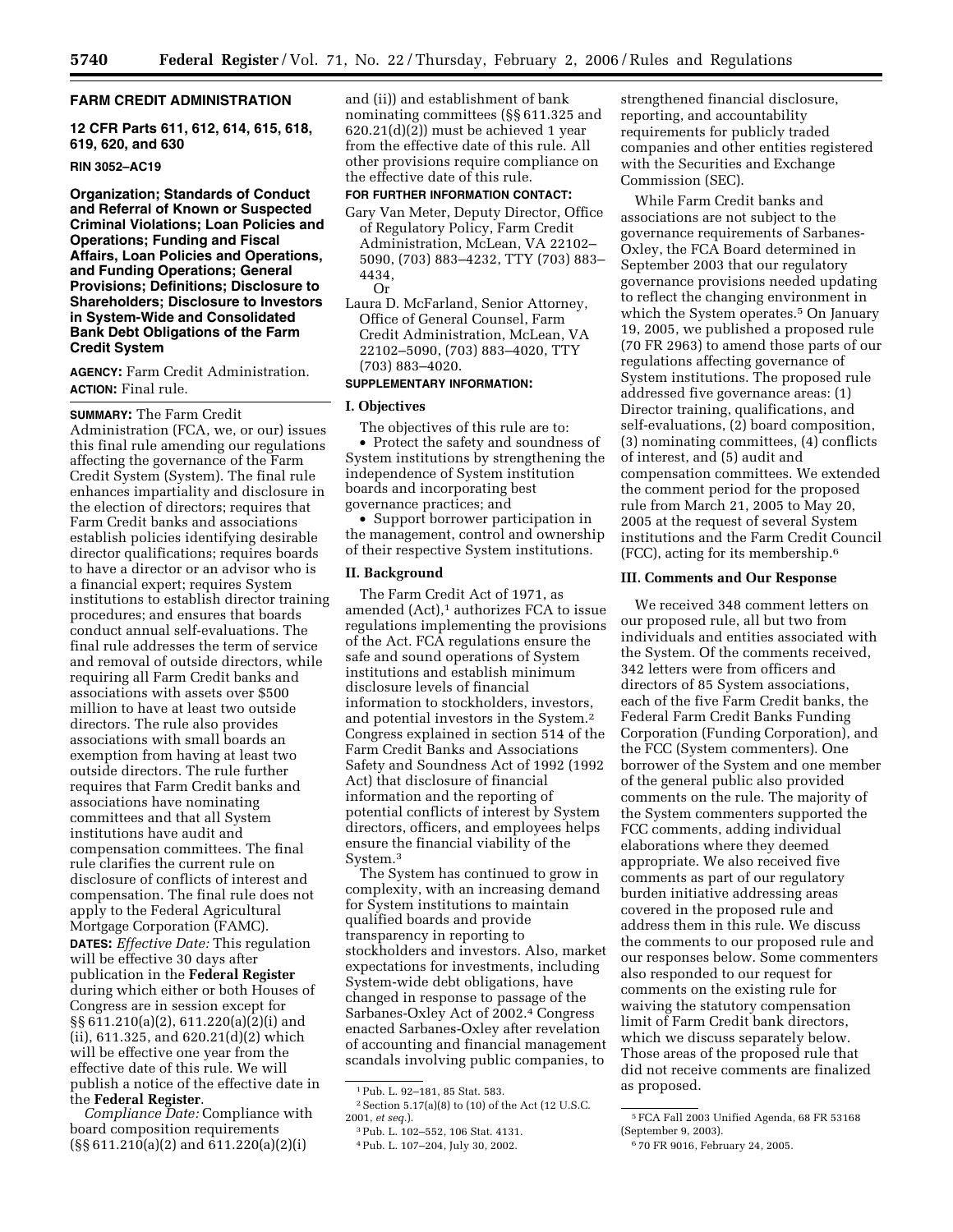#### **IV. General Issues**

We received many comments on issues not directed to a single specific rule section. These comments are addressed here using the following nine categories: Our authority to regulate matters contained in System bylaws; the Regulatory Flexibility Act; our policy statement on rulemaking; nonregulatory approaches to governance; the extent of our examination and enforcement authorities; cooperative principles; independent directors; other general comments; and cost analysis.

## *A. System Institution Bylaws*

A significant number of System commenters stated the proposed rule addressed issues reserved to System institutions through their bylaws and that we lack authority to regulate these issues. The commenters cited section 5.17(b) of the Act as precluding FCA's involvement in any area covered by institution bylaws. Some commenters acknowledged our previous assertion that the prohibition on bylaw approval doesn't preclude rulemaking on matters affecting an institution's bylaws, stating that our position applies to the operational conduct of System institutions, not board issues. The commenters explain that regulations in areas addressing boards of directors would directly supersede a subject Congress expressly left to an institution's bylaws, making section 5.17(b) meaningless. Commenters also suggested that any rule on governance is functionally equivalent to our approval of bylaws.

The Act at section 5.17(b) states that we may not approve bylaws, either directly or indirectly. Congress added the prohibition on bylaw approval in 1987 as a technical change.7 As explained by Congress, this technical change removed the ''last vestiges of the former management role of the Farm Credit Administration.'' 8 This statement was in reference to the then statutory requirement that System institutions send bylaws to our offices for review and approval. This practice stopped when section 5.17(b) was enacted.

We recognize that section 5.17(b) removed our role in issuing prior approvals of bylaws. However, nothing in the language of 5.17(b) or its legislative history discusses our regulatory authority. Had Congress intended to limit our regulatory

authority on any issue that may also be addressed in a System institution's bylaws, the addition of section 5.17(b) would not have been characterized as a technical change and Congress would have also removed or amended section 5.17(a)(9) of the Act. Section 5.17(a)(9) directs us to issue rules and regulations ''necessary or appropriate'' to carry out the Act. Congress left this authority, and others, in place when prohibiting bylaw approval. Thus, Congress did not remove or limit our authority to issue regulations governing any matter affecting institution bylaws by adding section 5.17(b).

In pursuit of ensuring a safe and sound System and carrying out the Act, institution bylaws are necessarily impacted by our rules. Issuing rules impacting bylaws does not mean we are approving bylaws in violation of section 5.17(b) of the Act. If we took the comments to the fullest extent, a System institution could supersede any regulation simply by adding a contrary bylaw provision. This is clearly not what Congress intended when adding section 5.17(b) to the Act. Section 5.17(b) went to a particular past practice and was not intended to exclude us from regulating all matters that may also be addressed by System bylaws. Additionally, while the authority of System institutions to establish bylaws is fairly broad, it is not without limits. Bylaws must be consistent with applicable laws and regulations and we retain the responsibility to examine institution bylaws to ensure compliance. Consequently, we may regulate the terms and conditions by which institutions exercise their powers through their bylaws, while not approving the bylaws themselves, and then examine compliance with our regulations.

#### *B. Regulatory Flexibility Act Analysis*

Commenters questioned our Regulatory Flexibility Act (RFA) 9 certification. In the proposed rule, we certified the rule will not have a significant economic impact on a large number of small entities. Our certification considered each Farm Credit bank together with ''its affiliated associations.'' The commenters objected to our combining associations with Farm Credit banks, stating that because each institution has to comply with the regulatory requirements each should be considered individually for purposes of identifying economic impact. Commenters from one association specifically objected to the implication

that no ''small entity'' would be burdened by the rule.

Under the RFA, an agency must certify that a rulemaking will not have a significant economic impact on a substantial number of small entities. If the rulemaking will have such an impact, then the agency must conduct a regulatory flexibility analysis. The RFA definition of a small entity incorporates the Small Business Administration (SBA) definition of a ''small business concern,'' including its size standards. A small business concern is one independently owned and operated, and not dominant in its field of operation. The SBA explains that ''independently owned and operated'' is determined, in part, by the entity's affiliation with other businesses. Generally, an affiliate is one that is controlled by, or has control over, the entity. Businesses with ownership, management, and contractual relationships that make them economically dependent may also be affiliates. For purposes of the RFA, the interrelated ownership, control, and contractual relationship between associations and their funding banks are sufficient to permit them to be treated as a single entity.

Further, System institutions fall under the SBA ''Credit Intermediation and Related Activities'' size category for small business concerns and the ''All Other Non-Depository Credit Intermediation'' subcategory. This subcategory defines a small entity as one with average annual assets less than \$6 million. As affiliates, the combined average annual assets of each Farm Credit bank and its affiliated associations exceed \$6 million. Therefore, System institutions do not satisfy the RFA definition of ''small entities.''

## *C. Compliance With FCA Policy Statement 59 ''Regulatory Philosophy''*

The FCC board of directors sent a separate letter from the FCC letter commenting on the entire rule, stating that the proposed governance rule was inconsistent with FCA Board Policy Statement 59 (FCA–PS–59 (1994)).10 Two other commenters also stated that we violated FCA–PS–59 (1994). This policy statement sets out our philosophy on issuing regulations necessary to carry out the Act and promote the safety and soundness of the System. The FCA Board, independent of the comment letters received on the proposed governance rule, issued a

<sup>7</sup>Section 110 of the Agricultural Credit Act of 1987, Pub. L. 100–233.

<sup>8</sup>H. AMDT 425 on HR 3030 (August 4, 1987). In the Farm Credit Amendments Act of 1985 (Pub. L. 99–205), Congress amended the Act to make us an arm's-length regulator, while increasing our

<sup>&</sup>lt;sup>9</sup> 5 U.S.C. 601 *et seq.* 

<sup>&</sup>lt;sup>10</sup> Statement on Regulatory Philosphy, 59 FR 32189 (June 22, 1994). Updated May 16, 1995, 60 FR 26034.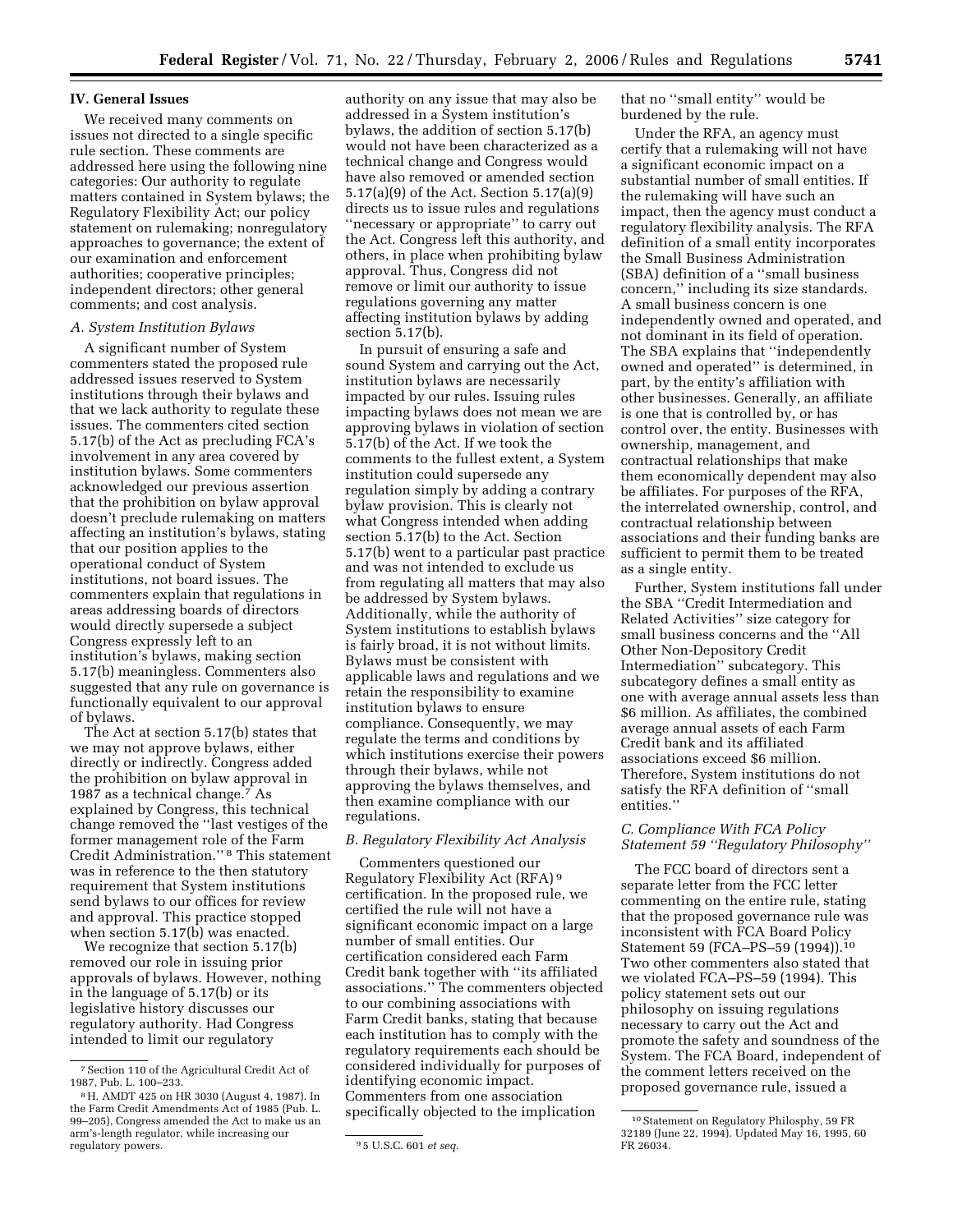revised FCA–PS–59 (1994) on June 8, 2005.

The FCC board asserted the proposed rule violates the guidelines contained in FCA–PS–59 (1994) in five areas. First, they claimed they found no reasoned determination on the beneficial value of the proposed rule relative to the cost, stating the rule will impose greater costs on System institutions. A separate commenter also stated we had not completed a cost-benefit analysis before proposing the rule. While we did consider the proposed rule's cost to System institutions, the proposed rule did not explain clearly our cost-benefit consideration. We have included our cost-benefit review at section IV.I. of this preamble.

Second, the FCC board remarked that we did not specifically identify risks or problems needing to be addressed in a rule. The provisions in FCA–PS–59 (1994) are not intended to limit us to issuing regulations only when there is an existing problem. The proposed rule explained that recent corporate scandals led us to reevaluate the preventive safeguards in our regulations. No existing problem of the nature leading to passage of Sarbanes-Oxley presently exists in the System, but our responsibility as a safety and soundness regulator requires us to be proactive, as well as reactive.

Third, the FCC board stated the proposed rule contained ''explicit operational direction'' instead of performance criteria as stated in FCA– PS–59 (1994). FCA–PS–59 (1994) states that we will, to the extent feasible, specify performance criteria and objectives, but does not preclude the use of operational constraints. FCA–PS–59 (1994) states that any operational constraints we regulate will be based on specific statutory requirements or achieving regulatory objectives. The rule provides performance criteria in many areas, most notably in director qualifications, training, and elections. Some operational direction was provided for board committees and for director removal to ensure these actions occurred in a manner considered suitable for safety and soundness or to protect the cooperative structure of the System. To address commenter concerns, we have more clearly explained our reason for each provision of this final rule in the section-bysection portion of this preamble.

Fourth, the FCC board challenged the statutory basis for the proposed rule because they did not find specific statutory provisions for most of the rule. We issued our proposed rule under our general authority at section 5.17(a)(9) and (10) of the Act, which empowers us

to issue regulations for the safety and soundness of the System and to carry out provisions of the Act. Further, section 5.17(a)(8) authorizes us to regulate the preparation and distribution of information on the financial condition of System institutions to stockholders and investors. Many of the provisions in the rule relate to the financial condition of System institutions, such as the Annual Meeting Information Statement (AMIS), disclosure of conflicts of interest, and the role of audit committees in preparing financial reports.

Fifth, the FCC board claimed we did not consider the approach taken by other financial regulators, stating we inconsistently followed their approach and that we were applying Sarbanes-Oxley to the System, a law they state ''Congress specifically chose not to apply to the System.'' They also stated that events in the community of publicly traded companies are ''tenuous justification'' for updating our regulations. We stated in the preamble to the proposed rule that Farm Credit banks and associations are not subject to the governance provisions of Sarbanes-Oxley. We do not agree that our proposed rule is inconsistent with what other regulators require. We used Sarbanes-Oxley as a guide, along with the governance rules of the SEC, the Federal Housing Finance Board (FHFB) and other regulators, as well as the System's own governance efforts. The FCA, as an independent regulator of the System, is not required to follow the actions of other regulators. Instead, FCA–PS–59 (1994) states that we will consider the policy positions of other regulators to decide if we should follow them or take a different approach, which we did in the proposed governance rule.

Finally, the FCC board's letter discussed our use of the disclosure and conflict of interest provisions in section 514 of the Safety and Soundness Act of 1992. They stated that governance is unrelated to disclosures and conflicts of interest. They also commented that our last review of regulations implementing the 1992 Act, conducted more than 10 years ago, is sufficient absent a formal study or ''reliable source'' suggesting our regulations are inadequate. Good governance involves accountability and transparency, thus disclosing conflicts of interest and reporting to stakeholders directly responds to those issues. We are charged with examining and regulating the System. As part of that responsibility, we periodically review our regulations in response to changes within the System, the financial community, or agriculture. Proposals to

modify rules are based on our careful study, research and analysis. A requirement that we hire a consultant to study the regulations before we amend them would be inappropriate.

#### *D. Nonregulatory Approach to Governance*

Most of the System commenters supported our objective of improving System governance, but questioned the need for regulations. Of these, 194 commenters asked that we withdraw the rule and work with the System to find nonregulatory ways to strengthen institution governance. These commenters remarked that System institutions are working to improve governance independent of FCA regulatory requirements and should be allowed to continue their efforts without having to incorporate potentially different governance standards. Some commenters suggested the rule should be withdrawn until the System completes its own self-governance efforts. Others explained that voluntary governance policies, incorporating both the spirit and intent of governance, are more appropriate for the System rather than prescriptive regulations designed to make the System conform to publicly traded companies.

We are not withdrawing the rule, but have withdrawn or amended certain provisions based on specific comments. Our governance rule sets a minimum level of performance that is mandatory for all System institutions, including those that may not endorse the System's voluntary initiatives. While voluntary governance is valuable, it does not replace the stability that rules provide in assuring System stakeholders of the safety and soundness of the System. We have a responsibility to address these issues given the importance of strong governance to the safe and sound operations of the System and the current business climate in which the System operates. Our intent is to ensure that appropriate governance standards exist for all System institutions. As we discuss in section IV.F. of this preamble, the cooperative structure of the System was a prime consideration in our governance rulemaking, and we reviewed the rules for public companies for information purposes and identification of the evolving practices of the marketplace. We believe the assurances derived from a regulatory minimum standard and the System's voluntary governance efforts will benefit the System by increased stockholder, investor, and public confidence.

Commenters stated that the rule seeks consistency across the System without explanation and does not appropriately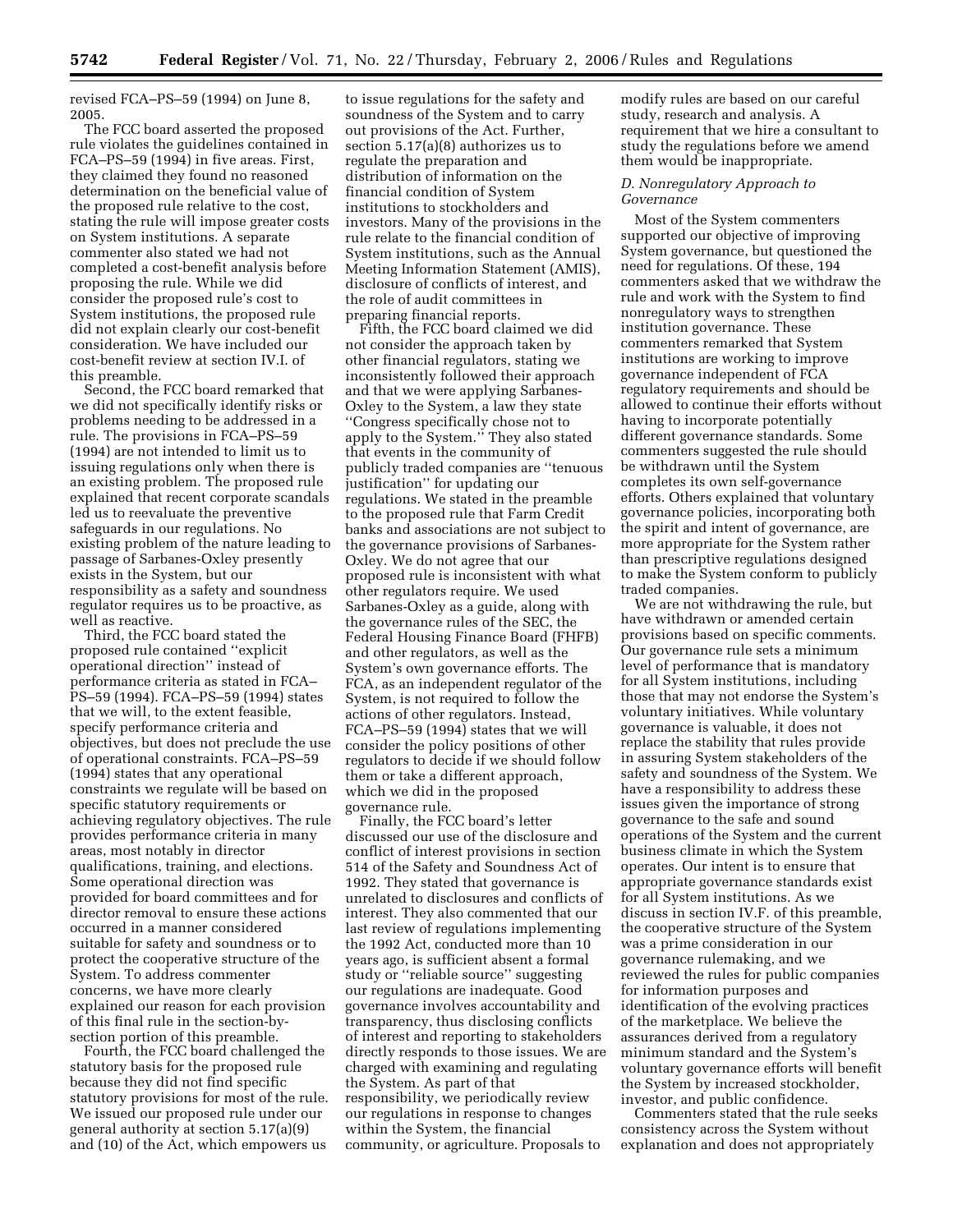consider the different management needs of each institution. System commenters asked that each institution be allowed to determine how to address governance areas based on the institution's size, complexity, risks, and resources. Some System commenters questioned if we recognized the different operational behaviors of the institutions. Another commenter stated that our governance rule tries to centralize a decentralized System. This commenter also remarked that the rule may inhibit growth due to its rigidity. As an alternative, many commenters asked that we rely on our examination and enforcement authorities or issue rules that require institutions to establish governance policies within identified areas and examine implementation of those policies based on individual institution operations.

While we believe it is important to preserve individual institution operating flexibility wherever and whenever possible, our responsibility as regulator requires us to issue regulations we determine appropriate for safety and soundness reasons. We carefully consider the size, complexity, risks, and resources of System institutions when developing our rules, and incorporate variations and flexibility as appropriate. Regulations necessarily place limits on individual institution flexibility to ensure appropriate business practices are consistently followed in all operating environments. The final rule includes regulatory relief in certain provisions, particularly for smaller institutions, where complexity and risks are limited. Further, we believe that this rule does not centralize the System but facilitates our ongoing examinations of System compliance with governance activities.

The FCC also stated that governance rules are not necessary because the System is the only governmentsponsored enterprise (GSE) with a fully independent safety and soundness regulator having full enforcement powers and an entirely self-funded insurance fund under the direction of another independent regulator. They further commented that there are enough regulations already in place to address governance of System institutions. They also cited ''extensive self-regulating'' practices in place such as the general financing agreements (GFA), market access agreement (MAA), and contractual interbank performance agreement (CIPA). Commenters also highlighted the System-wide disclosure program managed by the Funding Corporation. One commenter claimed the System as a whole implemented the creation of the insurance fund, the

System-wide disclosures, the GFA, the MAA, and other internal controls on a voluntary basis so governance rules are not needed.

We recognize the System has taken steps to enhance market discipline and transparency in its reporting and disclosures, but this rule is necessary to provide clear guidelines that will facilitate our on-going examinations of, and System compliance with, governance activities. The GFAs, MAA, and CIPA mentioned by commenters are supported by, and operate within, statutory authorities and regulatory constraints. While these System agreements support consistent and sound financial conditions, they do not focus directly on the governance practices of individual institutions. Additionally, we note that the insurance fund was created by Congress as part of the Agricultural Credit Act of 1987 11 and is available to cover losses when an institution fails. Insurance funds are generally not considered governance tools. Proper governance helps prevent loss through better operations, thereby avoiding the need to use insurance funds and enforcement authorities to resolve problems.

Commenters remarked that the proposed rule implements no new statutory provision and does not respond to a specifically identified safety and soundness issue. The FCC also referenced the instructions of the Farm Credit System Reform Act of 1996 (1996 Act) 12 to reduce regulatory burdens, stating that any rulemaking after 1996 is held to a higher ''burden of proof'' that a need exists for a rule. One commenter specifically stated that a rule increasing reporting and disclosures to stockholders will not result in a more informed or involved membership. Another commenter stated that increasing regulations takes away the control of the board and management to effectively run their operations. Several commenters expressed concern that we were making changes just for the sake of change. Some stated the proposition that we should only issue rules when there is a problem, real or perceived. They also remarked that the rule might send the message to the marketplace that we, as the regulator, consider the System to have a governance problem. Another commenter stated we had gone beyond our role as a safety and soundness regulator.

We disagree that this rule is not needed or is a change for the sake of

change. We believe the rule will result in a better informed and more involved membership. Congress charged us to issue regulations to ensure the safety and soundness of the System. With the recent growth of the System, increased sophistication in financial markets, and on-going scrutiny of public and agency financial activities and related reporting practices, we are obligated to review current practices and regulatory standards to ensure the continuing safety and soundness of System institutions both collectively and individually. As explained in section IV.C. of this preamble, we have flexibility to issue rules in response to a problem or proactively to ensure continued safe and sound business operation. Our proactive rulemaking in the area of governance should make it clear to the marketplace that we do not see a governance problem in the System, but instead are acting to update regulatory requirements that preserve the good standing of the System. We also disagree that the rule takes over or reduces board control. The rule clarifies existing board responsibilities and authorities while providing boards with more tools to carry out their fiduciary and oversight responsibilities. Finally, this rule complies with the 1996 Act. Section 212(b) of the 1996 Act requires us to continuously review our regulations to eliminate rules that are unnecessary, unduly burdensome, costly, or not based on law. The 1996 Act specifies that we are to make these eliminations only if they would be consistent with law, safety, and soundness. As explained throughout this preamble, this rule is consistent with the law, safety, and soundness concerns.

## *E. Examination and Enforcement Authority*

Many System commenters cited our examination and enforcement authorities as a reason why regulations are unnecessary. The FCC explained that board members must certify receipt of an examination report, which is presented to an institution's board, and our examiners may then meet in executive session with the board to explain the report. Commenters also stated that we have all the enforcement powers necessary to correct any unsafe or unsound governance practice without this rule. A commenter stated that we may examine for governance, not impose operating procedures, and the examination process allows us to address specific issues as they arise instead of applying a rule to the entire System.

<sup>11</sup>Pub. L. 100–233 (January 6, 1988). 12Pub. L. 104–105, 110 Stat. 162 (February 10, 1996).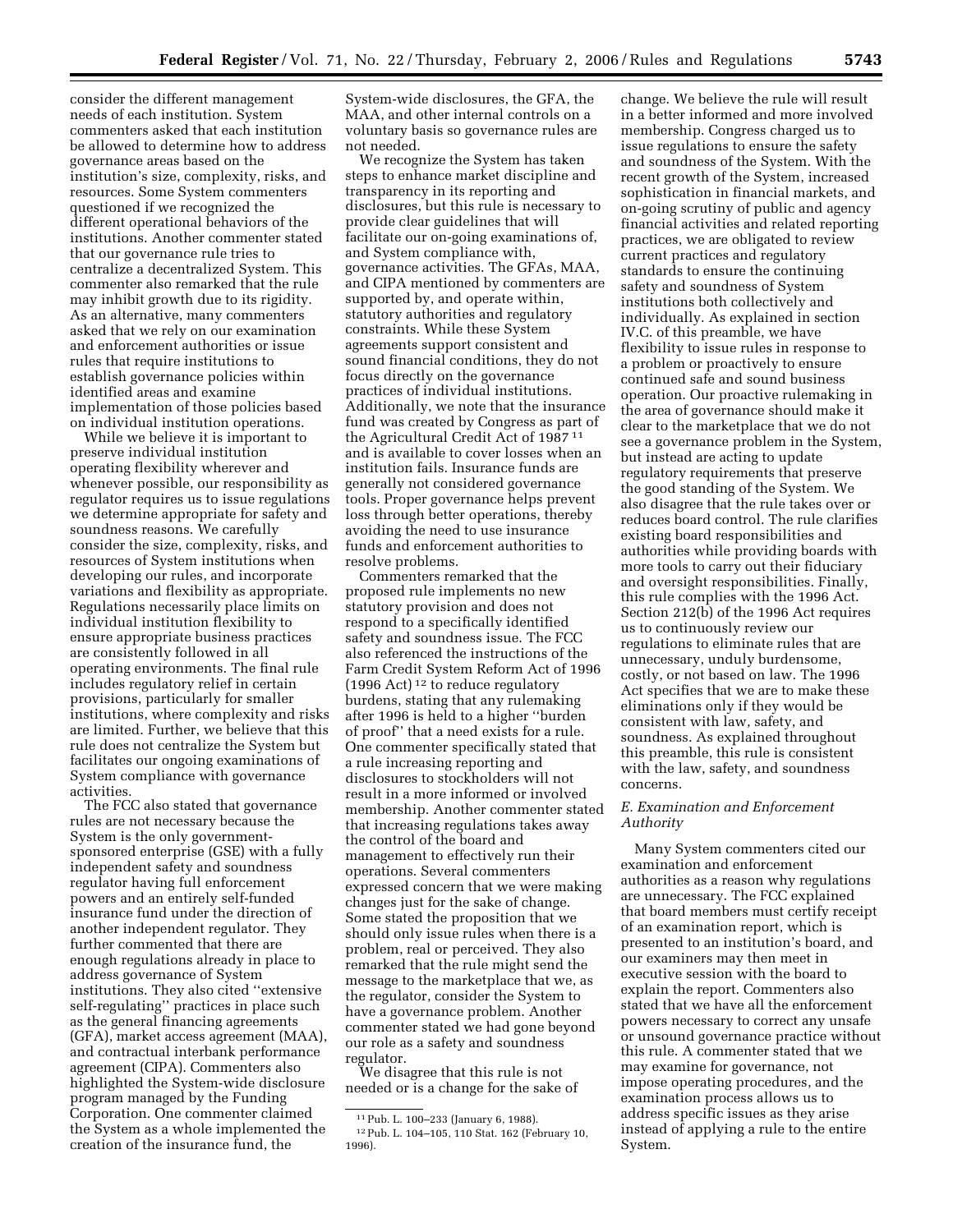We examine to ensure the safety and soundness of System institutions and their compliance with laws and regulations. This role is not a substitute for our responsibility to issue regulations implementing the Act and ensuring the safety and soundness of System institutions. Our regulations provide minimum standards of performance by System institutions. Our examiners use our rules as the basis for compliance determinations and to require any necessary corrective actions. Regulations reduce the likelihood that exams will uncover unsafe and unsound practices and provide a minimum standard of performance to assure stakeholders of the safe and sound operations of the System. While we agree with the commenters that we have a high level of enforcement authority, we do not view them as our primary tool for ensuring the safety and soundness of the System. This is ensured by a clear set of rules and thorough regular examinations.

#### *F. Cooperative Structure of the System*

Most System commenters expressed the opinion that we did not give enough consideration to the cooperative nature of the System in our proposed rule. Some stated that the cooperative ownership of the System provides more extensive safeguards than noncooperative businesses. Commenters also stated that we were trying to change the cooperative nature of the System. Other commenters stated that we do not understand that they, as fellow owners, are also directly affected by institution operations and stand to gain or lose by how it is run, unlike public companies. One commenter pointed out that System directors do not have the same motivations and temptations as corporate directors since System stock is not publicly traded and has no market value.

We drafted our rule with full consideration of the System's cooperative structure. In developing both the proposed and final rule, we first relied on the requirements of the Act, safety and soundness concerns, overriding public policy, and the cooperative structure of the System. We agree that a cooperative structure may provide greater safeguards than other structures for many of the reasons given by the commenters. However, the cooperative structure of the System relies on owner control and participation, supported by accurate and timely information to owner stockholders, as well as their directors, who act in stockholders' behalf. The rule provides flexibility for individual System institutions, while establishing

standards for governance that support cooperative principles and complies with applicable statutory requirements.

Commenters also stated that issuing a regulation to implement best practices is unwise. Commenters pointed out that best practices change often while regulations change slowly. Another commenter remarked that using regulations to implement best practices inhibits System institutions from adjusting their governance practices in a timely manner. Still another commenter questioned the rationale in adopting best practices that may not be in the best interest of System stockholders. Others remarked that by issuing a rule on best practices, we demonstrate little respect for the ability of each institution's board to put best practices into place on its own.

We believe it is appropriate to use best practices in our rule. We used those best practices of System institutions and other corporations that we considered appropriate for the long-term safety and soundness of the System. We used corporate best practices because System institutions are, by requirements of the Act, incorporated and considered corporate entities for specific purposes. We do not feel this creates a conflict with the cooperative nature of the System, as most non-System cooperatives are corporate entities. While we recognize that details associated with best practices may change over time, the underlying principles have been identified in the rule with sufficient flexibility in their application to accommodate most changes in best practices.

One commenter said that our authority as a regulator to establish governance practices was transferred to the System in 1987 and we were establishing governance practices in conflict with SEC rules. The commenter also stated that our rule could hinder progress and we should not exceed the governance requirements of other regulators. Another commenter stated that our rule went beyond reasonable or appropriate regulatory guidance, instead becoming burdensome and interfering. This commenter also stated that our rule exceeds non-System regulatory schemes, which often only require companies to disclose whether or not a particular practice is adopted.

Our authority to regulate governance matters was not transferred to the System in 1987. To the extent that the commenter making this statement is referring to our authority to approve bylaws, we address that issue in section IV.A. of this preamble. We disagree with the commenters that our rule is inconsistent with, or more burdensome

than, what other regulators require. Although we are not required to follow the actions of other regulators, we did consider their governance actions. We considered the governance actions of the FHFB and the cooperative lending institutions it regulates, because of the similarity in structure to the System. We also paid close attention to the SEC as the issuer of regulations carrying out Sarbanes-Oxley but relied less on the Office of the Comptroller of the Currency (OCC), Office of Thrift Supervision (OTS) and Office of Federal Housing Enterprise Oversight (OFHEO) individual governance rules because a portion of the entities they regulate register with the SEC and therefore fall under certain SEC governance rules. Many of the provisions in our proposed rule are similar to the rules of other regulators, deviating where we determined their rules were not consistent with our role as an arm'slength regulator or with the cooperative structure of the System.

#### *G. Independent Directors*

Several System commenters stated that our use of the word ''independent'' in the rule was inappropriate. They explained that director independence means that management does not serve on the board of directors and most System directors are independent. The FCC further stated that the Act, our existing regulations, and institution bylaws already mandate independence as defined by the commenters. Other System commenters stated we were misrepresenting all System directors, whom they stated have ''absolute independence from management.'' One commenter stated that the institutions' boards should develop a charter defining independence and operate accordingly.

We do not agree with the commenters' definition of independent when discussing System boards. The commenters rely on the corporate community's use of the term. We deliberately chose not to use the common corporate understanding of ''independent'' for the very reasons cited by the commenters. We instead used the term based on our existing conflict of interest rules at part 612 and certain sections of the Act. Our use of the word ''independent'' for committee memberships precludes employment, contractual business relationships, and lending relationships that would interfere with a director's ability to exercise disinterested and objective judgment. The term as applied to the outside director is restricted to the Act and legislative history of the Act discussing ''disinterested'' directors and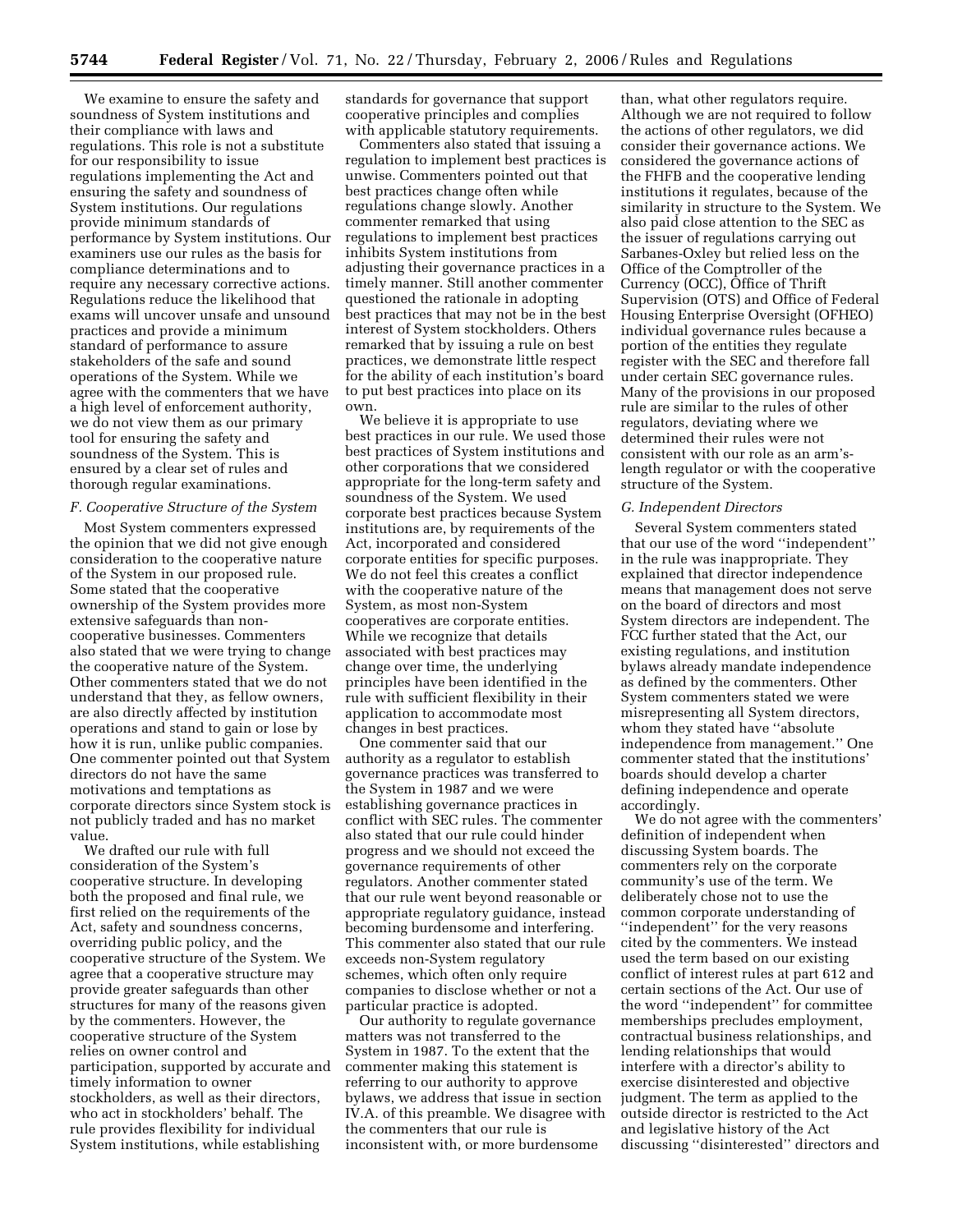is based on a lack of ownership interest in the institution or System, thereby offering a different perspective from the owner-directors.

## *H. Other General Comments*

We received comments on portions of the proposed rule preamble language that do not address regulatory provisions and result in no change to the rule. Specifically, commenters stated that we proposed a requirement for a Code of Ethics without considering existing safeguards, that institutions should be allowed to adopt a Code in a manner they determine appropriate, and that we should not suggest a Code of Ethics for directors and all employees. In the preamble to the proposed rule, we encouraged each System institution to adopt a Code of Ethics; we made no proposal requiring a Code of Ethics. We explained that we were not regulating a Code of Ethics, but encouraging System institutions to follow current best practices.

Several System commenters also criticized us for indicating our willingness to participate in System training. The commenters stated that such participation was inappropriate for an arm's-length regulator and an unwarranted intrusion into System affairs and activities. We are now clarifying that our preamble statement reaffirmed our long-standing commitment to support System training, which does not compromise our role as arm's-length regulator.

A public commenter stated that we had left out the general public as a stakeholder when explaining the purpose of our rule. The commenter also suggested more public representation on System boards of directors. We disagree; we gave appropriate consideration to the public stakeholders when drafting our rule. The System is composed of private cooperative entities and, although its GSE status gives it a public policy purpose, it does not convert System institutions into governmental entities or public companies. As to public representation on System boards, the Act provides clear direction on System board composition. The cooperative nature of the System requires, at a minimum, a System board to be comprised primarily of stockholderborrowers, thus preventing a majority public representation as requested by the commenter.

One commenter stated our rule was forcing associations to merge or consolidate into larger entities. Another commenter remarked that we did not acknowledge the legitimacy of small institutions, placing pressure on smaller

associations to merge, similar to the pressure they receive from their district bank. We are not directly or indirectly forcing any institution to merge. The rule provides several small institution exemptions to primary governance issues out of concern for the economic burden smaller associations might encounter if required to follow all aspects of the rule.

#### *I. Cost Analysis*

Several commenters objected to our use of the word ''believe'' in the preamble out of concern that our proposal might be based more on conjecture than demonstrated need or facts. Commenters also questioned our consideration of the implementation cost of the rule. Use of the word ''believe'' expresses our conclusion that aspects of the proposed rule are needed, are in accordance with our careful study of the issues, and are based on our research, analysis, and statutory requirements or authorities. As most System commenters noted, while they objected to the added regulatory requirements, they supported the improved governance standards and, in fact, had already implemented many of them. This factored significantly in our consideration of the rule's cost to System institutions. We identified three provisions having potential cost implications: (1) The addition of a second outside director; (2) the implementation of director orientation and training programs; and (3) the inclusion of a financial expert on the board.

A second outside director will result in increased salary and benefit expenses for those institutions without two outside directors. Given its small percentage of overall System expenses, we do not believe this cost is significant enough to override the policy benefits of additional outside directors. However, we noted the impact to smaller associations could exceed our average cost computation and amended the rule accordingly. Likewise, director training and orientation may result in increased costs if an institution does not already have such a program. Based on comments received, most institutions already have strong training programs and our rule would likely result in changes to the types of courses taken rather than increasing the number of courses taken, thereby minimizing costs.

There may be added costs to locate a financial expert if none are currently on an institution's board. We considered the nature of an institution, its complexity, risks, and location to provide more flexibility and board discretion in how to meet this

requirement. In doing so, we believe we have minimized the costs for most institutions. Since these added requirements and the minimally related costs associated with them are designed to enhance the safety and soundness of System institutions, we conclude the resulting benefits, including improved investor and stockholder confidence, will exceed the added costs.

#### **V. Section-by-Section Analysis**

#### *A. Definitions*

#### 1. Entity [§ 612.2130]

We received 12 letters on the definition of ''entity'' in part 612 of our regulations. Eight generally objected to the change and four commented that they had no objection. One commenter disagreed with removing the exception for System institutions, explaining that transactions between institutions should not be treated differently from other non-System financial institutions under our standards of conduct rules. We make no changes to this provision in the final rule, but make a clarifying technical change to § 612.2150(d). Without this clarification, § 612.2150(d) may have been read to affect intra-System transactions.

#### 2. Outside Director [New § 619.9235]

We received 23 System comment letters on our use of the terms ''outside'' and ''inside'' to identify director positions. Commenters stated that these terms were not found in the Act and suggested we use the terms ''Nonaffiliated Board Selected Director'' and ''Affiliated Board Selected Director.'' One commenter pointed out that agents may serve as outside directors for banks under the Act, but did not disagree with the definition excluding agents from serving as outside directors for any institution. We final this provision as proposed because there were no comments disagreeing with the actual definition of ''outside director.'' We also note that Congress uses and defines the term ''outside director'' in section 7.12 of the Act, so our use of the term is appropriate.

3. Senior Officer [§§ 611.1223, 612.2155, 620.1, 620.5, and New 619.9265]

We received nine System letters objecting to issuing a specific definition of ''senior officer'' instead of allowing each institution's board to define the term. Two commenters asked for clarification on the meaning of ''major policy-making function,'' explaining that only the board makes policy decisions. One commenter asked that we use the SEC definition of ''senior officer'' instead of the one proposed.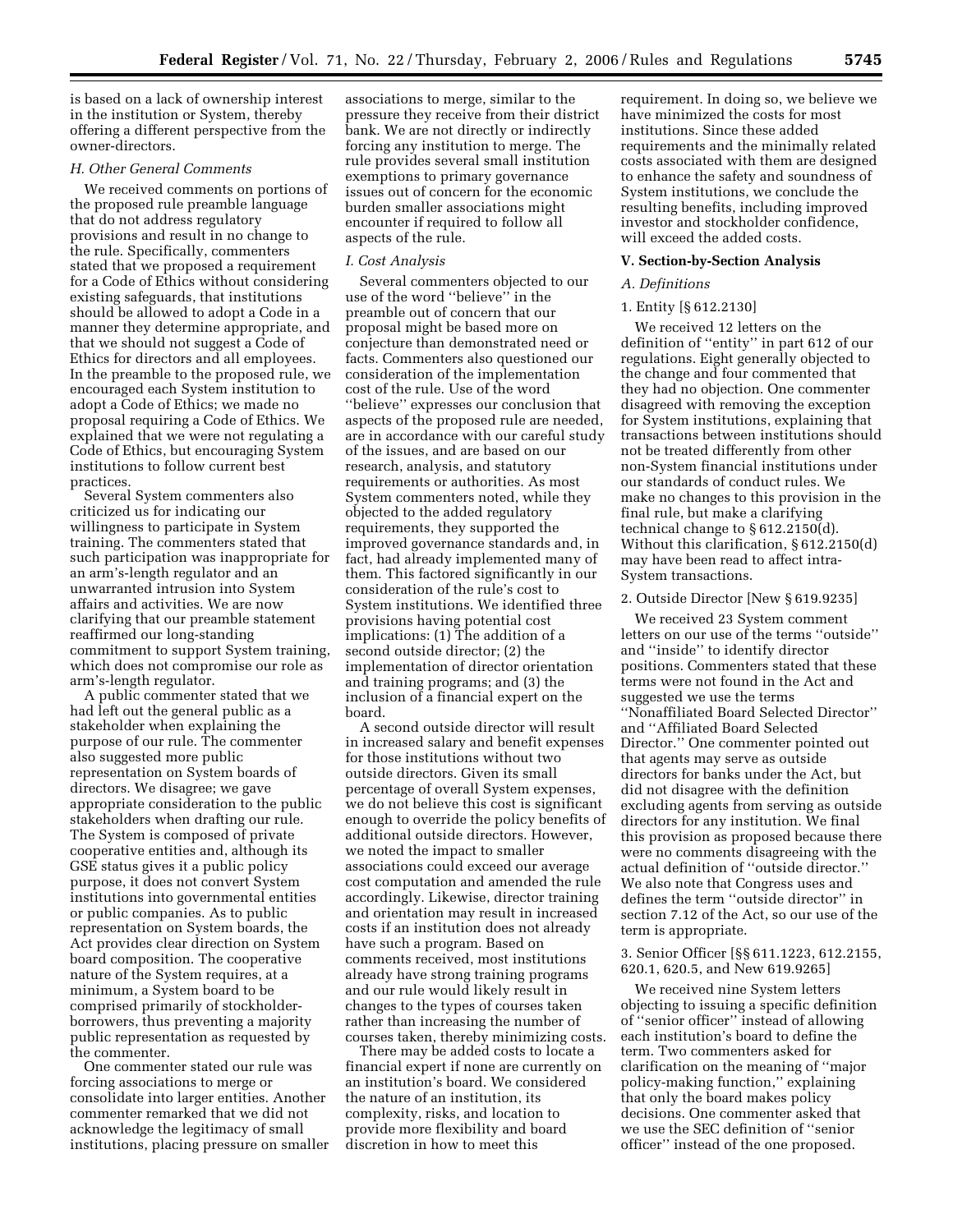Another commenter expressed concern that the definition may end up including all officers.

Our definition of senior officer is similar to, but less inclusive than, the SEC definition of "executive officer."<sup>13</sup> We included deviations from the named positions in the SEC definition based on System occupations and also limited the use of ''policy making'' to major policy making. We clarify that while the rule identifies the titles of the senior officers included in this definition, System institutions are not required to use these titles. Officers accomplishing the functions of these offices while using other titles are regarded as senior officers for purposes of our regulations. Each institution board retains the ability to designate who is a senior officer through their hiring practices and the extent to which they include officers, not named in our definition, in major policy making.

## *B. Bank and Association Boards of Directors*

1. Director Qualifications and Training [New § 611.210]

## a. Qualifications

We received 100 System letters on the requirement for boards to establish director qualifications. Of the comments received, 48 objected to being required to establish director qualifications and to our identifying specific areas of experience. Other commenters expressed concern that establishing qualifications would eliminate many people who are able to run a successful business or would fail to consider broader qualities that determine a candidate's ability to serve. They also stated that establishing director qualifications makes it difficult to attract qualified stockholders willing to serve on the board. Still other commenters stated that directors lacking established qualifications under this provision, especially young, beginning, and small (YBS) borrowers, are capable of learning the information they need to know after election to the board. A separate commenter stated that true cooperative principles mean that any borrower of the institution with an acceptable loan should have the right to be nominated. Seven commenters remarked on the conflict between established qualifications and floor nominations. Two thought the

requirement was compatible with the outside director selection process but was not consistent with the cooperative principles of electing a board from its membership. A commenter said that associations already struggle with locating willing candidates with loans in good standing and our rule will make this task more difficult.

One commenter noted that a qualification for a director should be integrity, not knowledge of financial reporting or risk management. Others said that it is the board's responsibility to decide what qualifications are needed. A few other commenters said the criteria in the rule were too narrow, making it more difficult to fill director positions. These commenters expressed concern that we could establish a standard that was either irrelevant or could not be met by some institutions. Another commenter remarked that it is difficult to regulate meaningful standards for candidate education because candidate evaluations are subjective. The commenter further explained that production agriculture generally offers fewer titles and certifications for professional verification, not withstanding strong educational backgrounds. This same commenter concluded that our rule would impose an unnecessary burden on the nominating committee. Other commenters also objected to the inference that institutions conduct director recruitment. One of these commenters further stated that we demonstrated a lack of respect for the ability of stockholders to select qualified directors. One commenter said that we should encourage better communications between the board and the nominating committee within the confines of the Act.

Two commenters suggested that the institution identify in their bylaws the desirable areas of knowledge and expertise and have the nominating committee consider these attributes in searching for suitable candidates. Another commenter suggested replacing the standards with guidelines, recognizing that the necessary qualifications would vary depending on the size, strength, and complexity of the institution. We were asked to explain who will set the standards and how they will be applied. Commenters stated that stockholders must have the ability to determine who among the eligible candidates are best qualified to serve. Other commenters suggested that the regulatory language be revised to give latitude to the directors to articulate their own standards.

We agree that it is the board's responsibility to establish director

qualifications. The Act requires bank and association boards to identify director qualifications in their bylaws and we proposed regulations to implement this provision of the Act. We have clarified the rule to clearly state institutions must establish policies addressing director qualifications. We also require the policy be periodically updated and provided to the institution's nominating committee. We make this change in response to commenter concerns for flexibility and the cooperative election process.

We also modified our rule by requiring identification of desirable director qualifications as opposed to prescribing them. In preserving the board's authority to determine relevant and needed qualifications, the identified qualifications must be adequate to meet the board's needs but broad enough to allow the nominating committee to identify at least two willing and qualified candidates for each open position without undue burden or difficulty. We have confidence that boards can identify relevant director qualifications for their respective institutions even though there is an element of subjectivity. We expect that the board's training program will be sufficient to enhance directors' skills and qualifications, such as for potential YBS directors, so that they can acquire needed skills and qualifications for board service. We also removed the suggested areas of experience from the final rule. While we proposed them as suggested areas, not requirements, commenters generally viewed them as obligatory. We address the comment that institutions do not engage in recruitment of directors in V.B.3. of this preamble.

Commenters objected generally to our interpreting the Act, looking at legislative history and issuing regulations on board composition, remarking that Congress spoke unambiguously and directly to director requirements. The FCC pointed out that institutions and their nominating committees are obligated to consider all eligible stockholders. A few commenters remarked that the Act reflects the Congressional intent that the System be governed by popularly elected directors without regard to expertise or other qualifications.

We do not agree that Congressional intent precludes consideration of expertise or other qualifications for directors. The Act specifies that director qualifications be included in an institution's bylaws. While it is the responsibility of the nominating committee to find candidates who meet, or potentially will meet through director

<sup>13</sup>SEC Rule 3b–7 defines an ''executive officer'' as the president, any vice president of the registrant in charge of a principal business unit, division or function (such as sales, administration or finance), any other officer who performs a policy making function or any other person who performs similar policy making functions for the registrant.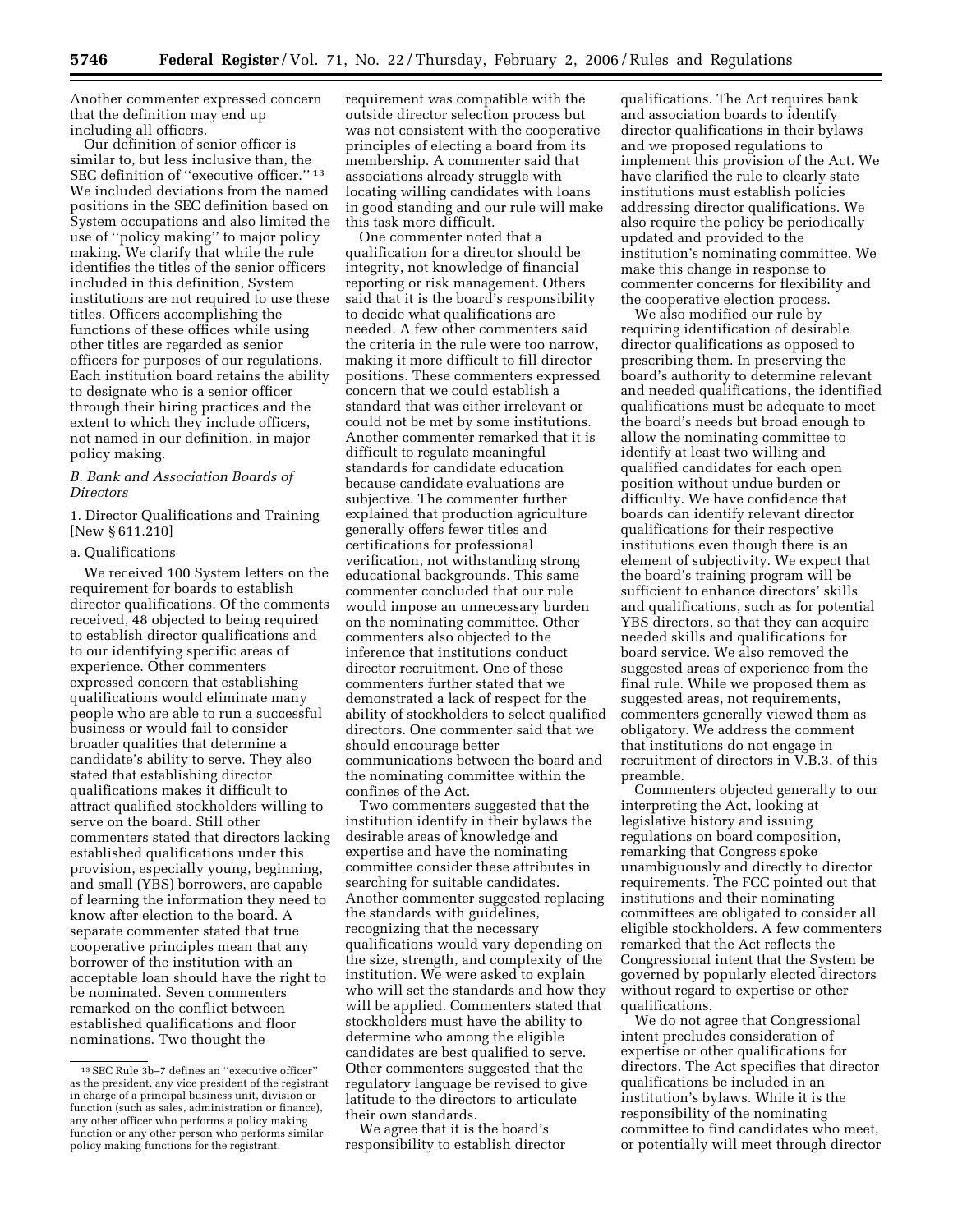training, board-identified qualifications, this does not preclude the nomination of director candidates from the floor or any other eligible stockholder from seeking nomination without regard to desirable director qualifications. In the end, it is the stockholders who have the right to decide, through the balloting process, which candidates will best serve their needs.

We moved the requirement for a board financial expert from § 611.220 on outside directors to this section of the rule. We address comments made on the financial expert proposal and resulting changes in the rule in the outside director section of this preamble at V.B.3.a.i.

#### b. Director Training

We received 17 System comments on this provision of the rule. Three commenters supported the requirement for director training and nine others suggested that we require each institution to adopt a policy on director training. Three commenters recommended we allow the institutions to determine appropriate training and one asked that training topics be suggested, not mandatory. Several others suggested we simply require director training and development programs, instead of specific topics, stating that the rule curtails flexibility in determining training needs. One commenter said that the provision is unnecessary because director training is already an accepted responsibility of the System. Another commenter remarked on the difficulty in making a director take training. One commenter agreed that training for new directors and their role should be completed within the year, but training for other directors should be left to the board's discretion. Two commenters stated we have sufficient ability to evaluate training when conducting our Capital, Asset quality, Management, Earnings, Liquidity, and Sensitivity to market risk (CAMELS) review and we can make recommendations when those findings occur, eliminating the need for a rule.

We continue to believe that director training is an essential component of good governance and the System's safety and soundness. However, we are persuaded by commenters that the facts and circumstances of each institution vary sufficiently to make specific training requirements useful in some instances and possibly irrelevant in others. Consequently, we have amended the rule by eliminating reference to specific training topics. We have further modified the rule to require the establishment of director training policies and implementing procedures.

We believe it is more appropriate for institutions to identify their own training needs, becoming more proactive in considering how to improve their CAMELS review, rather than waiting for examiners to identify training deficiencies. We encourage institutions to coordinate director training with desired director qualifications to facilitate the ability of incumbent directors and YBS borrowerdirector candidates to meet those qualifications. The rule retains the requirement that new directors receive orientation training within the first year of becoming a director and that incumbent directors receive periodic training.

2. Board Evaluations [§§ 615.5200 and 618.8440]

We received 62 System letters generally supporting board selfevaluations, but 38 stated that a regulatory requirement was unnecessary. Fourteen of these stated that institution boards should determine their own best practices for selfevaluations, or be allowed the flexibility to choose the type and breadth of selfevaluations based on local needs. Another 10 commenters were against a rule requiring board evaluations, stating that their boards already conduct selfevaluations, which are an internal matter, making a regulation unnecessary and burdensome. Some commenters also claimed self-evaluations are redundant since the composition of boards does not significantly change. Two expressed concern that the regulatory requirement does not specify how board self-evaluations are to be conducted, and so may not adequately measure the performance of the board. Another commenter expressed concern that the evaluations will expose those directors who are slow to catch on or refuse to seek training. The FCC characterized the provision as ''arbitrary'' as self-evaluations alone will not improve a board's effectiveness. They also challenged the necessity for the provision based on the actions of other regulators, stating they knew of no other regulator requiring selfevaluations. They further objected to the provision since no recognition of existing safeguards already in place was given, such as FCA Standards of Conduct regulations. The FCC contends that without this recognition, an implication that ''something more is needed'' is made.

We agree that the institutions should determine the manner of conducting self-evaluations, which is why we did not specify the method and manner of conducting evaluations. Whatever

method is selected, the goal of selfevaluations is to help a board identify its strengths and weaknesses and improve its own performance, especially in light of current and anticipated economic circumstances. Board self-evaluations are a tool for boards to enhance their effectiveness and should be conducted in a manner that best supports the board's strategic planning and oversight responsibilities. In our view, whether or not a board's composition changes does not alter a board's performance and does not make evaluations of that performance redundant. Even if the board composition does not change, the economic circumstances and related risks facing each institution change each year, sometimes dramatically. We also do not agree that System institution boards should not undertake selfevaluations because other regulators do not have similar standards; nor do we agree that a regulatory provision is not needed. Board self-evaluations are recognized as a best practice and we find that board evaluations are a necessary and essential component to an institution's strategic plan. Evaluations identifying board strengths and weaknesses, opportunities and challenges, and how the board plans to address those issues add value to the strategic planning process.

Commenters stated that regulations on this issue are not necessary because FCA already evaluates the effectiveness of management and the board in our examination process. These commenters also stated that we have the authority to recommend actions when an institution's board of directors is not functioning properly without a regulatory provision. The fact that we examine a board's effectiveness during an examination does not relieve each institution board of the responsibility for its own review of its performance. While there are existing safeguards present in System operations, none are designed to replicate or obviate the need for board self-evaluations as evidenced by the significant number of commenters who stated that their institutions are already conducting board evaluations. These evaluations are a useful planning tool for salaries, board committee membership, training, and other areas.

Other commenters stated that board evaluations do not belong in the business plan, but should remain under the control of the board. Some of these commenters explained that because the business plan is a tool for communicating with senior managers and others, candor in the evaluations may be lost. One commenter stated that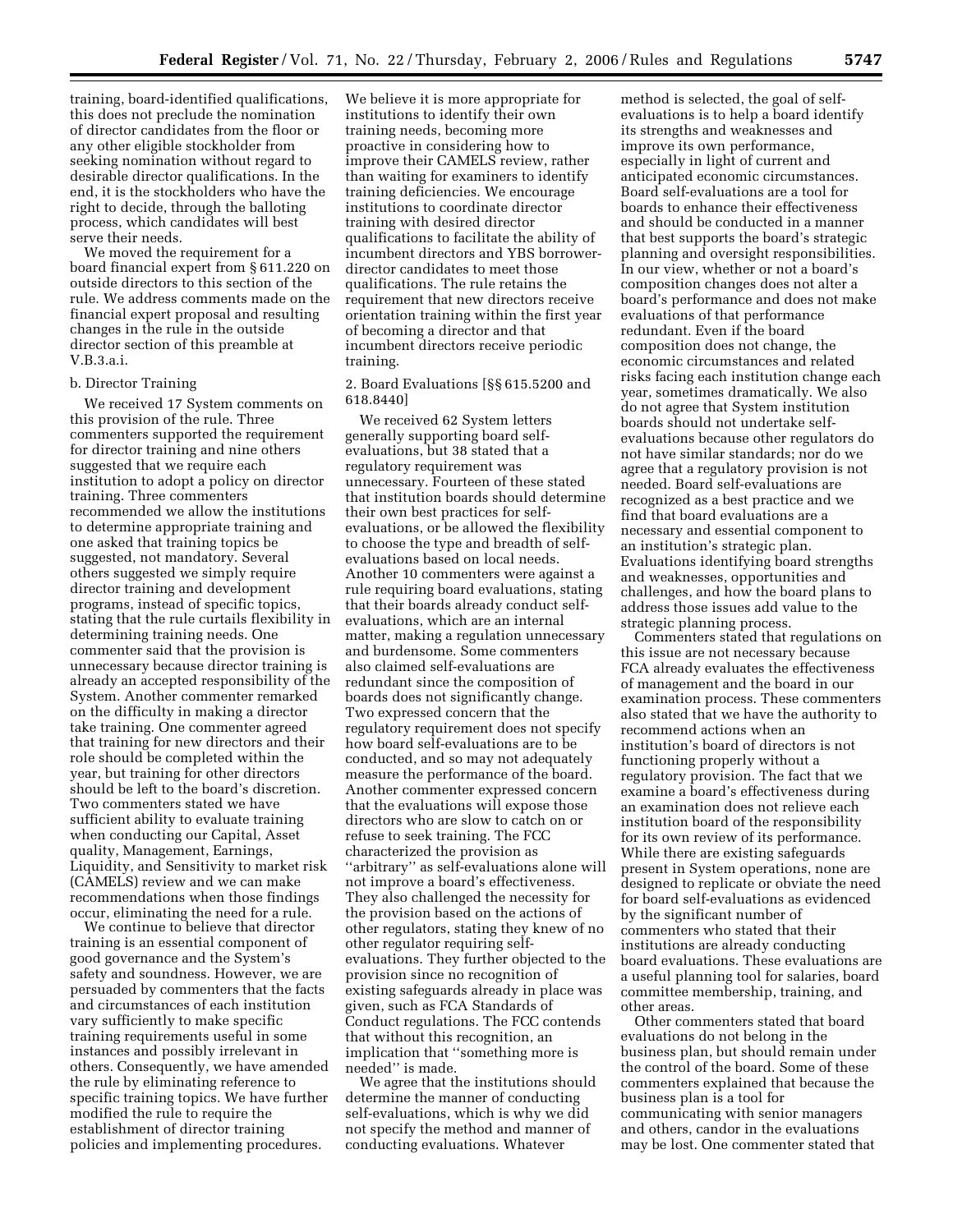our rule language could be read to be a requirement that the self-evaluations themselves be included in the strategic plan, expressing concern that the value of the evaluations would be lost if widely circulated. Others asked us to clarify if the evaluations must be included in business plans or if the board can make a general statement verifying the evaluations were done. The rule at § 618.8440(b) has been modified to clarify that the strategic plan must assess board needs based on a review of the annual board selfevaluations. The plan does not have to include the self-evaluation itself. We do, however, require at § 611.325(c) that a summary of the evaluations be given to the institution's nominating committee when requested.

Thirty-three System commenters expressed concern with the requirement that the self-evaluations occur annually. Many suggested conducting evaluations every 3 years or, at the most, every other year. Others suggested allowing boards to use their discretion to determine when and how often self-evaluations are needed. One commenter suggested delaying implementation of the rule to give boards time to develop meaningful programs, while another explained time was needed to implement findings from the previous year. A separate commenter advocated a cyclical format instead of a date-specific rule. We continue to believe that an annual evaluation is best because it coincides with an institution's annual planning and reporting cycle. It was for this reason we included consideration of the annual board self-evaluations as part of the 3-year operational and strategic business plan. This combined review is appropriate to ensure a complete assessment of the institution's risk environment, its strategic and operating plans, and its fiduciary and oversight responsibilities.

## 3. Outside Directors [New § 611.220]

In our proposed rule, we referred to recruiting outside directors. Several commenters said that System institutions do not recruit directors as System institutions must keep a neutral position in electing directors. The process for selecting outside directors is not subject to the referenced constraints on institution neutrality because outside directors are not elected by the voting stockholders but appointed by an institution's board. Therefore, referring to recruitment of outside directors, as well as conducting recruitments, is acceptable. Despite this, we have replaced the term ''recruit'' with ''select'' in the outside director

provision of the rule in response to these comments.

One commenter said our language on outside director eligibility could be interpreted as forbidding a current outside director from being reappointed for a second term, suggesting we amend the rule to state that no candidate for an outside director position may be a director of any other System institution. We are not changing our rule, but clarify that an outside director may be reappointed for a second term as long as he or she has not acquired any of the prohibited affiliations with the System beyond that of his or her existing role as an outside director for that institution.

#### a. Expertise and Number

## i. Financial Expertise

We received 161 System comments on requiring an outside director to be a financial expert. Thirty commenters agreed with the rule based on the current business environment. Commenters agreeing with the rule stated, however, the authority of each institution board to decide its own needs must be preserved. Most of the commenters disagreed with some aspect of the proposed requirements and others requested clarifications. Of the comments disagreeing with the provision, 79 stated there was no need for a financial expert on the board or to name any director as an expert. Some commenters considered a financial expert as unnecessary, stating boards don't need directors who are accountants. Other commenters stated that all directors become financial experts during their service on the board or have some financial understanding. Additional commenters expressed concern that a financial expert may not be suitable as he or she would not be familiar with a cooperative lending operation. A few other commenters stated that outside directors are needed for other areas of expertise besides financial skills, stating we should not restrict the requirement to financial expertise. One commenter questioned the value of a director expert while others said the requirement ''insults'' existing board members. Another commenter stated that a director's duty of care cannot be legislated and there is little sound logic in requiring financial expertise, while yet another commented that general business expertise is more valuable because good directors are generalists. A few other commenters stated that having a director with financial expertise is an attempt to add a sixth layer of review on financial operations. These commenters stated

the audit committee, external auditor, and FCA exams all serve as reviewers of finances, making a financial expert on the board redundant and unnecessary. A separate 13 commenters stated that we should not be dictating board composition. Two commenters explained that too many specific qualifications cuts out too many good candidates. One remarked that because of the cooperative process, it will be difficult to find financial expertise in membership, making it difficult for elected members to meet our proposed definition.

We continue to believe that a financial expert is a necessary resource for System institution boards given the financial focus of System business activities and the increasingly sophisticated business environment in which they operate. Having financial expertise available within each board broadens the board's collective knowledge, improves its independence from management, and promotes its ability to carry out its fiduciary responsibilities for System stockholders and investors. Boards of directors need financial skills to carry out their fiduciary duties, as well as monitor management's reporting and disclosure responsibilities and treatment of the institution's assets. Boards must have information available to them that is not from the individuals or firms producing the financial information being reviewed. A board should, from its own resources, be able to question and evaluate the reports prepared by accounting firms and management. Regulatory examinations are not a substitute for a board's financial management and oversight. The safety and soundness of the institution's operations directly relates to the financial management of resources. The board's oversight of those same resources must come from a knowledgeable base. Requiring institution boards to have a financial expert provides a necessary, constant on-site source of financial information. We also point out that we do not require a board be comprised solely of financial experts. System institution boards need a broad mix of skills and expertise to adequately carry out their duties and we recognize the important contribution each board member makes. We agree with commenters that the institution boards are in the best position to decide these other areas of need. Therefore, we have changed the rule to require that all outside directors have some or all of the desired director qualifications identified by each institution's board under § 611.210(a) of this rule.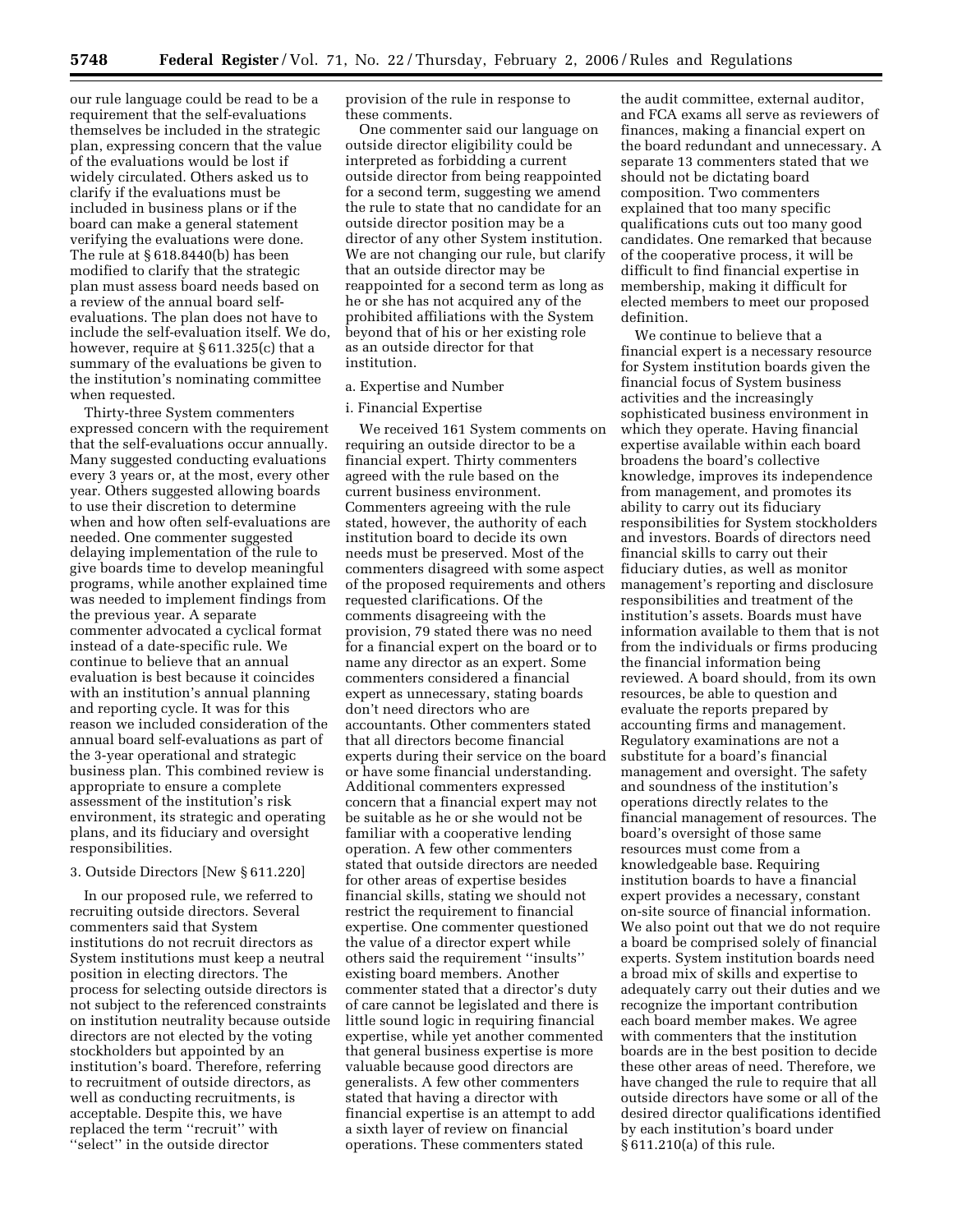Twenty commenters objected to the term ''financial expert'' and two others expressed concern that our definition was more restrictive than the SEC and not an objective standard. Commenters also stated that no other regulator requires a financial expert on the board, asking why the System should be subject to a different standard. One of these commenters specifically remarked that the SEC only requires disclosure of whether there is an expert and does not require there to be one on the board. Another commenter questioned whether we had a compelling policy reason for requiring board expertise when other regulators do not. Another 20 commenters challenged our authority to issue regulations on the subject, stating the requirement goes beyond statutory requirements as the intent of the Act was to allow the institution, not the regulator, to decide what expertise is needed. Two commenters stated there was no need for us to interpret or issue regulations on board expertise to carry out the Act, nor to look at the legislative history of the Act. Many commenters stated that expertise may be more valuable to some institutions than to others, so selection of an expert should be done without regulatory qualifications. An additional 54 commenters suggested that expertise not be limited to outside directors, explaining that elected directors should be allowed to satisfy the requirement.

We recognize that other regulators only require disclosure of whether there is a financial expert on a registered entity's board, with an explanation of why one is not there. We point out that the entities subject to these regulations have boards that are predominantly composed of company management rather than stockholders. This is an important distinction, as these boards are more likely to include directors with financial experience due to their dual role within the company. Also, the December 2004 Moody's Investors Service's ''Corporate Governance Assessment: Update'' on the System identified the low level of financial expertise among System directors as a key area of concern. Our objective is to ensure each board has the tools necessary to carry out its oversight of financial reporting responsibilities. Thus, we continue to require each institution board have a financial expert on, or available to, the board. However, we agree that any director with financial expertise should be able to fill this role and have amended the final rule by removing the requirement that at least one outside director be a financial expert. Instead, § 611.210(a)(2) requires

that each board have a director who is a financial expert as defined in the rule. In consideration of the difficulties smaller associations may have in locating available director-candidates who satisfy the definition of a financial expert, we have given these institutions the alternative of retaining an outside advisor. Those institutions with less than \$500 million in total assets may, at their choice, retain an outside advisor to the board who is a financial expert. The financial advisor must report to the board and not institution management. Further, the financial advisor must have no affiliation with the institution's management or its external auditor. We believe this option for small institutions provides an acceptable source of financial expertise given the institution's size and financial complexity, without compromising our efforts to protect the safe and sound operations of the System.

Two commenters requested we reconcile the definition of financial expertise with the term financial expert used for the audit committee proposals. Another commenter asked that we reduce the requirement from expert to expertise, allowing greater recruitment opportunity. This same commenter asked us to define what constitutes financial expertise. Ten other commenters requested we define expertise more broadly, with seven suggesting we include business experience in the definition. One commenter stated our definition was too broad. Another commenter suggested expertise should be determined by an association's credit quality, capital position or other CAMELS rating factors instead of the manner of selection to the board.

We are modifying our definition of a ''financial expert'' and removing the definition of ''financial expertise'' from the audit committee provision for banks and associations. We are also removing the definition of ''financial expert'' from the outside director provision based on other changes to the rule. When proposing the rule, we intended the terms to be comparable, but no longer require the separate reference in the audit committee section. Instead, we include a definition in § 611.210(a)(2) of this rule, dealing with board qualifications. This definition replaces the definitions we proposed for a second outside director and Farm Credit bank and association audit committees. We have also adjusted our proposed definition of financial expert by linking expertise to the accounting and financial reporting issues that may occur within the individual institution. Each institution will now determine

who is a financial expert based on its own specific financial complexities, resulting in a higher degree of expertise for institution's with more complex financial operations. We believe the modified definition clarifies that we aren't trying to place accountants on the board, but seeking to assure each board has an appropriate level of financial expertise available to it. We decline the request to expand the definition of ''financial expert'' to include business experience because it is not in keeping with our safety and soundness concerns. We point out that we have not used this definition for the System Audit Committee (SAC). As explained in section V.E.1.b. of the preamble, the SAC requires greater financial expertise because of its role on behalf of the entire System.

Twelve comments were made on the impact to board size that would occur from requiring an expert director; with 11 stating that incumbent directors would have to resign to keep the current board size. Some commenters pointed out that by requiring an outside director be a financial expert, the proposed small institution exemption for having two outside directors is canceled. A further 34 System commenters requested the size of the institution be a consideration in making such a requirement, suggesting a \$500 million threshold. We are not providing a small institution exemption to the requirement for board financial expertise. Because of the changing nature and increasing complexity of the financial services marketplace, we believe all System institution boards must have at least one financial expert available to it. This promotes an institution's ability to carry out its fiduciary responsibilities to its stockholder-owners, helps to ensure the institution is functioning in a safe and sound manner, and creates greater confidence in a board's ability to exercise its financial oversight responsibilities. We also believe the changes we have made in who may qualify as a financial expert sufficiently address concerns on board size.

The remaining commenters expressed neither agreement nor disagreement for the provision, but remarked on the cost of complying with the requirement, questioning the benefit received or explaining it would be expensive and difficult for smaller institutions to comply. One commenter expressed concern that recruitment may be more difficult as the label ''expert'' holds a director to a higher level of safety and soundness and most candidates are not willing to assume the higher risk, at least not without higher compensation. We recognize that for those institutions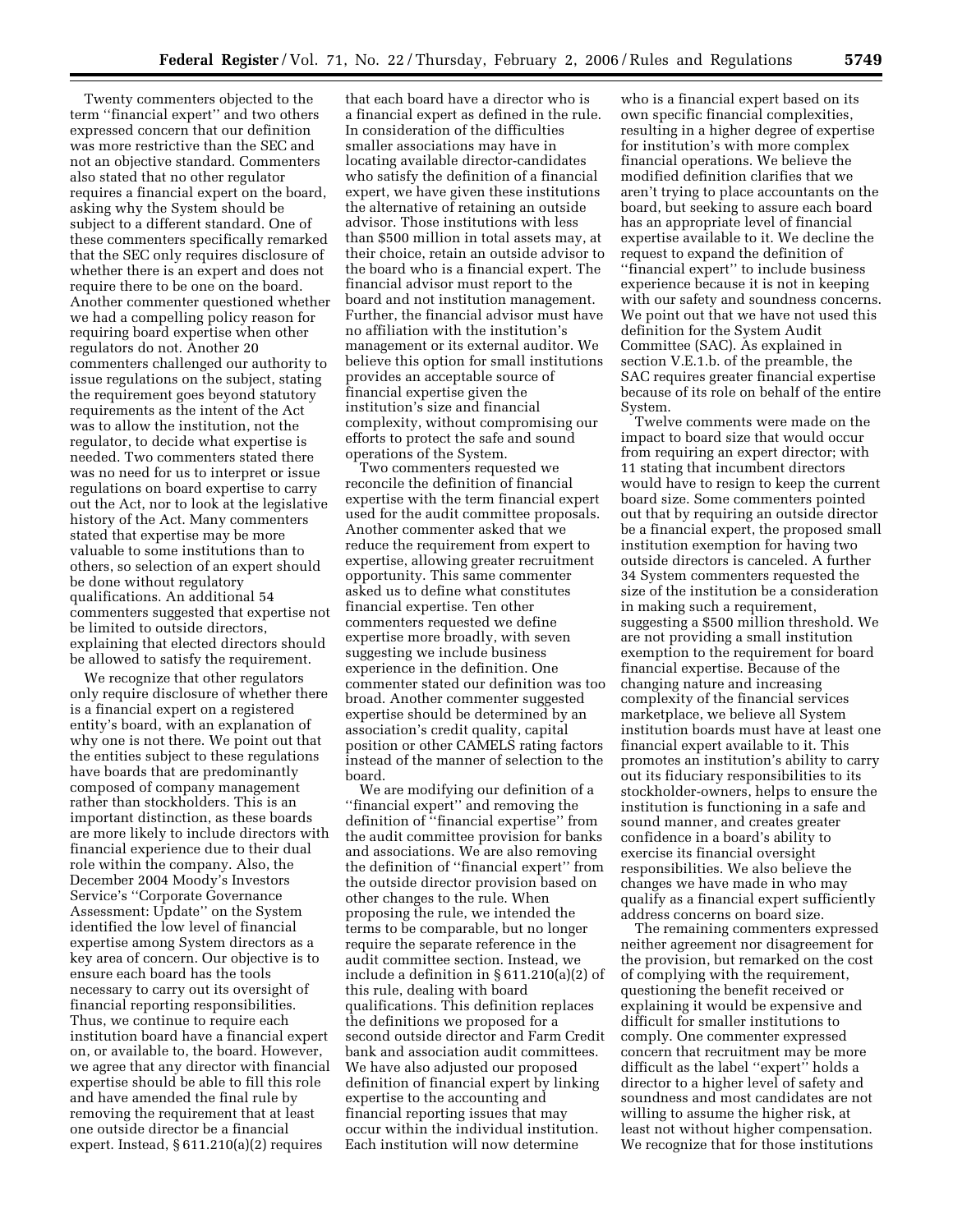that do not already have some financial expertise on their board this may impose some extra cost, but believe the benefits of an added financial expert will more than offset the costs incurred. We also believe allowing any director to fill this requirement and providing smaller institutions the opportunity to use an advisor, as well as the change in defining financial expertise, will mitigate some of the costs of this requirement, particularly for smaller institutions. Further, we do not agree that the requirement for a financial expert increases or alters existing board responsibility or liability. Since boards already have oversight and financial reporting responsibilities, we see the requirement for board financial expertise as an essential cost of doing business, a protection of stockholder, investor, and public interests, and a means of potentially mitigating board liability.

One commenter asked us to clarify if this section applies to the Funding Corporation. The rule clearly reads that the provision applies only to Farm Credit banks and associations. We did not extend the requirement for a financial expert to the Funding Corporation because the Act already places sufficient expertise requirements on the Funding Corporation board.14

#### ii. Number of Outside Directors

We received 146 letters on our proposal to require institutions with more than \$150 million in assets to have at least two outside directors. Two System commenters agreed with our proposal, stating that all System institutions would benefit from increasing the number of outside directors. One member of the public supported increasing the number of outside directors on the board, stating that 50 percent of board members should be members of the public who have no financial ties to the System. One commenter asked that we suggest increasing the number of outside directors, not mandate it, while another asked that we remove the small institution exemption. One commenter asked us to explain the benefit of having two outside directors. Another commenter asked that the rule allow exceptions to ensure all director terms are staggered. One commenter expressed concern that a requirement to have two outside directors would create a significant non-elected director presence on the board. A couple of commenters stated that we arbitrarily picked a number instead of considering the costs and talent of existing boards.

Many commenters disagreeing with the provision stated that requiring smaller institutions to increase the minimum number of outside directors could be costly, pose recruitment difficulties, and dilute the influence of stockholder-elected directors. Most of these commenters requested we increase the small institution exemption to \$500 million, similar to that of other financial regulators. Several other commenters suggested a \$750 million or \$1 billion exemption. A public commenter stated the \$150 million exemption is too low, that a better level would be \$1 billion. A System commenter stated our exemption was too low, referencing the RFA small entity definition and the Federal Deposit Insurance Corporation (FDIC) asset-size criteria. The commenter stated the RFA has size categories of \$0–100 million, \$500 million to \$1 billion, \$1–5 billion, and over \$5 billion in recognition that one standard is not equitable for all. The commenter claimed smaller associations would be penalized if they had to comply with the same requirements of a \$7 billion institution. A separate commenter suggested that we use a percentage of membership rather than asset size, explaining only 10 percent of the board should be outside directors. Another commenter suggested we have boards comprised of 70-percent elected directors. A couple of commenters asked us to consider the differences among institutions in product and service areas before requiring more directors. Two commenters objected to an exemption, with one explaining that one small association that is unstable could represent more of a threat to the System than a larger institution in sound condition. The other expressly objected to a requirement being applicable solely because of asset size or loan volume.

We do not believe that suggesting, instead of requiring, an increase in outside directors is sufficient to satisfy our objectives. System institutions operate in a rapidly changing economic environment, requiring more skills and broader board representation. We are convinced that a regulatory requirement for greater outside director representation is necessary to preserve the System's safety and soundness. However, we agree the proposed \$150 million exemption level is too low given the costs and recruitment difficulties in smaller associations. We adjusted this rule to increase the exemption to \$500 million, specifying that this exemption applies only to associations. All Farm Credit banks must have at least two outside directors. We selected a

minimum number of two outside directors because we have observed the positive effect that two outside directors can have in System institutions, outweighing the added costs for larger institutions. By increasing the small institution exemption to \$500 million, 10 percent of the System's assets are not covered by the requirement for a second outside director. We considered the other levels suggested by commenters when raising the exemption to \$500 million. We do not believe a \$750 million to \$1 billion exemption would produce significant benefits, especially since a \$1 billion exemption would exclude almost 75 percent of System institutions. We also do not believe using business activity is adequate, given normal business fluctuations or current changes in board size. We also do not agree with the commenter that suggested 50 percent of the board be members of the public. Congress expressly created the System as a cooperative, which requires borrowercontrolled boards. In addition, no association is required to create a second outside director position when doing so would reduce the stockholderelected director membership to less than 75 percent. For example, an association with over \$500 million in assets and a five-member board would only have to have one outside director. Each Farm Credit bank and association is required by the Act to have at least one outside director; our rule is not to be construed to allow otherwise.

Many commenters objected to the proposed change on the basis that we exceeded our regulatory authority. One commenter stated that we were amending the Act by our rule. Still another commenter stated that the Act's sole check on outside directors is that there be one and our rule infringes on the flexibility provided by Congress. A commenter stated the Act does not direct or allow us to fix the number of outside directors. A few commenters questioned whether we had a compelling policy reason for taking the determination of board size and composition away from institutions. We have sufficient authority to regulate the number of outside directors. The Act establishes a minimum number of outside directors and directs us to issue rules necessary to protect the safety and soundness of the System. As explained above, requiring at least two directors of Farm Credit bank and large System association boards to be independent of the System is desirable and proper given the increasing complexity of today's business environment and the size of

<sup>14</sup>Section 4.9(d) of the Act (12 U.S.C. 2160).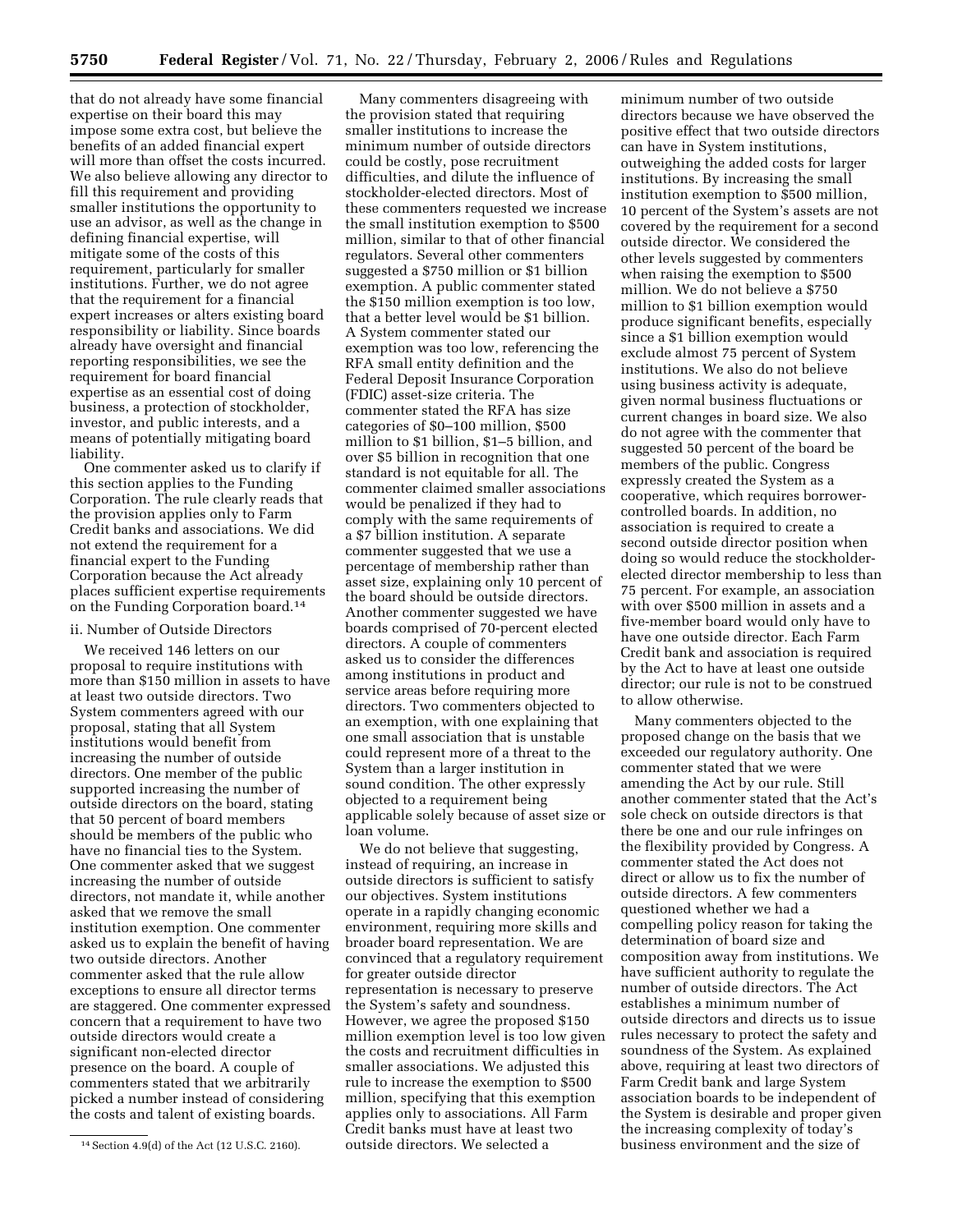the System institutions that are involved.

As mentioned earlier, some commenters suggested that only 10 percent of the board should be outside directors. One commenter expressed concern against creating a significant non-elected director presence on the board, while another commenter suggested we have boards comprised of 70-percent elected directors. We proposed requiring the majority of a board be composed of stockholderelected directors, but agree with specific comments on this area that more than a simple majority is required to preserve the cooperative structure of the System. We are therefore finalizing the provision to require at least a 60-percent stockholder-elected director board composition.

#### b. Terms of Service and Removal

We received 133 letters on the terms of service and removal of outside directors. One commenter objected to the terms of service provision, stating that it is a matter left to the boards, while the remaining 132 commenters objected to requiring a majority vote of all voting stockholders to effect removal of an outside director. A few commenters expressed concern that removal for cause might conflict with the existing requirements of § 611.310(b), which mandates removal of any director under events prescribed in that section. One commenter agreed with the reasons for removing an outside director outlined in the rule, but stated that a rule is not necessary since the Act is clear on the issue. Another remarked that if cause exists for any director, the director should be removed automatically. The commenter explained that the outside director should be subject to the same removal provisions as stockholder-elected directors and not be provided more protection for wrongdoing. One commenter stated that the board should be able to remove any director at will, while another commenter asked if we meant a director could not be removed at the end of their term absent cause. Still another commenter asked why the System was being held to a different standard than the commercial banks.

We are finalizing the rule without the removal for cause provision. The rule requires those institutions seeking to remove a director before the expiration of his or her term to document the reason for removal. We believe our changes elsewhere in this section, and the existing requirements of § 611.310(b), provide sufficient protection to the independence of outside directors discussed in the

preamble to the proposed rule. Moreover, we reaffirm our position that the terms of service and basis for the removal of an outside director be the same as those for directors elected by the stockholders.

A significant number of commenters noted that holding a stockholder vote for removal could produce a chilling effect, unwanted publicity, and possible lawsuits. They remarked that the requirement does not advance the cooperative principles of the System and that a regulatory requirement is unnecessary. Other System commenters remarked that due to the requirement that a director be removed for cause, the further protection of a stockholder vote is unnecessary. One commenter stated that stockholder votes for removal do not necessarily protect the interest of the institution and another commenter stated that any stockholder involvement in the removal of outside directors is inappropriate under basic cooperative principles. Another commenter stated that presenting a director to stockholders for removal and having stockholders reject the effort would create unmanageable tension on the board. Some commenters noted that the requirement for removal of the outside director by stockholder vote was more onerous than removal of an elected director, suggesting that removal requirements should be similar for both types of board members. A public commenter stated that requiring a majority vote of voting stockholders for removal is excessive; instead suggesting that removal for cause be done by elected directors and that stockholders should be able to remove an outside director for any reason. Other commenters pointed out that under corporate law the one hiring a director has the authority to fire a director. Others suggested requiring a board supermajority vote of two-thirds, stating it should be sufficient to provide protections against unjustifiable removal, while still others recommended a simple majority vote of elected directors. One commenter, when discussing their objections to the provision, suggested disclosing the reason for director removal in the AMIS as a means of accountability to stockholders. Many commenters asked us to clarify if we meant a majority of stockholders voting.

We are not withdrawing from the rule the authority of stockholders to remove a director. While we agree with commenters that corporate law generally recognizes the authority of the hiring official to fire those hired, we note that corporate law also recognizes a board gains its authorities from the

stockholders it represents. However, we agree that restricting removal of an outside director to stockholder action in all cases may be excessive and could produce undesirable and unintended consequences. The final rule allows for the removal of an outside director by either stockholder action or by a twothirds vote of the full board of directors. We caution that no institution may forbid stockholder action to remove any director, elected or otherwise, nor make burdensome procedural requirements on such stockholder action. Further, we make it clear that a full board vote includes all directors, no matter what their means of selection to the board, except for the individual outside director the board is seeking to remove. Any director, other than the outside director up for removal, must be allowed to vote in the removal action. We are not adopting the suggestion that board removals be disclosed in the AMIS.

In response to several comments, we have clarified in all appropriate areas of the rule that voting stockholders mean all voting stockholders voting in person or by proxy. We did not intend for the proposed language to be interpreted as requiring a majority vote of all stockholders eligible to vote, regardless of whether they actually voted. However, commenters read the language as requiring such, leading to our clarification. We also received one letter from an association asking we rescind Bookletter 009 (BL–009) on outside director terms of service. We will review, and possibly revise, BL–009 after publication of this rule.

#### 4. Board-Selected Inside Directors

The proposed rule would have created a board-appointed inside director position, without requiring an institution to have such a position. We received 89 System comments on this provision, with most indicating various levels of support, but objecting to limits being placed on the position. A minority of commenters objected to creating the position, stating it violated the cooperative principles of the System and was not needed as the board has enough authority to satisfy diversity with current elected and outside director positions. Commenters stated that such a position carries a significant cost to smaller associations. Commenters supporting the position requested less stockholder involvement and more board control in determining board composition. Thirty commenters objected to requiring a stockholder vote on a bylaw provision creating the position, stating bylaws are the prerogative of the board and stockholder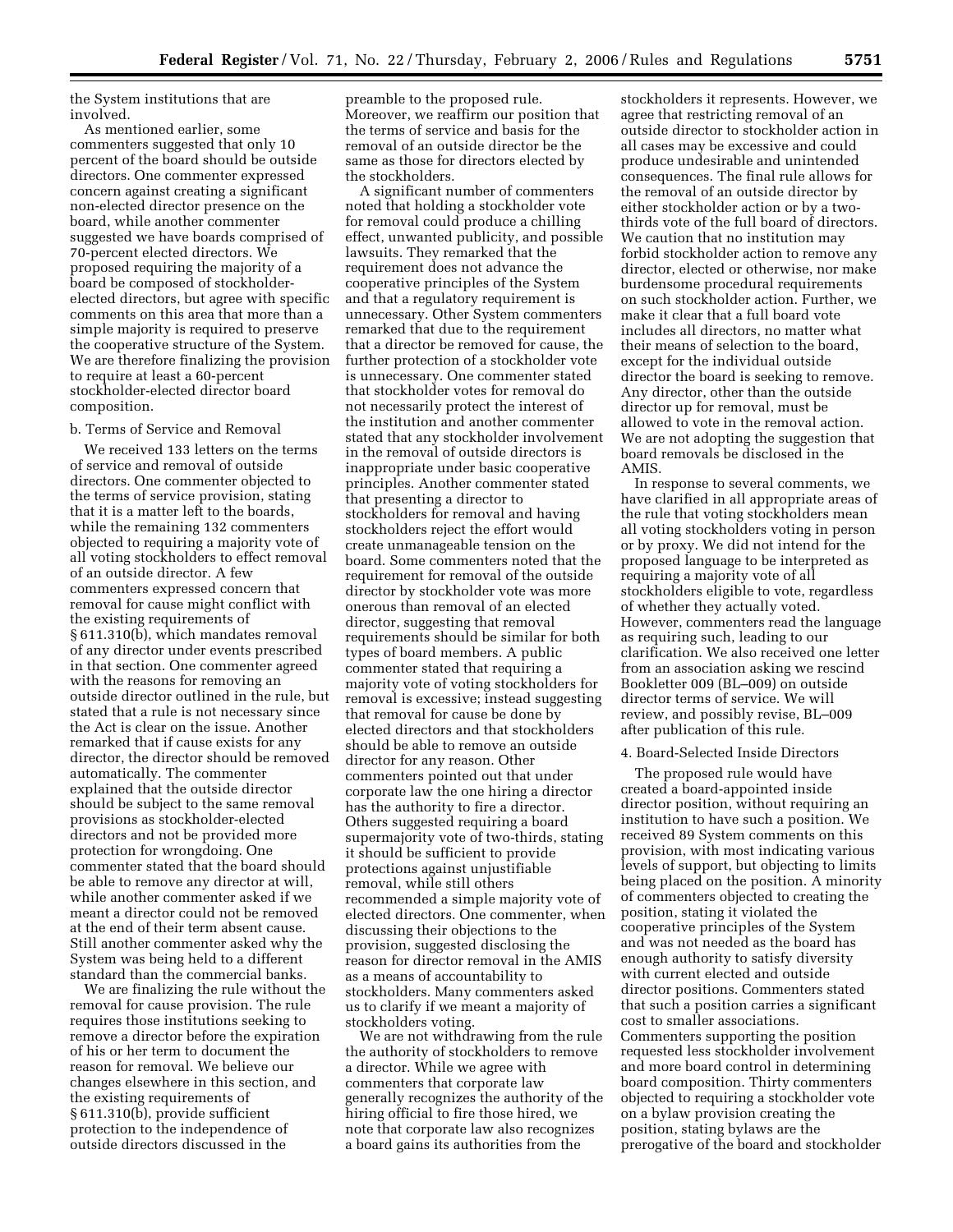direct involvement will not further cooperative principles. Alternatively, some commenters agreed with a bylaw vote by stockholders. Thirty-three commenters asked that the 5-year cooling-off period be removed or reduced, with a few suggesting reduced cooling-off periods to 1, 2, or 3 years. While many commenters agreed with the proposed requirement that the number of appointed inside directors be limited to no more than two, others objected to a limitation. Twelve comments asked that the position be open to more than just stockholders.

We are not including the boardappointed inside director provision in the rule. The System's cooperative nature is designed to ensure that the stockholders elect the board, with minority representation from appointed directors. We proposed the restrictions on board-appointed inside directors as a means of balancing the public policy goal for diversity in board representation with the stockholdercontrolled structure of the System. However, we believe our stated public policy purpose of facilitating diversity on institution boards is achievable through stockholder action, using existing authorities in the Act, and does not require FCA to adopt this provision. In conformance with our removal of the proposed board-selected inside director position, we are also withdrawing the proposed technical changes on this issue from § 615.5230.

## *C. Election of Directors*

1. Director Candidate Campaigns

## a. Director Candidate Campaign Material [§ 611.320]

We received 13 System comments, with 10 supporting the clarifications we made to our existing rule, explaining the importance of institution impartiality in the election process. The remaining commenters suggested exceptions to the rule, including allowing institutions to pay for one mailing of campaign material on behalf of each director candidate and allowing a candidate statement to accompany the director election materials, provided all candidates have equal opportunity to submit statements. One commenter asked for clarification on whether the existing rule allowed associations to pay the expenses of its candidates to bank boards. Another commenter asked if releases from the impartiality provisions of our rule could be requested from candidates, thereby allowing institutions to distribute candidate campaign material.

We final this section of the rule as proposed. We believe the rule is clear

that no Farm Credit institution is allowed to distribute campaign materials, regardless of who bears the expense or the equality of access to the opportunity. An institution must also maintain neutrality in distributing the director-candidate disclosures required by § 620.21. To comply with § 611.320, those disclosures must not contain campaign materials, nor may they contain candidate statements. The election process must be free from even the appearance of an institution endorsing a director-candidate. Institutions are stockholder-owned and controlled; therefore, candidate endorsements are inappropriate. Additionally, candidates may not be asked to waive the requirement for impartiality provisions, nor may an institution pay its director-candidate's election expenses.

#### b. Release of Stockholder Lists [§ 618.8310]

We received 21 System letters expressing concern with confidentiality, identity theft, and enforcement in releasing stockholder lists to stockholders, even if for permissible purposes. Some commenters remarked that without further controls, the recipient's agreement to use the list only for permissible purposes is unenforceable. One commenter suggested an institution be allowed to add conditions to the release of a list, such as requiring its return after the need has been met, to protect confidentiality. Another commenter stated that it is not in the best interest of all stockholders to release the lists without further controls or confidentiality agreements because the list could be sold for financial gain. Some commenters asked that the requirement be removed entirely. Yet another commenter asked that the list not include the classes of stock held, explaining it won't make a difference to the requester what type of stock is held by others. A separate commenter stated that a stockholder list should refer only to voting stockholders, and not all stockholders, because banks cannot ascertain what outside institutions might be holding their preferred stock at any given time.

Stockholders have a right under the Act to obtain a list of the stockholders in their institution(s). Section 4.12A of the Act requires banks and associations to provide a current list of stockholders within 7 days of the request. Additionally, the Act provides for restrictions on the use of the lists, which we further clarified in our rule. We continue to believe that the certification a requesting stockholder must sign

sufficiently addresses the confidentiality and privacy concerns raised. Further, because section 4.12A does not distinguish between voting and nonvoting stockholders, the rule specifies that a list of stockholders consists of each stockholder's name, address, and classes of stock held.

One commenter asked for clarification on who is included in the list of Farm Credit bank stockholders. The commenter remarked that banks, in providing lists of their stockholders, should also provide a list of directors of each association rather than just a list of the associations in the district. Section 4.12A of the Act does not require a bank to provide a list of their affiliated associations' stockholders to a requesting bank stockholder. However, § 620.5(h) requires each association to disclose in its annual report the names of all its directors. Anyone wishing to obtain these names may request a copy of the report from the association.

#### 2. Director Candidate Disclosure [§§ 615.5230, 620.20, 620.21, 620.30, and 620.31]

We received 33 System letters addressing this provision. Many of the commenters objected to standardizing election procedures for banks and associations, specifically as it relates to floor nominations and the frequency of director elections. A few also objected to the perceived requirement that nominating committee reports be disclosed. Still others objected to detailed candidate disclosures. Eight commenters objected to imposing the election requirements of the AMIS on banks, with several suggesting that we reevaluate the need for election consistency between banks and associations. One specifically objected to requiring banks to accept floor nominations as banks do not currently permit floor nominations. The commenter went on to ask that if we issue the rule with this requirement, that the rule be reproposed and additional comments allowed. Another commenter expressed concern that the proposal would limit the open nomination process it currently employs. We also received, through our regulatory burden initiative, suggestions that we reduce the reporting requirements of the AMIS and eliminate requirements linking director elections to annual meetings. A commenter stated that the considerable costs in preparing and mailing the AMIS are not justified by the marginal benefits derived by shareholders.

We agree, in part, that the banks should not be required to follow all of the director election procedures that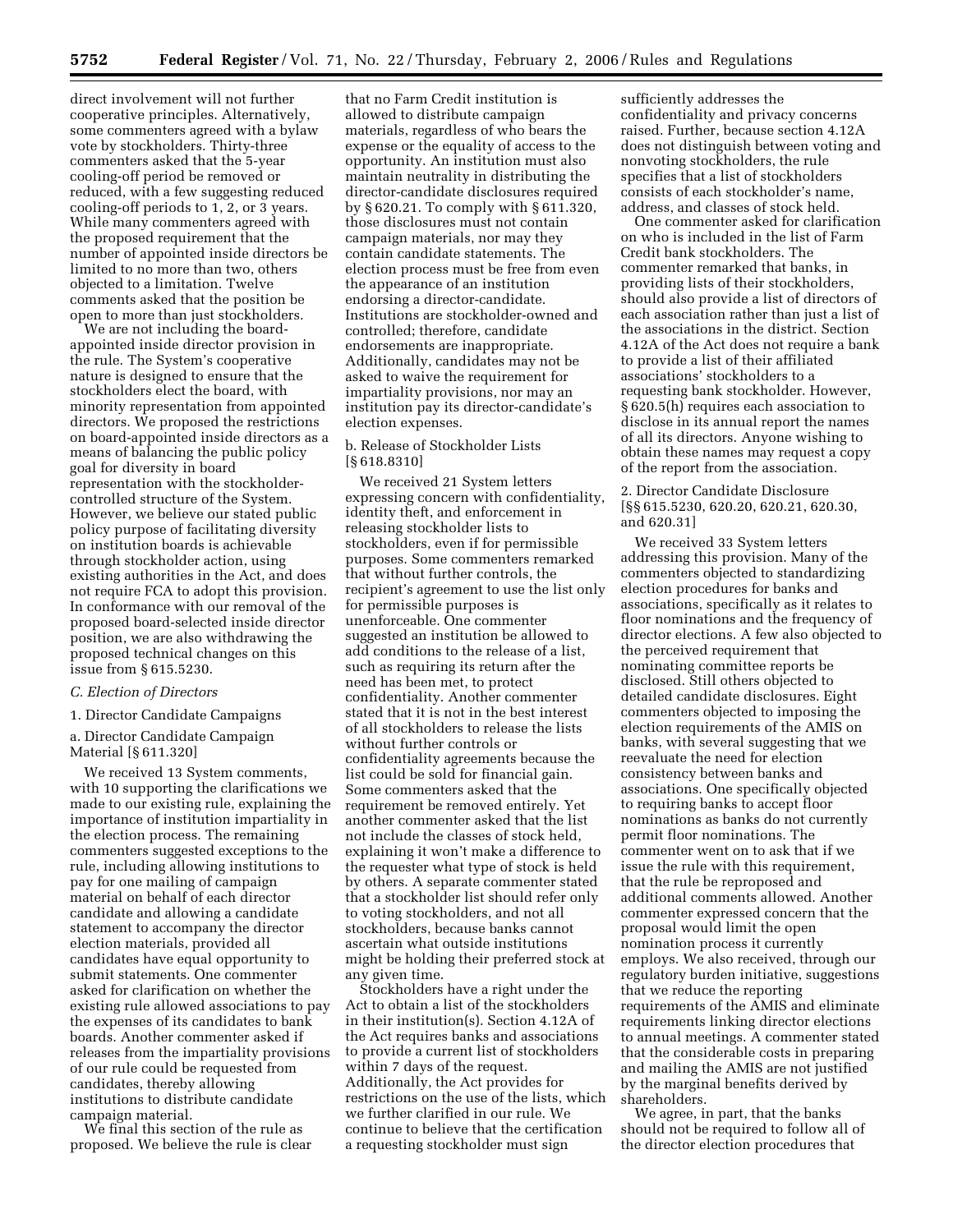associations follow. As such, we have amended our rule to restore the existing floor nomination requirements for associations, but added language requiring Farm Credit banks to state in the AMIS whether they are allowing floor nominations. We also make clarifications that an AMIS must be issued prior to any director elections or any annual meeting. We make this change because not all director elections occur at the annual meeting, such as interim elections held to fill vacancies on a board.

Eight commenters stated that the full report of the nominating committee should not be included in the AMIS because it reveals too much of the deliberative process of the committee. We are not requiring that the full nominating committee report be released. The rule at § 620.21(d)(2) requires a description of the nominating committee efforts to locate two candidates; it does not require that the full nominating committee report be provided to voting stockholders. It is up to the institution to decide the manner in which that information is included in the AMIS. We only require distribution of complete nominating committee reports to the board of directors in § 611.325.

Three commenters objected to candidate disclosure statements being included in the election materials sent to voting stockholders, but two other commenters supported it. One commenter limited their objection to the prohibitive costs involved in complying with the requirement. This commenter asked that we keep the existing provision allowing associations to summarize candidate disclosures. Although our existing rule requires Farm Credit banks to provide complete signed copies of candidate disclosure statements, we find the argument regarding the prohibitive costs persuasive and are amending our rule to give institutions the option of providing complete copies or standardized summaries. The rule, however, clearly states that candidate disclosures, in full or summary form, must be distributed with the ballots.

Seven commenters expressed concerns on the specificity of candidate disclosures, suggesting we limit personal addresses to the town and state of residence. One commenter stated that the AMIS should not include identification of any candidate's familial relationships reportable under part 612. We agree that a candidate's residential city and state are sufficient for voting stockholders to consider geographic and regional representation. We have replaced the requirement for personal

mailing addresses with a requirement for the city and state of residence. However, we disagree with the commenter requesting no disclosure of potential conflicts of interest. Because director candidates are seeking a position of trust in representing stockholders' interests, this information is clearly within stockholders' right to know. This disclosure of possible conflicts of interest by candidates outweighs the inconvenience and privacy concerns stated by the commenter.

One comment made under our regulatory burden initiative asked that we allow director candidate disclosures to be made in the AMIS or the annual report. We are not using this suggestion because annual reports and elections do not always coincide. The AMIS updates director and financial information provided in the annual report and includes candidate disclosure information that may not have been prepared when the annual report was published. We believe the AMIS, in order to be a valuable source of information for voting stockholders, must contain current information. We also make minor technical and grammatical changes to this area of the rule due to creating distinctions in association and bank election procedures.

3. Nominating Committees [New § 611.325]

We received a total of 104 System letters on this issue. Generally, most commenters supported the need for an open and fair nominating procedure; however, comments on how to achieve that objective varied widely. The majority of comments focused on bank nominating procedures. Commenters focusing on association nominating procedures generally sought clarification of existing requirements or modifications to suit their particular needs and interests. Other commenters were generally satisfied with existing procedures and could see no benefit to the proposed changes.

## a. Bank Nominating Committees

Several commenters supported the need for changes in the current nominating process for both banks and associations. Many expressed dissatisfaction with existing bank nominating procedures, making it clear that nominating procedures vary widely from one bank to another. Other commenters specifically supported a defined district bank nomination process allowing all associations to participate in selecting candidates. These commenters asked that the

process not be too regulated though. Yet others supported current bank nominating processes and expressed concern that our rule would place power with the larger associations. The FCC stated that the Act does not require nominating committees for banks and we should not require such as each bank has adopted its own process that ''works well for them.'' Other commenters stated that Farm Credit banks should not have to conform to the same nominating procedures as associations. Reasons ranged from Farm Credit banks not electing directors at annual meetings to banks requiring flexibility to choose from several different election processes, such as committees selected by the board or nominating ballots. Another reason given by commenters was that banks are treated differently in the Act so our rules should treat them differently. One commenter stated that the current regulations on nominating committees were appropriate, remarking that the rule might restrict access to the nomination process. Another commenter objected to requiring nominating committees for banks, stating the rule would limit all associations from participating in nominating candidates. This commenter further stated that the rule would put the nominating process in the hands of individuals who are not stockholders of the bank and have little or no stake in ensuring a highly qualified board. The commenter then asked that we craft the rule to make nominating committees permissible for banks, not mandatory. One commenter stated we should not require banks to use nominating committees at all since commercial banks are not required to have them.

We continue to be convinced that Farm Credit bank nominating committees are appropriate and enhance the process for identifying stockholders to run for bank director positions. Section 4.15 of the Act tasks us to issue regulations governing the election of bank directors to assure a choice of nominees for each elective office to be filled. Although we crafted our rule in more general terms to allow banks some flexibility in bank director nominations, we are concerned that an incumbent bank director may run unopposed for reelection because there is no central accountability point in the bank nomination process. We also note that while the current director nomination and election practices of the banks vary, some stockholders in the banks may not be given equal opportunity to nominate viable candidates. Therefore, the rule requires banks to have nominating committees elected by the voting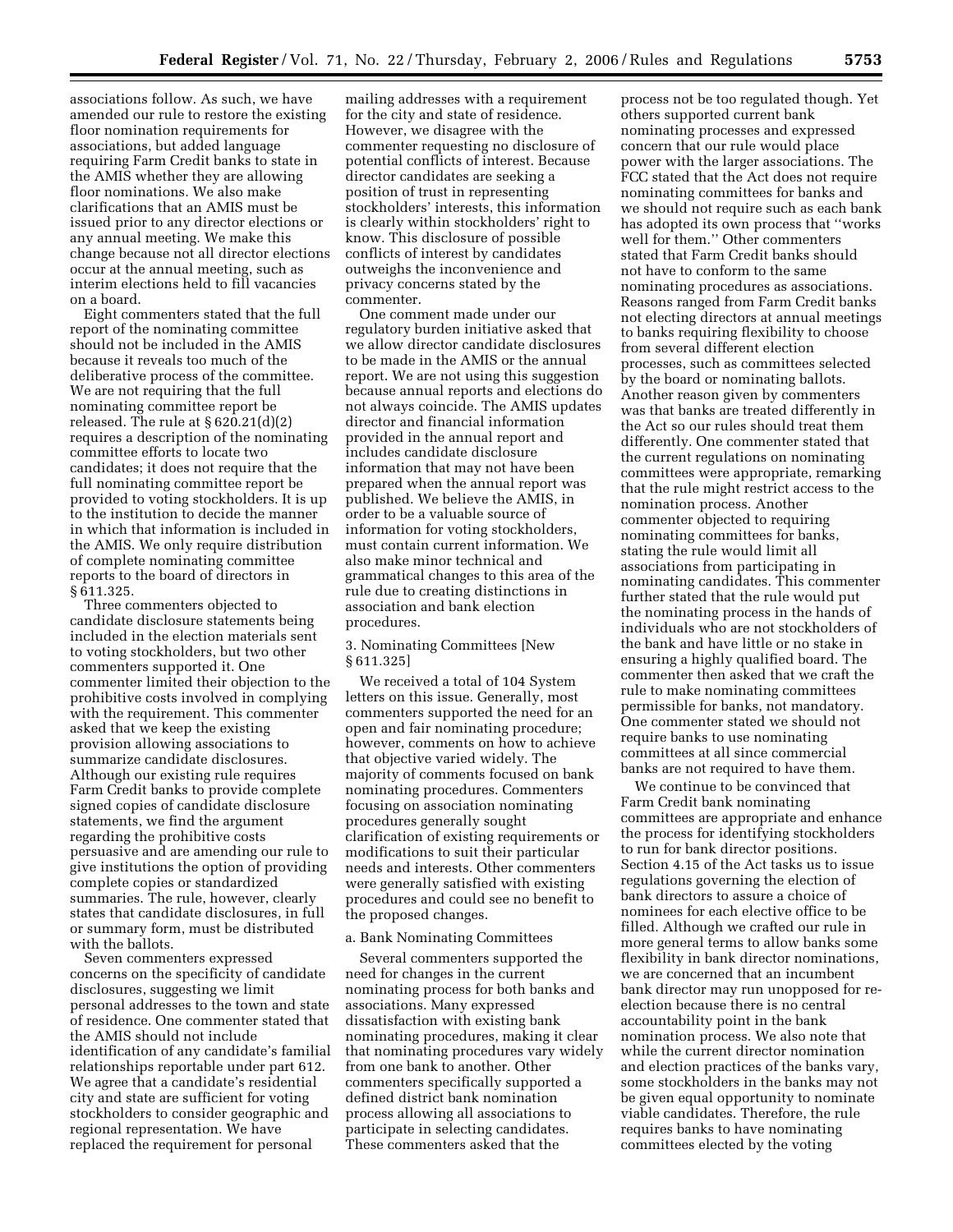stockholders voting, in person or by proxy. We also encourage Farm Credit Banks to address the selection of nominating committee members to alleviate the concerns about unequal opportunity expressed by some commenters.

## b. Term and Selection of Committee

A commenter asked that we not require the selection of nominating committees at annual meetings. The commenter stated that the committees should be selected at any time, and in any manner, that suits the institution. Some commenters requested more than a 1-year term of service for nominating committee members as a way to improve efficiency for the nominating process; a few suggested staggered terms of 2–3 years. One commenter also asked that nominating committee members face opposition to prevent unwarranted re-nomination and that committees receive training. Another commenter remarked that our rule gave very little attention to the process of selecting the nominating committee. One commenter stated that nominating committee members should be eligible to be nominated from the floor.

We recognize that some banks do not conduct all director elections at annual meetings and have removed this provision from the final rule. We also removed language from the rule requiring all nominating committees to serve for 1 year. This, however, does not relieve associations of the requirements of section 4.15 of the Act. Section 4.15 of the Act requires each association to elect a nominating committee at the annual meeting to serve for the following year. We are declining to issue rules on the manner of selecting a nominating committee or requiring training for committee members. We believe this is best left to the judgment of each institution. We note, however, that the rule does not prohibit floor nominations for a person's candidacy to the nominating committee.

One commenter stated that the requirement prohibiting elected directors to serve on the nominating committee is counterproductive and overreaching, particularly at the bank level. One commenter suggested that retired board members be allowed to serve on the nominating committee. Another commenter stated that we should allow retiring directors, who aren't candidates for re-election for the coming year but are still serving as directors, be eligible to serve on the nominating committee. A few commenters stated that we should allow nominating committee members to become director candidates as long as

they resign from that committee. One commenter supporting the restriction on candidates serving on the nominating committee asked us also to address the conflict of interest created when family members of a candidate serves on the nominating committee.

We continue to believe that an open and fair nominating process must be free of potential conflicts that could result if sitting board members serve on nominating committees. A director who is not fully retired from the board may not serve on the committee if he or she is still a director at the time of service on the committee. In taking this position, we are mindful that a

''retiring'' director may decide to run again for election to the board. However, a retired board member is sufficiently removed from obvious conflicts to serve on the nominating committee. We also disagree with suggestions that director candidates be allowed to serve on the nominating committee. Nominating committee members may not be candidates for director positions during the same election cycle. While we understand that a person elected to the nominating committee may decide during the course of service to run for a director position, it is inappropriate for the person to continue as a nominating committee member because he or she now has a conflict of interest as well as access to information on other candidates not generally available. In such an event, the member has a duty to defer candidacy until the following election cycle. We share the concerns of the commenter regarding family members of a candidate serving on the nominating committee and leave it to each institution's board of directors to develop, consistent with our conflict of interest regulations, a written policy on this issue.

#### c. Duties

One commenter raised concerns that increasing committee duties and time commitments will reduce the willingness of stockholders to serve on the committee. One commenter expressed concern that the rule would prevent stockholders from seeking election due to the nominating committee selection process. Another commenter asked that we remove restrictions on directors and employees assisting the committee in identifying candidates. A separate commenter stated that nominating committees should operate independent of institution management. We also received a comment stating it is unproductive to require all directorcandidates to have opposition, especially when no interest is indicated.

Still another commenter questioned if the committee could nominate someone who was unwilling to serve.

We agree that locating at least two willing and qualified candidates for each open board position may be difficult and our rule does not require two nominees. Our rule instead requires nominating committees to document their efforts when unable to find two nominees. We do not agree that the nominating committee selection process will deter willing and able candidates from seeking election to the board. To the contrary, we believe that the transparency will facilitate the efforts of stockholders who might be interested in seeking elective office. We also clarify that nominees must be willing participants. A nominating committee cannot nominate someone unwilling to be a director in the institution. Likewise, nominating committees cannot rely on employees of the institution to locate nominees. The provisions of § 611.320(b) explain the limitations with respect to the assistance that employees may offer the nominating committee.

Several commenters stated the requirement that nominating committees conduct independent evaluations may be impractical or too time consuming and some commenters asked that we remove the ''independent evaluation'' component from the committee's duties. Other commenters asked us to clarify how committees are to identify qualified candidates, how to determine suitability beyond what is in the Act and institution bylaws, and how much information the associations can disclose with respect to prospective candidates. One commenter stated that requiring the committee to use established qualifications opposes the plain meaning of the Act and frustrates Congressional intent. The commenter suggested making consideration of desirable qualifications set forth in bylaws an option for committees, not a requirement. One commenter raised confidentiality concerns if the nominating committee is provided detailed candidate information necessary to conduct its evaluation process.

We agree with the commenters concerns regarding the time burden the proposed nominating committee duties would create. In response to these comments, we have removed from the rule the requirement for an independent critical evaluation, instead requiring only an evaluation of candidate qualifications. We have also specified that the evaluation consider known obstacles preventing a candidate from performing his or her duties. We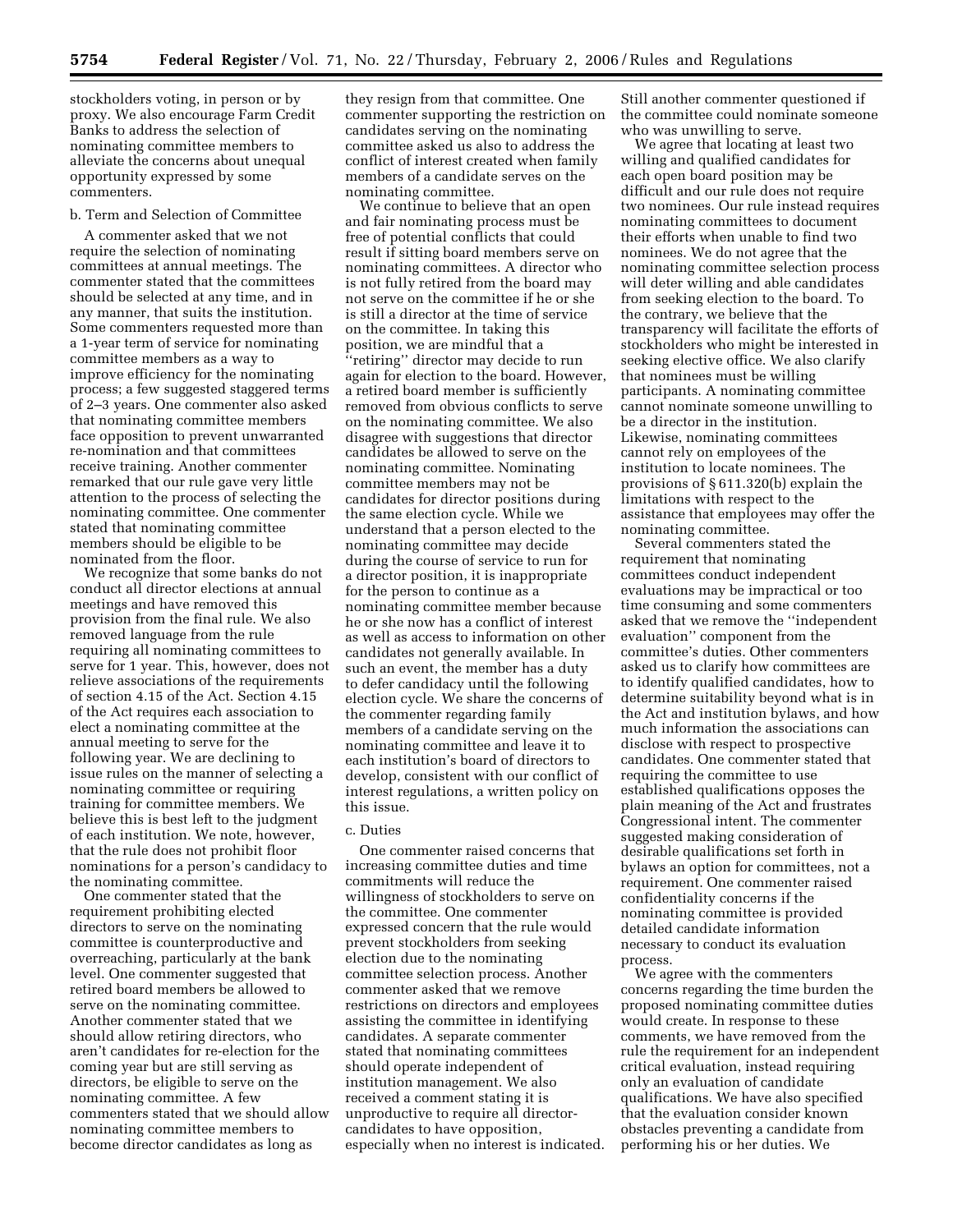clarified that the committees nominate, not seek, individuals who meet the eligibility requirements. As to the committee's consideration of director qualifications, we do not agree that director qualifications defeat the purpose of the Act, especially as the Act provides for qualifications to be included in each institution's bylaws. However, we modified our rule on director qualifications to express them as desirable, thereby clarifying a perceived mandatory requirement. We decline to regulate how nominating committees should fulfill their duties. While the final rule provides for a pledge of confidentiality from nominating committee members with regard to sensitive and personal information provided to them in the course of their committee duties, we leave it to each institution's board of directors to develop, consistent with this rule, a written policy on how best to treat sensitive information.

#### d. Resources

A few commenters objected to providing nominating committees a copy of the current operational or strategic business plan that contains the board self-evaluation, noting that it may include confidential information. One commenter asked that banks not be required to provide a list of stockholders to the committee as it would serve no purpose to give the name of an association. Another commenter asked us to define ''pledge of confidentiality'' for the purpose of providing proprietary information to the nominating committee.

We re-evaluated our reasons for providing a nominating committee an institution's business plan, finding the reasons insufficient in light of the comments received. We also removed the requirement that committee resources be addressed in institution bylaws. While we removed these requirements, we continue to require institutions to provide a summary of the current board self-evaluation when requested by their nominating committee. We also, as a conforming change, require institutions to provide their nominating committees their director qualifications policies.

## *D. Conflict of Interest and Compensation Disclosure [§ 620.5]*

#### 1. Disclosure of Other Business Interests

Three commenters opposed requiring senior officers to make the same disclosure of other business interests as is currently required by directors. Other comments indicated no objection to the provision, although one commenter

questioned the need for a regulatory requirement. Another commenter asked for clarification on whether unpaid positions with other businesses would have to be disclosed. The three commenters opposing the change stated the disclosure was an impingement on the privacy rights of directors and senior officers and we had not claimed a failure to make such disclosures put stockholders at risk. The commenters stated the disclosure provision provided no valuable information to stockholders and was redundant of other reporting requirements. One commenter stated the Standards of Conduct Officer reports any such business interests so a regulation requiring public disclosure does not improve the process in any way

We are making no changes to this provision of the rule. In proposing this provision, we considered the reporting requirements of part 612 and the specific business interests that could create a real or potential conflict of interest. We also looked to the reporting requirements of other regulators. We concluded that directors and senior officers, who represent stockholders in a position of trust and who voluntarily seek this position, have an obligation to disclose other business interests that may present real or perceived conflicts of interest. Whether a position is paid or not does not remove the potential conflict of interest. Therefore, both paid and unpaid business affiliations must be disclosed.

#### 2. Disclosure of Compensation

Eight commenters agreed with reporting director compensation for serving on a board committee. We received no comments in disagreement with this aspect of the rule. We final this provision as proposed.

One commenter suggested we require the disclosure of business expenses to facilitate stockholder evaluation of the value of services received. One commenter remarked that travel expenses are not compensation. We are not changing the rule in response to these comments. We did not propose changes to disclosure of business or travel expenses, but will take the comments under advisement.

## a. Noncash and Third-Party Compensation

We received a total of 82 comments on this provision of the rule. One commenter supported the provision while another requested we maintain the ''status quo.'' Most System commenters disagreed with the general provision on noncash disclosure and one expressed concern that disclosure of

this type of compensation may become a deterrent to directors and officers in their interactions with borrowers and constituents. Many commented that existing regulations are fine and others commented that this level of reporting is burdensome and not cost efficient. Two commenters opposed this provision because noncash compensation is a small percentage of an association's overall budget and therefore does not require detailed disclosure. Two commenters remarked that a rule provision of this nature would create a negative impression and three others commented that the provision was unacceptable and unnecessary for stockholder disclosure. One commenter asked for justification based on safety and soundness needs. Two other commenters stated that we should be consistent with Sarbanes-Oxley and another two commented that this type of reporting puts the institution at a competitive disadvantage.

Nineteen commenters requested clarification of what we consider noncash compensation and when disclosure is necessary. One commenter asked how this level of disclosure would enhance transparency. A separate 16 commenters requested we only require disclosure of compensation received directly from the reporting institution, eliminating the third-party provision. Another 11 commenters questioned the need to report reimbursed expenses, under the assumption that third-party payments are reimbursed by the employing institution or absorbed by the thirdparty as a business expense. Many commenters questioned why reimbursed expenses would be considered compensation. Forty-six commenters requested we restore some threshold level for noncash compensation reporting to eliminate burdensome reporting of minor noncash items, such as the receipt of a cup of coffee. Two commenters suggested \$1,500-\$5,000, six others requested a level not tied to overall compensation received, one commenter requested a threshold amount based on an inflationadjusted dollar minimum and another commenter suggested a materiality standard for noncash compensation disclosure. Eleven other commenters requested we base the interpretation of what constitutes compensation on Internal Revenue Service (IRS) rules.

We do not consider reporting noncash compensation a deterrent to normal interactions with borrowers and constituents, but important to prevent improper or excessive exchanges of noncash items. We also do not believe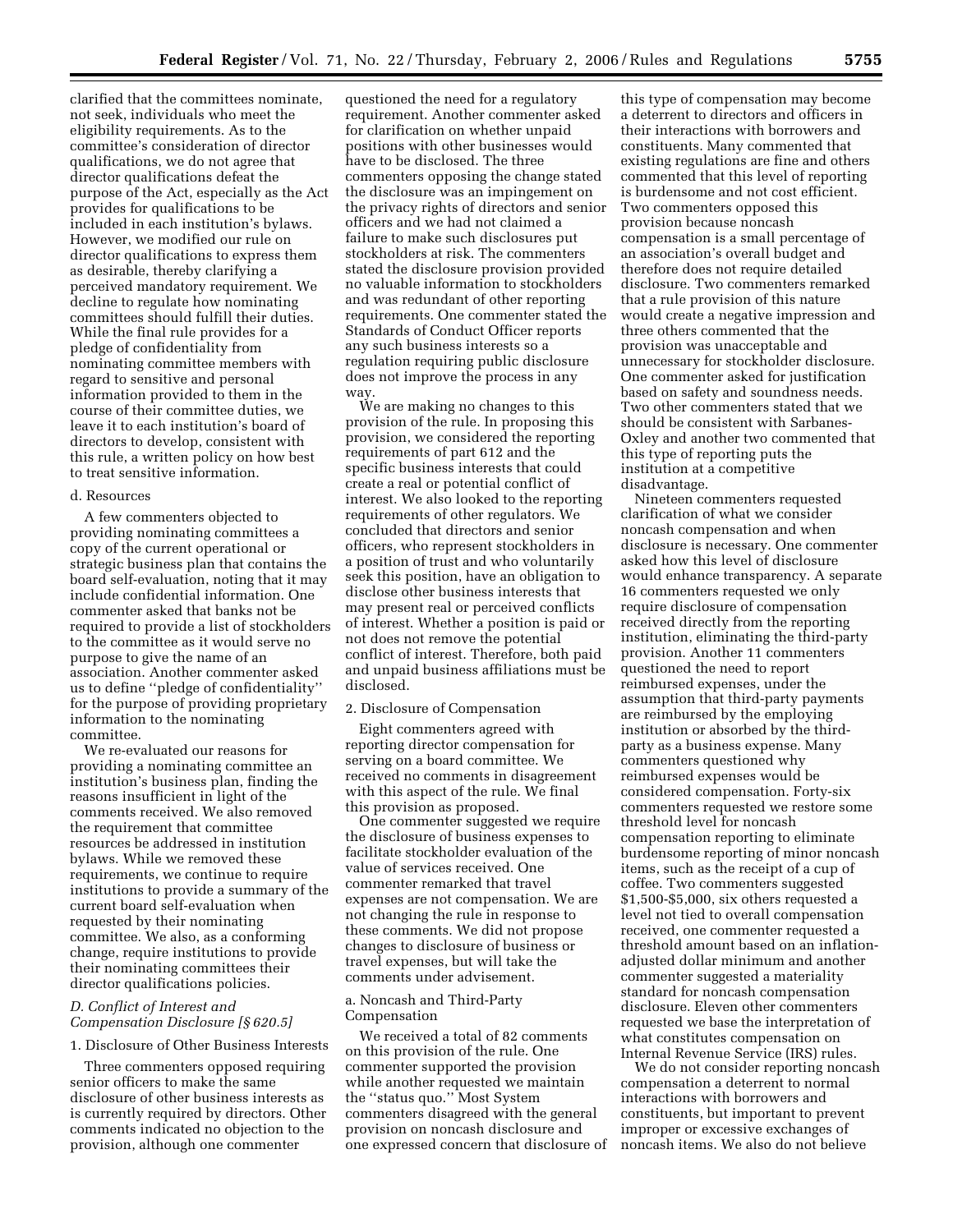that it creates a negative impression but validates the integrity of System directors and senior officers. Section 514 of the 1992 Act recognizes the benefits when directors, officers and employees of the System disclose financial information and potential conflicts of interest. The 1992 Act further requires FCA to ensure our regulations provide adequate disclosures to stockholders and other interested parties. Despite the cost and related reporting burden, both the need for transparency and the need to avoid potential conflicts of interest require that noncash compensation above a *de minimis* level be disclosed, notwithstanding the relatively small share it represents in an institution's overall budget. We also note that Sarbanes-Oxley contains no salary disclosure provision, but addresses stock and stock option compensation.

We agree that a reporting threshold would alleviate most of the anticipated reporting burdens and modified the rule to restore a threshold for reporting noncash compensation. The \$5,000 annual aggregate dollar threshold applies to director disclosures and senior officer perquisite reporting. We discuss perquisite reporting in section V.D.2.d.ii. of this preamble. We are not including any adjustments for inflation at this time since the threshold is set at the upper limit of the range suggested by commenters.

We agree that adopting an IRS definition of compensation would provide consistency and facilitate recordkeeping. The IRS defines noncash compensation as a fringe benefit or perquisite. The IRS considers fringe benefits as compensation, unless the employee pays the market value of the benefits or the benefits are specifically excluded from income by law.15 Under IRS rules, the provider of the benefits does not have to be the employer, but may be a client or customer of the employer; so a System institution would be deemed to be the provider of a benefit given to a director or senior officer if it is given for services performed on behalf of the institution.16 We selected the IRS rules instead of a materiality rule because IRS rules add a greater level of clarity on third-party compensation. Similar to the IRS rules, our rule requires reporting as compensation the value of gifts, unreimbursed payments of trips, or use of property received from third parties, which are made to directors and senior officers for acting in their official capacity with the institution. We believe that disclosure of cash and noncash compensation and compensation from third-parties increases transparency and helps ensure that directors and senior officers are not unduly influenced. This provision was not generated out of a concern for the integrity of System directors and senior officers, but was designed to address the unwitting acceptance of items and how the receipt of such items may be perceived as a conflict of interest, adversely affecting shareholder and investor confidence. Accordingly, we are retaining the requirement for inclusion of third-party compensation. We also clarify that compensation is any unreimbursed item, as it would not be compensation if the employee reimbursed the institution or third-party.

## b. Stock and Stock Options

We received 31 comments on reporting stock and stock options in the annual report. One commenter supported disclosing of all sources of compensation. Other commenters disagreed with the provision; stating the System does not compensate management or directors with stock. One commenter neither agreed nor disagreed with the provision, but suggested placing a restriction on the issuance of stock and stock option compensation instead of creating a disclosure program. Eight other commenters asked us to remove the provision and a separate nine stated they were unaware of any stock compensation. Seven commenters stated that System institutions are not able to use stock or stock options to compensate staff and one commenter expressed the opinion that it was inappropriate for us to include this provision given the cooperative nature of the System. Four commenters asked us to clarify why we included this provision in the rule, with several suggesting we require disclosure only where stock or stock options are actually received.

We are not requiring a specific disclosure of stock or stock options in the final rule. We had proposed the specific disclosure to address situations where bank and association officers serve, in their capacity as institution officers, on the FAMC board. The Act requires the FAMC board to consist, in part, of five directors elected by stockholders of System institutions (banks and associations). These individuals serve on the board of FAMC as representatives of the System and FAMC compensation of its board members has included stock and stock options. We are satisfied that the reporting of any other business interest

of directors and senior officers, which would include reporting service on the FAMC board, clarifies the reason for the enhanced disclosure and achieves the stated objectives of the original proposed provision. However, we clarify that any stock or stock option received as part of a compensation package from the reporting institution would be considered noncash compensation for purposes of our rule. We strongly encourage banks and associations to inform stockholders of the availability of FAMC compensation information and that such compensation may include stock or stock options in FAMC. We believe that a Farm Credit bank or association making this type of disclosure for affected directors and officers would satisfy the intent of the 1992 Act disclosure requirements and our policy concerns.

## c. Chief Executive Officer (CEO) Compensation Threshold

Ten commenters supported removing the \$150,000 CEO compensation disclosure threshold. Six other commenters specifically opposed the removal of the reporting threshold for CEO compensation without further explanation. We found no basis for retaining the \$150,000 minimum reporting limit and final the rule as proposed. All institutions must report their CEO's compensation, regardless of the amount.

## d. Senior Officer Compensation Disclosure

## (i) Individual Compensation Disclosure

We received 198 letters addressing individual senior officer compensation disclosure, with all but one opposing all or part of the provision. One member of the public supported the requirement, stating it was time System institutions provided full disclosure. The FCC stated that the existing regulation already requires disclosure of individual compensation information to stockholders upon request. They commented that we referenced disclosure as a best practice without explaining why it is a best practice, indicating that the SEC requires officer compensation disclosure for publicly traded companies because management also serves on the boards of these companies. These board members are in a position to influence board approval of compensation arrangements, which the FCC asserts does not apply to System institutions.

A few commenters remarked that the aggregated reporting enabled stockholders to determine a ''ballpark range'' of salaries. One commenter

<sup>15</sup>*See generally* 26 U.S.C. 132.

<sup>16</sup> 26 CFR 1.61–21(a)(5).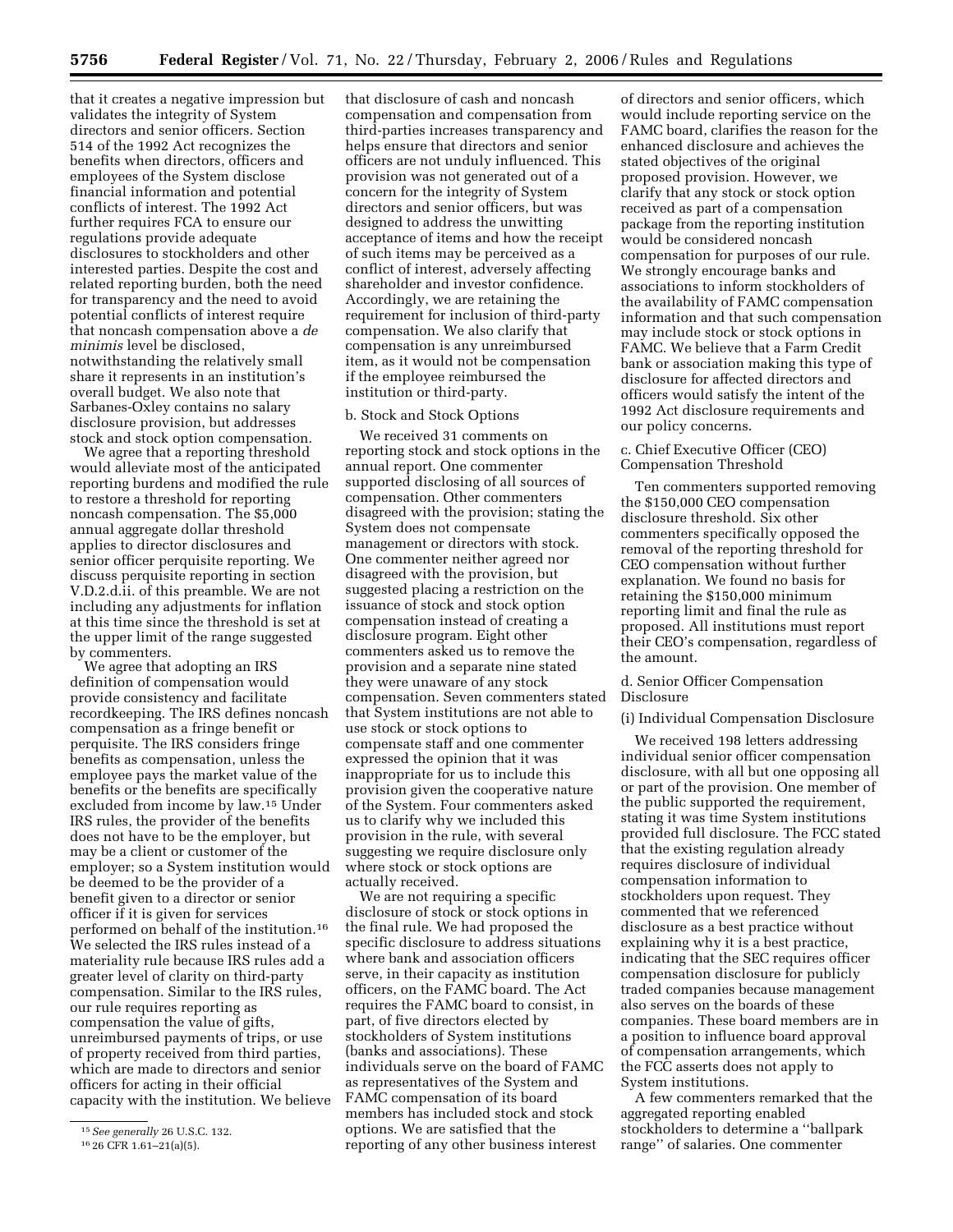stated we were imposing Sarbanes-Oxley on institutions in a ''misguided attempt'' to satisfy others. Two commenters remarked that aggregate disclosure was sufficient as it enables the boards to evaluate the institution's operating rate and cost structure. They stated that individual compensation disclosure is not meaningful and its potential value to stockholders and investors is not strong enough to override the privacy and confidentiality interests of those individuals whose compensation would be disclosed in a public report. Some commenters stated that individual disclosure would be especially burdensome for associations. Still others commented that the information would be misused or misstated, would give competitors an edge, enabling them to lure away valuable employees, or would create employee dissatisfaction issues.

Another commenter asserted that such individual disclosures would compromise the CEO's ability to differentiate salary at the management level. Other commenters added that individual disclosure would serve no purpose other than to create distractions, animosity, and jealousy among employees. One commenter requested we consider how disclosure would interfere with the board and management prerogatives as well as individual privacy interests. Other commenters stated that individual reporting disclosure would impinge on the privacy rights of senior officers, presenting opportunities for outsiders to distort the information for their own benefit and purposes. Still other commenters stated they did not understand why we would require greater disclosure to the public when the public has no legitimate business purpose for the information. Several commenters stated that we can deal with any safety and soundness concerns regarding senior officers' salaries through our examination and enforcement functions. Another commenter asserted that concerns over the amount of compensation paid to senior officers are for the boards to handle, not us, but that we could note our concerns during the examination process. Some commenters stated that if we were to proceed with individual disclosures that it should be limited to the five most highly compensated senior officers or to follow the SEC compensation disclosure rules. Some of these commenters suggested instead that the current threshold for individual disclosure, as in the case of the CEO, should be extended to the other senior officers. One commenter stated that if

we proceeded with individual disclosure we should set a dollar threshold, suggesting \$150,000.

We are withdrawing this provision of the rule and restoring the existing aggregate disclosure of senior officer compensation. We instead clarify that the existing requirement for aggregate reporting includes all senior officers, plus those officers (who are not senior officers) receiving among the five highest levels of compensation. The former rule's use of the phrase ''at a minimum'' may have been read to permit reporting the top five officers' aggregated compensation instead of all senior officer aggregated compensation and any additional officers whose compensation was one of the five highest paid. As explained in the 1986 rulemaking,17 this portion of the rule was intended to address oversights in reporting that may have resulted from a highly paid officer functioning as a senior officer but not having a formal designation as such. We are also amending the means of determining which other officers are included in the senior officer aggregate based on comments received. Institutions will be required to include in the senior officer aggregated compensation report any other officer receiving a compensation package that is among the five highest paid, not the five highest paid officers. This is different from the former rule because it focuses on the dollar amount, not the number of officers, as requested by many commenters. We believe tying the level of aggregated reporting to the compensation paid, instead of a number of officers, alleviates past questions regarding which other officers are included in the senior officer compensation report when more than five receive the same amount of compensation. We did not go as far as the commenters asked by setting a dollar threshold for the aggregation as we are mindful of compensation variances based on locality and institution business volume.

Although we are withdrawing the provision on individual compensation disclosure, we continue to believe that reporting compensation improves transparency. The objective of this type of disclosure is to provide stockholders with information to assess whether senior officer compensation is appropriate in view of the institution's financial condition and to hold the board accountable for the level of compensation paid to its senior officers. We may therefore reconsider the viability of aggregated compensation reporting in future rulemaking.

The FCC stated that we had an opportunity to impose detailed disclosure requirements following passage of the 1992 Act yet did not do so. They stated that we failed to impose such requirements following passage of the 1992 Act, even after we had studied Congressional statements associated with that legislation. We maintain our prerogative to change the reporting and disclosure requirements when we determine there is a need. As explained in section IV.C. of this preamble, our authority to promulgate rules is not limited to those that respond to particular Congressional mandates, such as the ones in the 1992 Act. In addition, Congressional mandates do not become inapplicable after the passage of time. We also note that we made changes to our disclosure rules after passage of the 1992 Act. In 1993 we proposed individual senior officer compensation disclosures to satisfy the objectives of section 514 of the 1992 Act. The 1993 proposed rule was intended to benefit System stockholders by providing them with senior officer compensation information comparable to that available to stockholders of other financial institutions. However, based on System objections to the 1993 proposal, we limited individual compensation disclosure to CEOs, while providing individual senior officer compensation disclosure on shareholder request.

Forty-six commenters specifically opposed disclosure of senior officer compensation in the annual report instead of in the AMIS, while nine commenters supported this change in disclosure locations. A few commenters stated that the AMIS provides controlled disclosure to stockholders as opposed to the annual report which is used as marketing or promotional material. The FCC stated that disclosing compensation in the annual report does not improve the quality of the disclosure and that the purported benefit of consistency between the Farm Credit banks, which report such information in their annual reports, and the associations ignores the critical distinctions in the composition of the banks' and associations' respective stockholder groups. They also remarked that the commercial banks do not provide the information in their annual reports but in proxy statements filed with the SEC.

In conformance with withdrawing the proposed disclosure of individual senior officer compensation, we do not final some of the proposed changes at § 620.5(i)(2) regarding the location of senior officer compensation disclosure. Specifically, we retain the existing provision allowing associations the

<sup>17</sup> 51 FR 2136, June 12, 1986.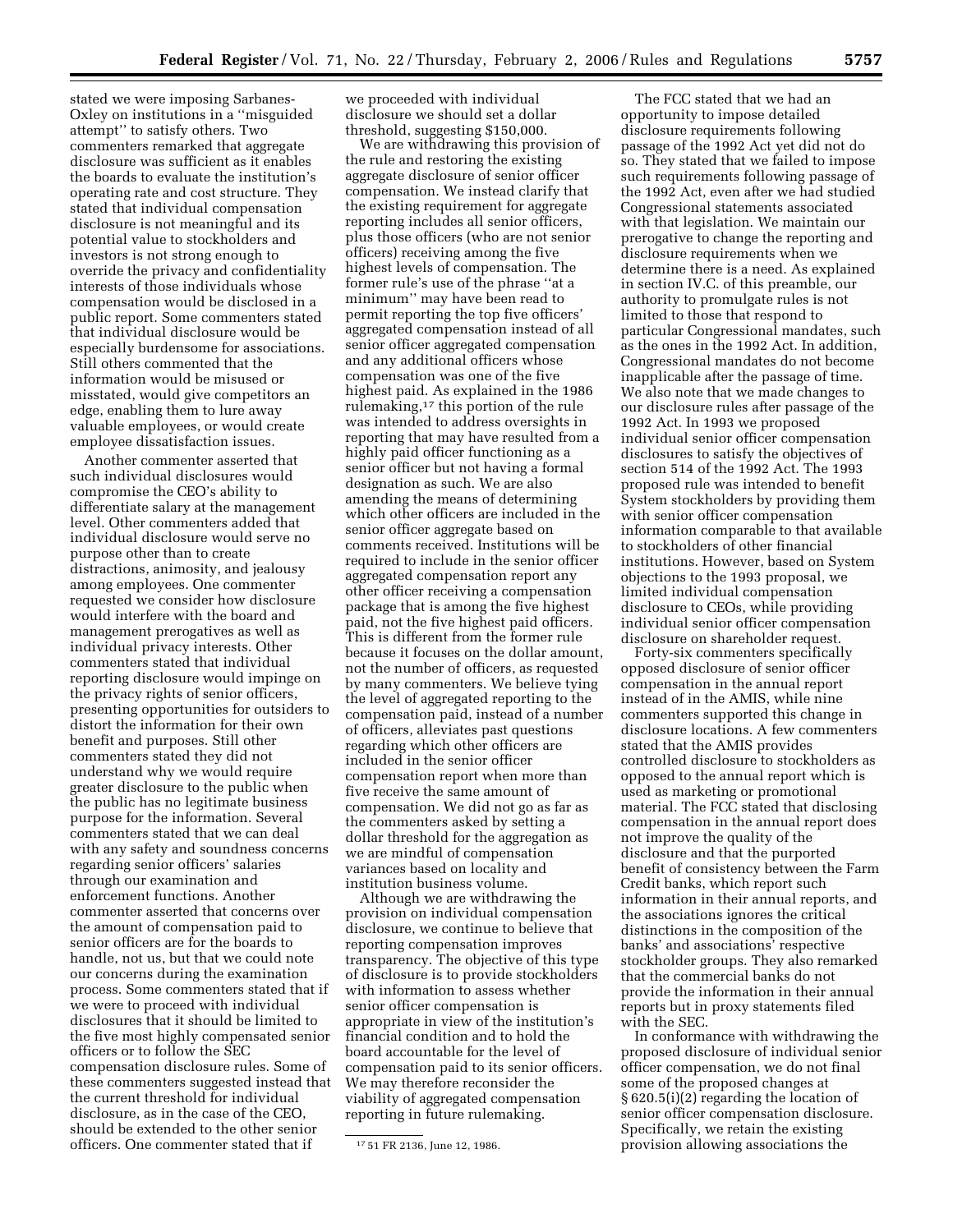option of reporting senior officer compensation in the AMIS instead of the annual report. We are, however, clarifying that the AMIS must be available for public inspection at the reporting association's offices. The AMIS is required to be available for public inspection under our existing rule at § 620.2(a) and to avoid confusion of AMIS availability, we require that associations state in the annual report that the AMIS is available for public inspection.

A number of commenters stated that the current regulation already provides for disclosure of individual compensation information to stockholders upon request, and that it is not burdensome for stockholders to make such requests. In conformance with withdrawing the proposed disclosure of individual senior officer compensation, we do not final some of the proposed changes at § 620.5(i)(2)(iii). Specifically, we keep the existing provision requiring disclosure of individual senior officer compensation to requesting shareholders. We are, however, removing the \$50,000 threshold for making these disclosures. One commenter had recommended we raise the reporting threshold for disclosure of any individual senior officer's compensation upon request by a stockholder to \$60,000 from \$50,000 to keep pace with current market wages. We are not raising or keeping the threshold. Although the public disclosure requirement for individual senior officer compensation is limited to CEOs in the final rule, we continue to believe that it is important for stockholders of reporting institutions to have access to individual compensation information of their senior officers without restriction. Therefore, the required disclosure statement in the annual report or the AMIS (if the association chooses) is modified to require institutions to disclose to requesting stockholders the compensation information for any individual senior officer and any other officer included in the aggregate. We take this opportunity to emphasize that institutions may not question the reason for a request of individual senior officer compensation, nor record the request in the shareholder's files. Institutions must promptly provide the information to their shareholders without any contingencies or undue delay.

#### (ii) Senior Officer Perquisites

Ten System commenters opposed lowering the reporting level for perquisites from \$25,000 to \$5,000. One commenter stated that the disclosure for

perquisites was inconsistent with Sarbanes-Oxley and requirements for other corporate lending institutions. A second commenter stated that the disclosure of perquisites should be included in the aggregate for all senior officers. As stated in the proposed rule, perquisites by their nature are nominal privileges and benefits. As such, we believe the \$5,000 disclosure level for the reportable loan transaction threshold at § 620.5(j) is a reasonable level. Due to our withdrawing the reporting of individualized senior officer compensation, the reporting of perquisites continues to be reported in the aggregate and listed separately from salary, bonus and other compensation. We also note that reporting senior officer perquisites is consistent with SEC reporting requirements.

## *E. Audit and Compensation Committees*

#### 1. Audit Committee

a. Bank and Association Audit Committees [§ 620.30]

We received 150 comment letters on this provision. Several commenters supported audit committees for banks and associations, but expressed objections to certain aspects of our rule. One commenter remarked that higher auditing standards are needed within the System to avoid accounting problems experienced by other GSEs.

#### i. Chairmanship

We received 140 comment letters opposing the requirement that a director with financial expertise serve as the audit committee's chair. These commenters stated that the board or the audit committee should be free to designate its own chair, with one commenter explaining that a board might logically name the director with the most financial expertise as chair but should have the flexibility to do so. Another explained that they like to rotate their committee chairs and our rule restricts their ability to do so. Another commenter stated that putting an outside director in the chairmanship position lessens the director's independent perspective. One commenter stated that the authority for the committee to hire experts negated the need for the director with expertise to chair the committee. Many commenters said it was unreasonable to equate financial expertise with the ability to serve as an effective chair, particularly if the financial expert is new to the institution. Still others explained that leadership skills, past experience, knowledge of institution operations and lending activities, and history of service on the board may be

more useful qualities for an audit committee chair than placing a new director with financial expertise in this position. These commenters further stated that removing a financial expert from the chairmanship would not limit his or her involvement in the committee's activities or restrict his or her ability to present contrary views. Other commenters suggested that we require a financial expert serve on the audit committee, without requiring him or her to be the chair. A few commenters remarked that there was no need for a financial expert as all committee members were being required to have some level of financial knowledge.

We agree that chairing the audit committee may require other skills or experience beyond financial expertise. We are therefore amending the rule to only require that any director identified as a financial expert, as defined in the rule, serve on the audit committee. This director does not have to chair the committee, but should not be automatically excluded from doing so. We believe this change to the rule addresses all the comments without compromising a financial expert's role on the committee. We further require any financial expert adviser, retained by smaller associations under § 611.210(a)(2), serve as adviser to the institution's audit committee. We believe it is important for a board's financial expert, whether drawn from a director or contracted adviser, be available to the institution's audit committee. The final rule does not require outside director participation on the audit committee. Elsewhere in the rule, we removed the requirement that an outside director be a financial expert. Continuing to require an outside director to serve on the audit committee, combined with the requirement that committee members have a level of financial knowledge, would, in effect, still require institutions to appoint a financial expert as an outside director.

#### ii. Association Exemption

Twelve commenters objected to requiring audit committees for associations, stating that we are interfering with the authority of the board of directors to establish board committees and determine committee composition and structure. One commented that associations should have the ultimate discretion to determine what committees they have and how they are staffed. Another commenter requested a small institution exemption from the audit committee requirement of \$500 million on the basis that other regulators have similar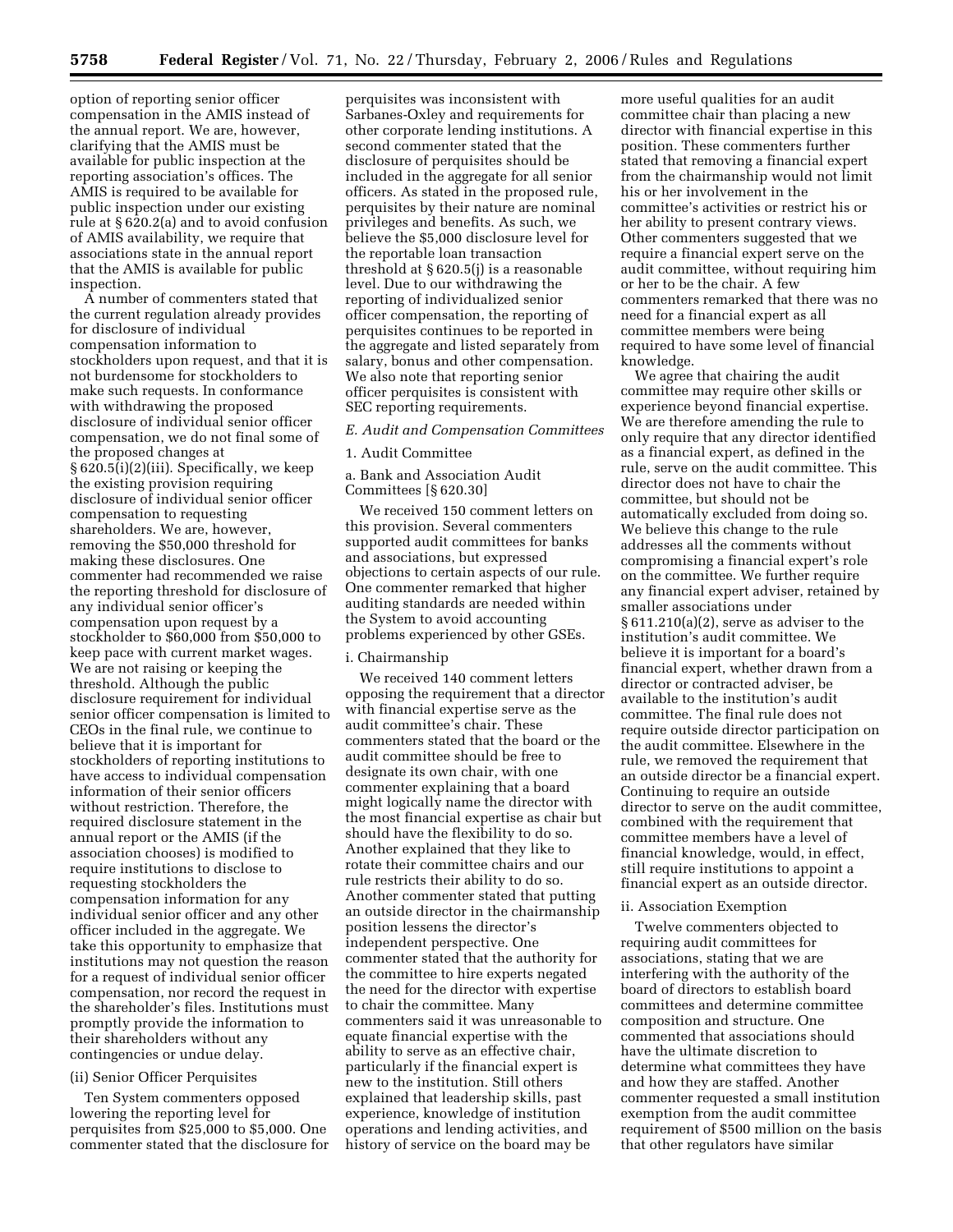exemptions and the requirement is unduly burdensome for small associations.

We are not providing an exemption for small institutions. As explained in the proposed rule, requiring the establishment of audit committees and identifying basic composition is necessary to the safe and sound operations of System institutions. The increasing size, complexity, and sophistication of today's financial markets and the pivotal role the board of directors and its audit committee has in ensuring accurate oversight and reporting to stockholders, investors, and the public make certain basic operating practices essential.

Two commenters stated that the full board should be able to function as the audit committee. One commenter stated that each stockholder-elected director must fulfill his fiduciary responsibility with regard to auditing issues and objected to a ''separation of duties'' whereby only a few directors serve on an audit committee that would operate autonomously. Our rule establishes a minimum size, not a maximum, making it possible for an entire board to serve as the audit committee. We caution the institutions considering this approach that larger committee membership may reduce the efficiency and effectiveness of the committee. The committee, all of whose members should have some level of financial knowledge, is responsible for overseeing the financial statements of the institution, among other duties. These specific, and potentially complex, duties may require smaller group discussions than what may be achieved with an entire board. The audit committee does not function independently of the board, but functions under a board charter and reports to the board on a regular basis.

## iii. Knowledge, Duties, and Resources

Fourteen commenters opposed requiring all audit committee members to be knowledgeable in financial matters. Some commenters instead asked that most committee members have this knowledge, suggesting it might be difficult to find qualified board members to adequately staff the audit committee. One commenter cited the OCC, explaining that they do not require commercial banks to have directors with financial expertise unless the bank has \$3 billion or more in assets. To perform its duties, audit committee members must be knowledgeable in at least one of the areas cited in the rule. We agree that some institution directors, upon election or appointment to the board, might not have sufficient financial knowledge to serve on an audit

committee. This is one of the reasons we are requiring institutions to establish a director training policy. Institution directors lacking sufficient financial experience should receive training so they might serve on the audit committee.

Two commenters disagreed with requiring a supermajority vote of the board of directors to deny an audit committee's request for resources. The commenters said that the board should decide what level of approval was needed for this purpose. While we believe that the board should have a check on audit committee spending, we believe the committee should have sufficient autonomy to carry out its duties. A supermajority vote by the board prevents abuse but ensures the committee's access to needed resources.

Other commenters asked that we change the duties of the committee from having oversight over the preparation of financial reports to one of a review function. We disagree; part of the board's oversight and fiduciary duty is to assure stockholders that financial reports are subject to review by the board or its committee, independent of management. This function is delegated to, and conducted by, the audit committee, which has a special set of skills for dealing with financial audits. A simple review would not discharge all of the board's responsibility regarding financial reporting to stockholders, investors, and the public in general. Therefore, we make no change in the final rule dealing with the required statement by the audit committee that financial statements were prepared under its oversight.

As a technical change, we are reorganizing into paragraphs the provisions regarding audit committee oversight of the external auditor.

## b. System Audit Committee [§ 630.6]

We received three comment letters on our provision dealing with the System Audit Committee (SAC). Generally, the commenters discussed the structural and operational changes to the existing SAC that the proposed rule would have required. One commenter remarked that Funding Corporation board members are financially literate but there is no assurance that the board will have a financial expert as defined by the SEC. Another commented that requiring audit committees to be comprised of members from a board of directors may work for individual System institutions, but not for the SAC. The SAC requires broader representation and greater financial experience due to the unique role it plays in representing the interests of all System institutions and in organizing

financial statements on behalf of the entire System. We agree that an audit committee at the System-wide level need not be composed solely of Funding Corporation board members. Therefore, we are not adopting the proposed requirement that the SAC be comprised entirely of members of the Funding Corporation's board. However, a System-wide audit committee should include representation from the System and we are modifying the membership requirements for the SAC to require at least one-third of the SAC members be from the System. When calculating the number of required System representatives, fractions of 0.5 or more should be rounded up to the nearest whole number. For example, one-third of a five-member committee equals 1.66 members, so there would have to be two System representatives on a fivemember SAC.

We also remove the requirement that a Funding Corporation outside director serve on the SAC. However, the SAC must have at least one financial expert. Unlike bank and association audit committees, the expert must chair the SAC. Because the SAC membership is not restricted to the Funding Corporation board of directors, the same recruitment issues leading to our changing this aspect of the rule for banks and associations do not arise. We believe that since the SAC assists in setting the reporting and disclosure standards for the entire System, it should have broader representation from System institutions and deeper and broader financial knowledge and experience than other System institution audit committees. We also retain the definition of financial expertise used in the proposed rule. This definition is less restrictive than that used by the SEC as it allows for experience in either internal controls or in preparing and auditing financial statements, but not both. Given this less restrictive definition and the significant responsibilities of the SAC, we believe the requirement that the financial expert chair the SAC is both prudent and appropriate.

As a technical change, we are reorganizing into paragraphs the provisions regarding audit committee oversight of the external auditor. We also make minor technical and grammatical changes because of changes made to the SAC composition.

2. Compensation Committee [§§ 620.31 and 630.6]

We received 125 System comment letters on the requirement for compensation committees. Of these, 11 commenters supported the provision; 43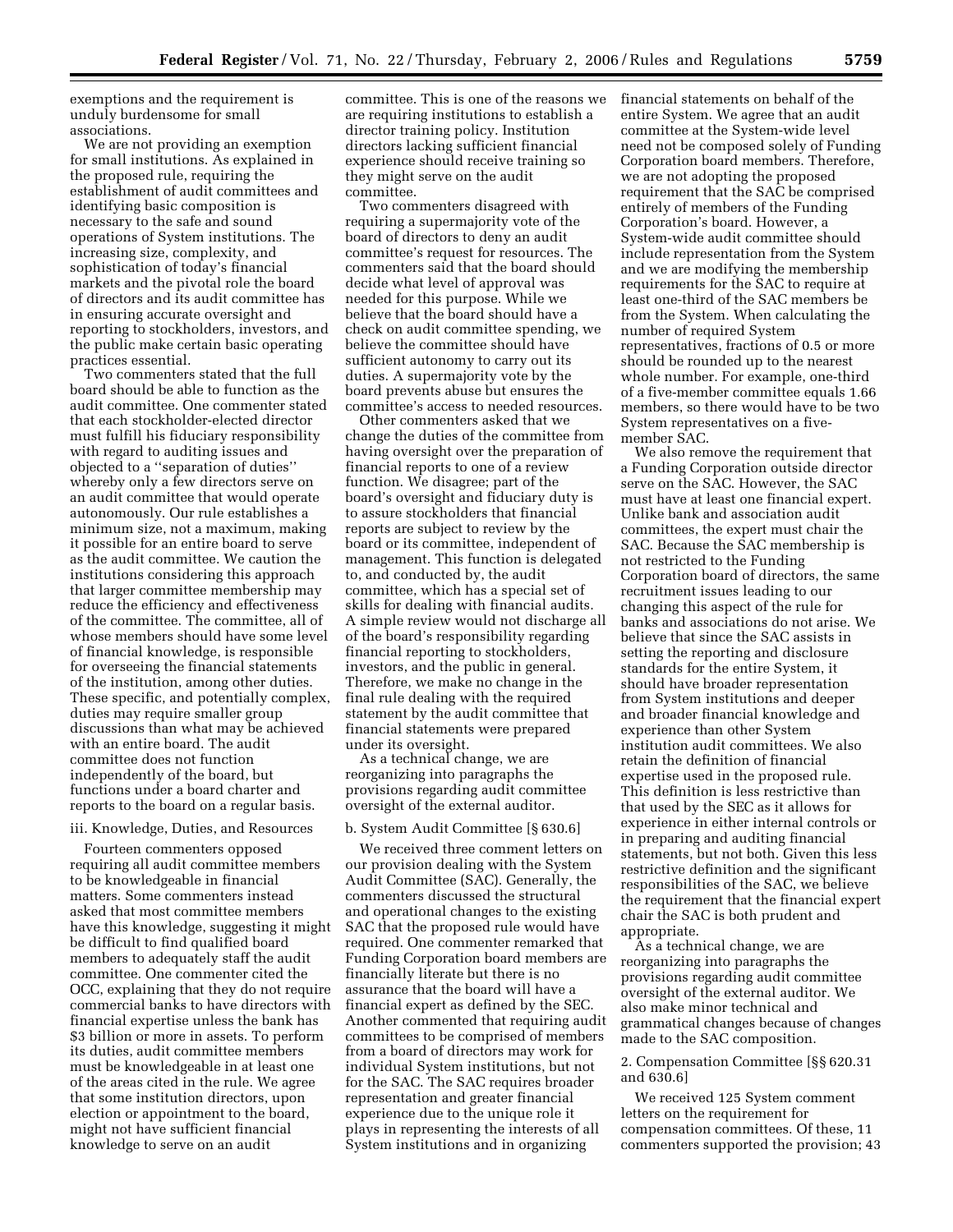commenters expressed opposition to a regulatory requirement for a compensation committee; and the rest of the commenters suggested revisions to the rule without expressly agreeing or disagreeing with it. Commenters opposed to this requirement stated that each institution should have the discretion to determine what board committees are necessary. Some stated that their institution already provides adequate oversight to compensation packages. Some expressed the view that the entire board is responsible for compensation and should not be forced to delegate that duty. Other commenters stated that the best practice is to have compensation committees responsible for communicating policies and strategies, not making decisions. We are not changing the requirement that all institutions have compensation committees. While we agree that System institutions should have broad discretion to manage their internal affairs; we also believe that System institutions need to comply with certain standards facilitating safety and soundness and promoting the cooperative principles of user control and accountability.

One hundred and one commenters requested we not require compensation committees to set or approve senior officer compensation. They stated that the CEO is responsible for setting the compensation of senior officers and the committee's approval would undermine the CEO's authority. The commenters also stated that such a requirement would compromise the ability of the board to hold the CEO accountable for hiring and promoting officers. These commenters stated that such a requirement could result in the committee members evaluating the performance of senior officers, instead of the CEO. One commenter stated that individual pay packages for senior managers should remain the prerogative of the CEO. Another commented that although compensation committee salary reviews may be a best practice, we have gone farther by requiring the committee to approve compensation paid. The commenter stated that the committee should determine their own level of involvement in monitoring the activities of the CEO. Yet another commenter stated that the provision weakens governance by blurring the line between the board and CEO in compensation matters. Five commenters requested the committee's authority be limited to reviews and recommendations, with approval authority reserved for the full board. The commenters remarked that this

change should provide sufficient oversight of the CEO in his administration of the institution's compensation program.

We are persuaded by the commenters that control over individual senior officer compensation is better handled by the CEO. However, we continue to believe the compensation committee must take an active role in monitoring compensation. Therefore, we are modifying our rule to require the compensation committee approve the overall compensation program for senior officers. We believe this modification strengthens governance and provides a clear distinction between boards and CEOs in compensation matters. We believe the rule provides institution boards with sufficient flexibility to delegate or apportion many of these compensation matters in ways that they deem most appropriate.

A few commenters asked for a small institution exemption, noting that small institutions with few employees should not be required to have a compensation committee. We disagree and are not providing a small institution exemption. We continue to believe that a welldefined compensation program, administered by a qualified, objective board committee will ensure that institutions have the needed structure for this important function, regardless of their size.

Three commenters stated that they already had committees performing these functions but with different committee names, such as the executive committee or human resource committee. These commenters requested that the final rule allow deviations from the proposed committee name. We are not changing the rule because the rule does not require the committee be named a ''compensation committee.'' A board committee performing the duties of the compensation committee, with a charter that satisfies committee requirements may fill the role of a compensation committee, even though it has a different name.

## **VI. Miscellaneous**

## *1. Bank Director Compensation [§ 611.400]*

We asked for comments on whether we should change our existing regulation allowing a waiver of the statutory limit on Farm Credit bank director compensation. We did not propose changes to our existing rule, but asked whether we should retain, reduce, increase, or remove the current regulatory 30-percent waiver amount and at what level we should remove the

authority of Farm Credit banks to exercise the waiver without prior submission to FCA. We also sought comment on what constitutes an appropriate exceptional circumstance.

We received nine System letters and one letter under our regulatory burden initiative on this issue. All commenters supported an increase in the compensation cap because of increased governance responsibilities, the changing legal climate, heightened standards of accountability, and recruitment difficulties. None offered suggestions on the appropriate amount or exceptional circumstances needed to trigger the waiver amount. The FCA Board reviewed the comments submitted and on December 15, 2005 issued Bookletter 051 to increase the maximum bank director compensation to \$45,740.

## *2. Implementation Date*

We proposed a 1-year delay in the implementation date of the rule in two areas: A director who has financial expertise and a second outside director. Two commenters urged us to consider extending implementation beyond 1 year. However, many commenters noted that their respective institutions were already in compliance with many of the provisions of the rule. We are not extending the 1-year implementation date but are changing the areas where it applies. We delay for 1 year the board composition requirements on financial experts (§ 611.210(a)(2)) and additional outside directors (§ 611.220(a)(2)(i) and (ii)). We also delay for 1 year the nominating committee requirement (§§ 611.325 and 620.21(d)(2)) for Farm Credit banks only. All other provisions require compliance by the effective date of this rule.

## *3. Other Comments Received*

We received two comments that fall outside the scope of this rule. One commenter requested we revisit the intent and effective result of our cumulative voting regulations. The commenter stated that as institutions grow in size the effect of cumulative voting may produce the opposite of its intended purpose and larger associations effectively control the outcome of bank elections under this process. The second commenter requested we modernize our regulatory framework and the Act because it is necessary for the System to be able to meet the changing capital needs of rural America. We will consider these comments in our regulatory burden initiative.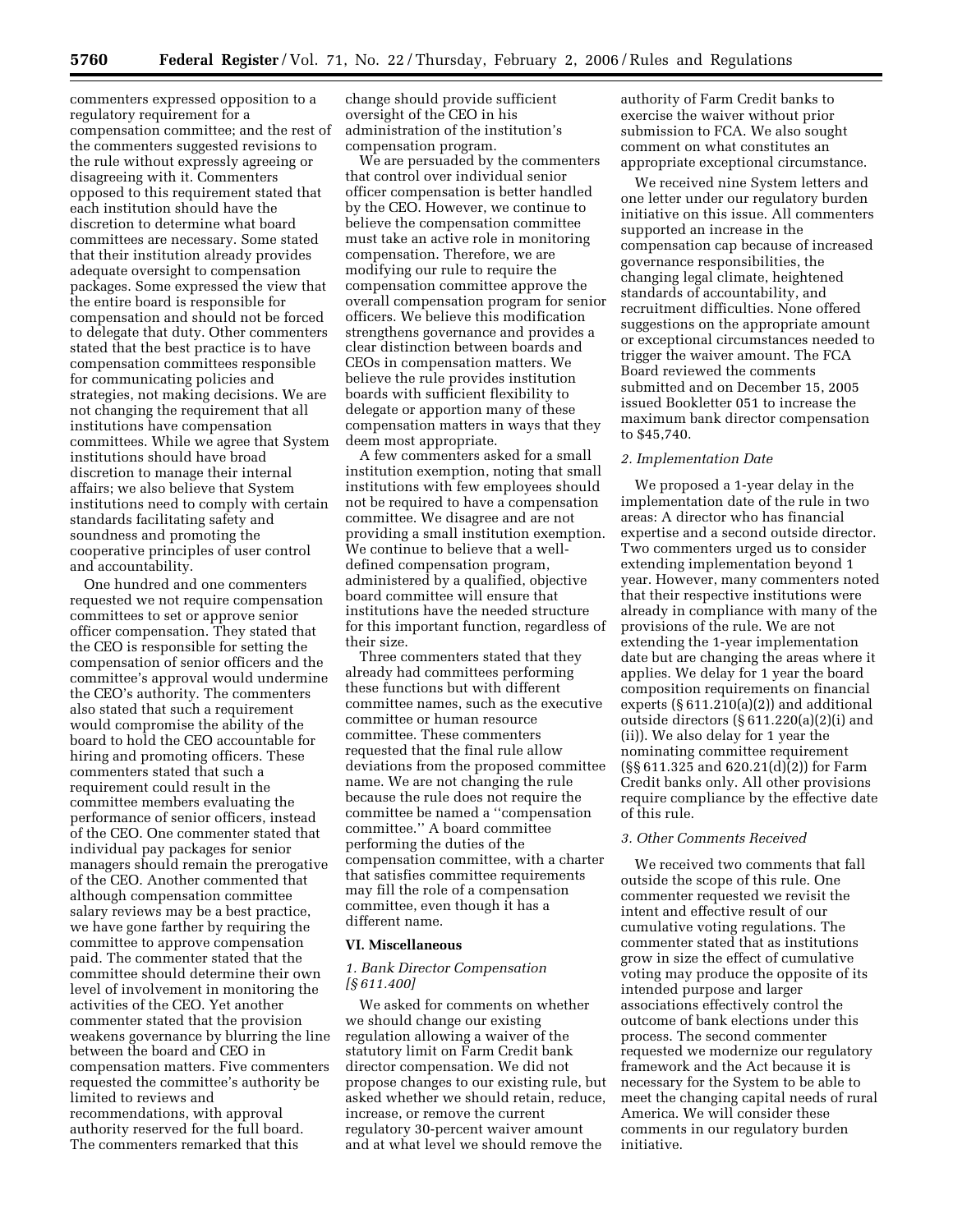## **VII. Regulatory Flexibility Act**

Pursuant to section 605(b) of the Regulatory Flexibility Act (5 U.S.C. 601 *et seq.*), FCA hereby certifies that the final rule will not have a significant economic impact on a substantial number of small entities. Each of the banks in the Farm Credit System, considered together with its affiliated associations, has assets and annual income in excess of the amounts that would qualify them as small entities. Therefore, Farm Credit System institutions are not ''small entities'' as defined in the Regulatory Flexibility Act.

#### **List of Subjects**

*12 CFR Part 611* 

Agriculture, Banks, banking, Rural areas.

#### *12 CFR Part 612*

Agriculture, Banks, banking, Conflicts of interest, Crime, Investigations, Rural areas.

#### *12 CFR Part 614*

Agriculture, Banks, banking, Foreign trade, Reporting and recordkeeping requirements, Rural areas.

#### *12 CFR Part 615*

Accounting, Agriculture, Banks, banking, Government securities, Investments, Rural areas.

#### *12 CFR Part 618*

Agriculture, Archives and records, Banks, banking, Insurance, Reporting and recordkeeping requirements, Rural areas, Technical assistance.

## *12 CFR Part 619*

Agriculture, Banks, banking, Rural areas.

## *12 CFR Part 620*

Accounting, Agriculture, Banks, banking, Reporting and recordkeeping requirements, Rural areas.

#### *12 CFR Part 630*

Accounting, Agriculture, Banks, banking, Organization and functions (Government agencies), Reporting and recordkeeping requirements, Rural areas.

■ For the reasons stated in the preamble, parts 611, 612, 614, 615, 618, 619, 620, and 630 of chapter VI, title 12 of the Code of Federal Regulations are amended as follows:

## **PART 611—ORGANIZATION**

■ 1. The authority citation for part 611 is revised to read as follows:

**Authority:** Secs. 1.3, 1.4, 1.13, 2.0, 2.1, 2.10, 2.11, 3.0, 3.2, 3.21, 4.12, 4.15, 4.20, 4.21, 5.9, 5.10, 5.17, 6.9, 6.26, 7.0–7.13, 8.5(e) of the Farm Credit Act (12 U.S.C. 2011, 2013, 2021, 2071, 2072, 2091, 2092, 2121, 2123, 2142, 2183, 2203, 2208, 2209, 2243, 2244, 2252, 2278a–9, 2278b–6, 2279a–2279f–1, 2279aa–5(e)); secs. 411 and 412 of Pub. L. 100–233, 101 Stat. 1568, 1638; secs. 409 and 414 of Pub. L. 100–399, 102 Stat. 989, 1003, and 1004.

■ 2. Add a new subpart B, consisting of §§ 611.210 and 611.220 to read as follows:

## **Subpart B—Bank and Association Board of Directors**

Sec.

611.210 Director qualifications and training.

611.220 Outside directors.

## **Subpart B—Bank and Association Board of Directors**

## **§ 611.210 Director qualifications and training.**

(a) *Qualifications*. (1) Each bank and association board of directors must establish and maintain a policy identifying desirable director qualifications. The policy must explain the type and level of knowledge and experience desired for board members, explaining how the desired qualifications were identified. The policy must be periodically updated and provided to the institution's nominating committee.

(2) Each Farm Credit institution board must have a director who is a financial expert. Boards of directors for associations with \$500 million or less in total assets as of January 1 of each year may satisfy this requirement by retaining an advisor who is a financial expert. The financial advisor must report to the board of directors and be free of any affiliation with the external auditor or institution management. A financial expert is one recognized as having education or experience in: Accounting, internal accounting controls, or preparing or reviewing financial statements for financial institutions or large corporations consistent with the breadth and complexity of accounting and financial reporting issues that can reasonably be expected to be raised by the institution's financial statements.

(b) *Training*. Each bank and association board of directors must establish and maintain a policy for director training that includes appropriate implementing procedures. The policy must identify training areas supporting desired director qualifications. Each Farm Credit bank and association must require newly elected or appointed directors to

complete director orientation training within 1 year of assuming their position and require incumbent directors to attend training periodically to advance their skills.

#### **§ 611.220 Outside directors.**

(a) *Eligibility, number and term*. (1) *Eligibility*. No candidate for an outside director position may be a director, officer, employee, agent, or stockholder of an institution in the Farm Credit System. Farm Credit banks and associations must make a reasonable effort to select outside directors possessing some or all of the desired director qualifications identified pursuant to § 611.210(a) of this part.

(2) *Number*. Stockholder-elected directors must constitute at least 60 percent of the members of each institution's board.

(i) Each Farm Credit bank must have at least two outside directors.

(ii) Associations with total assets exceeding \$500 million as of January 1 of each year must have no fewer than two outside directors on the board. However, this requirement does not apply if it causes the percent of stockholder-elected directors to be less than 75 percent of the board.

(iii) Associations with \$500 million or less in total assets as of January 1 of each year must have at least one outside director.

(3) *Terms of office*. Banks and associations may not establish a different term of office for outside directors than that established for stockholder-elected directors.

(b) *Removal*. Each institution must establish and maintain procedures for removal of outside directors. When the removal of an outside director is sought before the expiration of the outside director's term, the reason for removal must be documented. An institution's director removal procedures must allow for removal of an outside director by a majority vote of all voting stockholders voting, in person or by proxy, or by a two-thirds majority vote of the full board of directors. The outside director subject to the removal action is prohibited from voting in his or her own removal action.

## **Subpart C—Election of Directors and Other Voting Procedures**

 $\blacksquare$  3. Amend § 611.320 by revising paragraphs (b) and (e) to read as follows:

## **§ 611.320 Impartiality in the election of directors.**

\* \* \* \* \* (b) No employee or agent of a Farm Credit institution shall take any part, directly or indirectly, in the nomination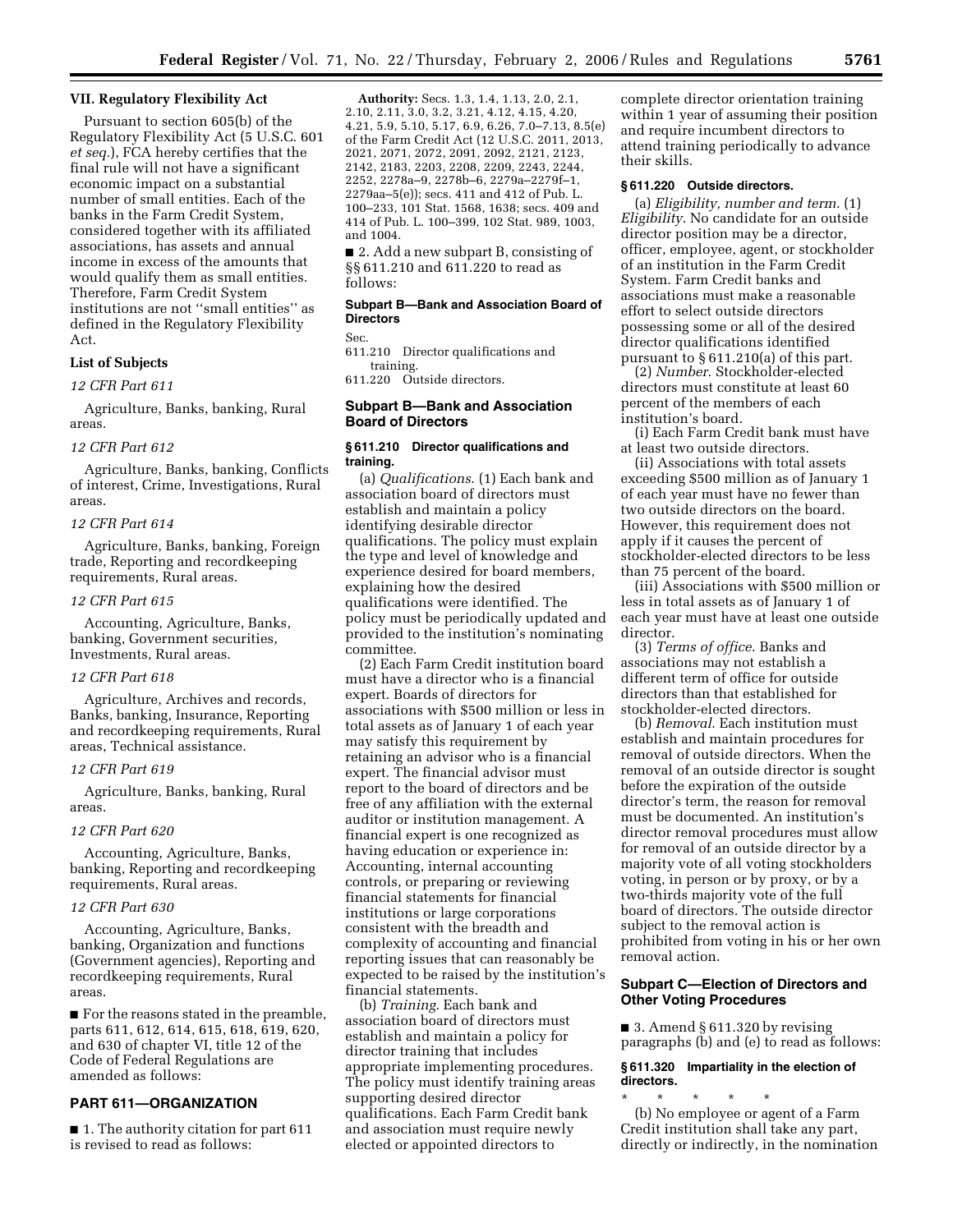or election of members to the board of directors of a Farm Credit institution, or make any statement, either orally or in writing, which may be construed as intended to influence any vote in such nominations, or elections. This paragraph shall not prohibit employees or agents from providing biographical and other similar information or engaging in other activities pursuant to policies and procedures for nominations and elections. This paragraph does not affect the right of an employee or agent to nominate or vote for stockholderelected directors of an institution in which the employee or agent is a voting member.

\* \* \* \* \*

(e) No Farm Credit institution may in any way distribute or mail, whether at the expense of the institution or another, any campaign materials for director candidates. Institutions may request biographical information, as well as the disclosure information required under § 620.21(d), from all declared candidates who certify that they are eligible, restate such information in a standard format, and distribute or mail it with ballots or proxy ballots.

■ 4. Add a new § 611.325 to read as follows:

#### **§ 611.325 Bank and association nominating committees.**

Nominating committees must conduct themselves in the impartial manner prescribed by the policies and procedures adopted by their institution under § 611.320.

(a) *Composition*. The voting stockholders of each bank and association must elect a nominating committee of no fewer than three members. No individual may serve on a nominating committee who, at the time of selection to or during service on a nominating committee, is an employee, director, or agent of that bank or association. A nominating committee member may not be a candidate for election to the board in the same election for which the committee is identifying nominees.

(b) *Responsibilities*. It is the responsibility of each nominating committee to identify, evaluate, and nominate candidates for stockholder election to a bank or association board of directors.

(1) Each nominating committee must nominate individuals whom the committee determines meet the eligibility requirements to run for director positions. The committee must endeavor to assure representation from all areas of the institution's territory and as nearly as possible all types of

agriculture practiced within the territory.

(2) The nominating committee must evaluate the qualifications of the director candidates. The evaluation process must consider whether there are any known obstacles preventing a candidate from performing the duties of the position.

(3) Each committee must nominate at least two candidates for each director position being voted on by stockholders. If two nominees cannot be identified, the nominating committee must provide written explanation to the existing board of the efforts to locate candidates or the reasons for disqualifying any other candidate that resulted in fewer than two nominees.

(c) *Resources*. Each bank and association must provide its nominating committee reasonable access to administrative resources in order for the committee to perform its duties. Banks and associations must, at a minimum, provide their nominating committees with a current list of stockholders, the most recent bylaws, the current director qualifications policy, and a copy of the policies and procedures that the bank or the association has adopted pursuant to § 611.320(a) assuring impartial elections. On the request of the nominating committee, the institution must also provide a summary of the current board self-evaluation. The bank or association may require a pledge of confidentiality by committee members prior to releasing evaluation documents.

## **Subpart F—Bank Mergers, Consolidations and Charter Amendments**

#### **§ 611.1030 [Removed and reserved]**

■ 5. Remove and reserve § 611.1030.

## **Subpart P—Termination of System Institution Status**

 $\blacksquare$  6. Amend § 611.1223 by revising paragraph (d)(9) to read as follows:

#### **§ 611.1223 Information statement contents.**

- \* \* \* \* \*
	- (d) \* \* \*

(9) *Employment, retirement, and severance agreements*. Describe any employment agreement or arrangement between the successor institution and any of your senior officers or directors. Describe any severance and retirement plans that cover your employees or directors and state the costs you expect to incur under the plans in connection with the termination.

\* \* \* \* \*

## **PART 612—STANDARDS OF CONDUCT AND REFERRAL OF KNOWN OR SUSPECTED CRIMINAL VIOLATIONS**

■ 7. The authority citation for part 612 continues to read as follows:

**Authority:** Secs. 5.9, 5.17, 5.19 of the Farm Credit Act (12 U.S.C. 2243, 2252, 2254).

## **Subpart A—Standards of Conduct**

■ 8. Amend § 612.2130 as follows:

■ a. Add the word "currently" after the word ''who'' each time it appears in paragraph (a);

■ b. Remove paragraph (d);

■ c. Redesignate existing paragraphs (e) through (u) as paragraphs (d) through (t), consecutively; and

■ d. Revise newly redesignated paragraph (e) to read as follows:

#### **§ 612.2130 Definitions.**  \* \* \* \* \*

(e) *Entity* means a corporation, company, association, firm, joint venture, partnership (general or limited), society, joint stock company, trust (business or otherwise), fund, or other organization or institution. \* \* \* \* \*

 $\Box$  9. Amend § 612.2150 by revising paragraph (d) to read as follows:

## **§ 612.2150 Employees—prohibited conduct.**

\* \* \* \* \* (d) Serve as an officer or director of an entity other than a System institution that transacts business with a System institution in the district or of any commercial bank, savings and loan, or other non-System financial institution, except employee credit unions. For the purposes of this paragraph, ''transacts business'' does not include loans by a System institution to a family-owned entity, service on the board of directors of the Federal Agricultural Mortgage Corporation, or transactions with nonprofit entities or entities in which the System institution has an ownership interest. With the prior approval of the board of the employing institution, an employee of a Farm Credit Bank or association may serve as a director of a cooperative that borrows from a bank for cooperatives. Prior to approving an employee request, the board shall determine whether the employee's proposed service as a director is likely to cause the employee to violate any regulations in this part or the institution's policies, e.g., the requirements relating to devotion of time to official duties.

\* \* \* \* \*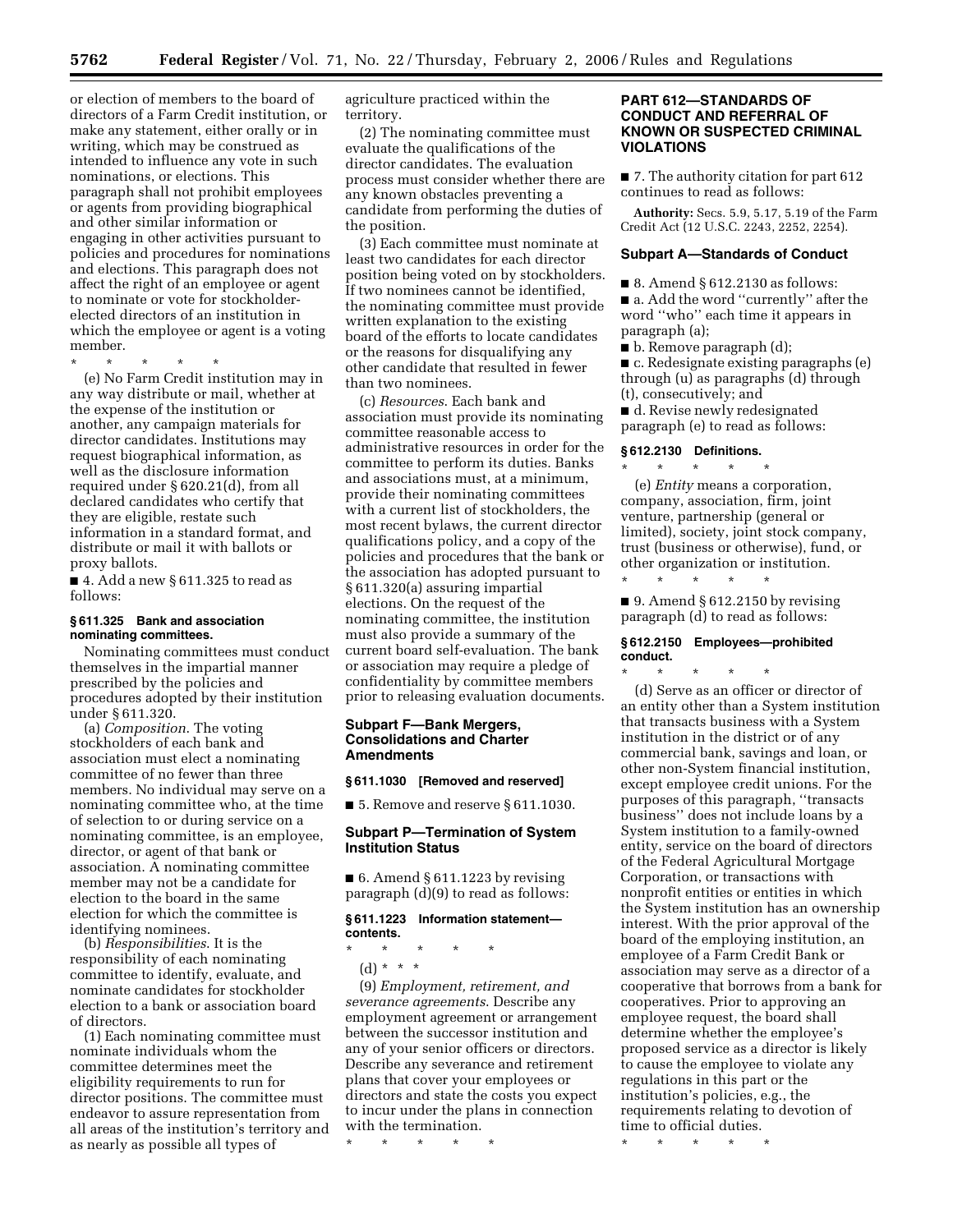$\blacksquare$  10. Amend § 612.2155 by revising paragraph (a) introductory text to read as follows:

## **§ 612.2155 Employee reporting.**

(a) Annually, as of the institution's fiscal yearend, and at such other times as may be required to comply with paragraph (c) of this section, each senior officer must file a written and signed statement with the Standards of Conduct Official that fully discloses: \* \* \* \* \*

**PART 614—LOAN POLICIES AND** 

**OPERATIONS** 

■ 11. The authority citation for part 614 continues to read as follows:

**Authority:** 42 U.S.C. 4012a, 4104a, 4104b, 4106, and 4128; Secs. 1.3, 1.5, 1.6, 1.7, 1.9, 1.10, 1.11, 2.0, 2.2, 2.3, 2.4, 2.10, 2.12, 2.13, 2.15, 3.0, 3.1, 3.3, 3.7, 3.8, 3.10, 3.20, 3.28, 4.12, 4.12A, 4.13B, 4.14, 4.14A, 4.14C, 4.14D, 4.14E, 4.18, 4.18A, 4.19, 4.25, 4.26, 4.27, 4.28, 4.36, 4.37, 5.9, 5.10, 5.17, 7.0, 7.2, 7.6, 7.8, 7.12, 7.13, 8.0, 8.5 of the Farm Credit Act (12 U.S.C. 2011, 2013, 2014, 2015, 2017, 2018, 2019, 2071, 2073, 2074, 2075, 2091, 2093, 2094, 2097, 2121, 2122, 2124, 2128, 2129, 2131, 2141, 2149, 2183, 2184, 2201, 2202, 2202a, 2202c, 2202d, 2202e, 2206, 2206a, 2207, 2211, 2212, 2213, 2214, 2219a, 2219b, 2243, 2244, 2252, 2279a, 2279a–2, 2279b, 2279c–1, 2279f, 2279f–1, 2279aa, 2279aa–5); sec. 413 of Pub. L. 100–233, 101 Stat. 1568, 1639.

## **Subpart N—Loan Servicing Requirements; State Agricultural Loan Mediation Programs; Right of First Refusal**

#### **§ 614.4511 [Removed and reserved]**

■ 12. Remove and reserve § 614.4511.

## **PART 615—FUNDING AND FISCAL AFFAIRS, LOAN POLICIES AND OPERATIONS, AND FUNDING OPERATIONS**

■ 13. The authority citation for part 615 continues to read as follows:

**Authority:** Secs. 1.5, 1.7, 1.10, 1.11, 1.12, 2.2, 2.3, 2.4, 2.5, 2.12, 3.1, 3.7, 3.11, 3.25, 4.3, 4.3A, 4.9, 4.14B, 4.25, 5.9, 5.17, 6.20, 6.26, 8.0, 8.3, 8.4, 8.6, 8.7, 8.8, 8.10, 8.12 of the Farm Credit Act (12 U.S.C. 2013, 2015, 2018, 2019, 2020, 2073, 2074, 2075, 2076, 2093, 2122, 2128, 2132, 2146, 2154, 2154a, 2160, 2202b, 2211, 2243, 2252, 2278b, 2278b–6, 2279aa, 2279aa–3, 2279aa–4, 2279aa–6, 2279aa–7, 2279aa–8, 2279aa–10, 2279aa–12); sec. 301(a) of Pub. L. 100–233, 101 Stat. 1568, 1608.

## **Subpart H—Capital Adequacy**

 $\blacksquare$  14. Amend § 615.5200 by revising paragraph (b)(1) to read as follows:

#### **§ 615.5200 Capital planning.**

\* \* \* \* \*

(b) \* \* \*

(1) Capability of management and the board of directors;

#### **Subpart I—Issuance of Equities**

\* \* \* \* \*

 $\blacksquare$  15. Amend § 615.5230 by revising paragraphs (a)(1) introductory text, (a)(2) introductory text, (a)(3) introductory text, and (b)(5) to read as follows:

## **§ 615.5230 Implementation of cooperative principles.**

 $(a) * * * *$ 

(1) Each voting shareholder of an association or bank for cooperatives must:

\* \* \* \* \* (2) Each voting shareholder of a Farm Credit Bank must:

\* \* \* \* \* (3) The regional election of stockholder-elected directors is permitted under the following conditions:

\* \* \* \* \*

(b) \* \* \*

(5) Each bank must endeavor to assure that there is a choice of at least two nominees for each elective office to be filled and that the board represents as nearly as possible all types of agriculture in the district. If fewer than two nominees for each position are named, the efforts to locate two willing nominees must be documented in the records of the bank and provided as part of the Annual Meeting Information Statement of part 620, subpart E of this chapter. The bank must also maintain a list of the type or types of agriculture engaged in by each director on its board.

#### **PART 618—GENERAL PROVISIONS**

■ 16. The authority citation for part 618 continues to read as follows:

**Authority:** Secs. 1.5, 1.11, 1.12, 2.2, 2.4, 2.5, 2.12, 3.1, 3.7, 4.12, 4.13A, 4.25, 4.29, 5.9, 5.10, 5.17 of the Farm Credit Act (12 U.S.C. 2013, 2019, 2020, 2073, 2075, 2076, 2093, 2122, 2128, 2183, 2200, 2211, 2218, 2243, 2244, 2252).

#### **Subpart G—Releasing Information**

■ 17. Amend § 618.8310 by revising paragraph (b) to read as follows:

## **§ 618.8310 Lists of borrowers and stockholders.**

\* \* \* \* \* (b)(1) Within 7 days after receipt of a written request by a stockholder, each Farm Credit bank or association must provide a current list of its stockholders' names, addresses, and classes of stock held to such requesting stockholder. As

a condition to providing the list, the bank or association may only require that the stockholder agree and certify in writing that the stockholder will:

(i) Utilize the list exclusively for communicating with stockholders for permissible purposes; and

(ii) Not make the list available to any person, other than the stockholder's attorney or accountant, without first obtaining the written consent of the institution.

(2) As an alternative to receiving a list of stockholders, a stockholder may request the institution mail or otherwise furnish to each stockholder a communication for a permissible purpose on behalf of the requesting stockholder. This alternative may be used at the discretion of the requesting stockholder, provided that the requester agrees to defray the reasonable costs of the communication. In the event the requester decides to exercise this option, the institution must provide the requester with a written estimate of the costs of handling and mailing the communication as soon as practicable after receipt of the stockholder's request to furnish a communication. However, a stockholder may not exercise this option when requesting the list to distribute campaign material for election to the institution board or board committees. Farm Credit banks and associations are prohibited from distributing or mailing campaign material under § 611.320(e) of this chapter.

(3) For purposes of paragraph (b) of this section ''permissible purpose'' is defined to mean matters relating to the business operations of the institutions. This includes matters relating to the effectiveness of management, the use of institution assets, the distribution by stockholder candidates of campaign material for election to the institution board or board committees, and the performance of directors and officers. This does not include communications involving commercial, social, political, or charitable causes, communications relating to the enforcement of a personal claim or the redress of a personal grievance, or proposals advocating that the bank or association violate any Federal, State, or local law or regulation.

#### **Subpart J—Internal Controls**

■ 18. Amend § 618.8430 by revising the introductory text and adding a new paragraph (d) to read as follows:

#### **§ 618.8430 Internal controls.**

Each Farm Credit institution's board of directors must adopt an internal control policy, providing adequate direction to the institution in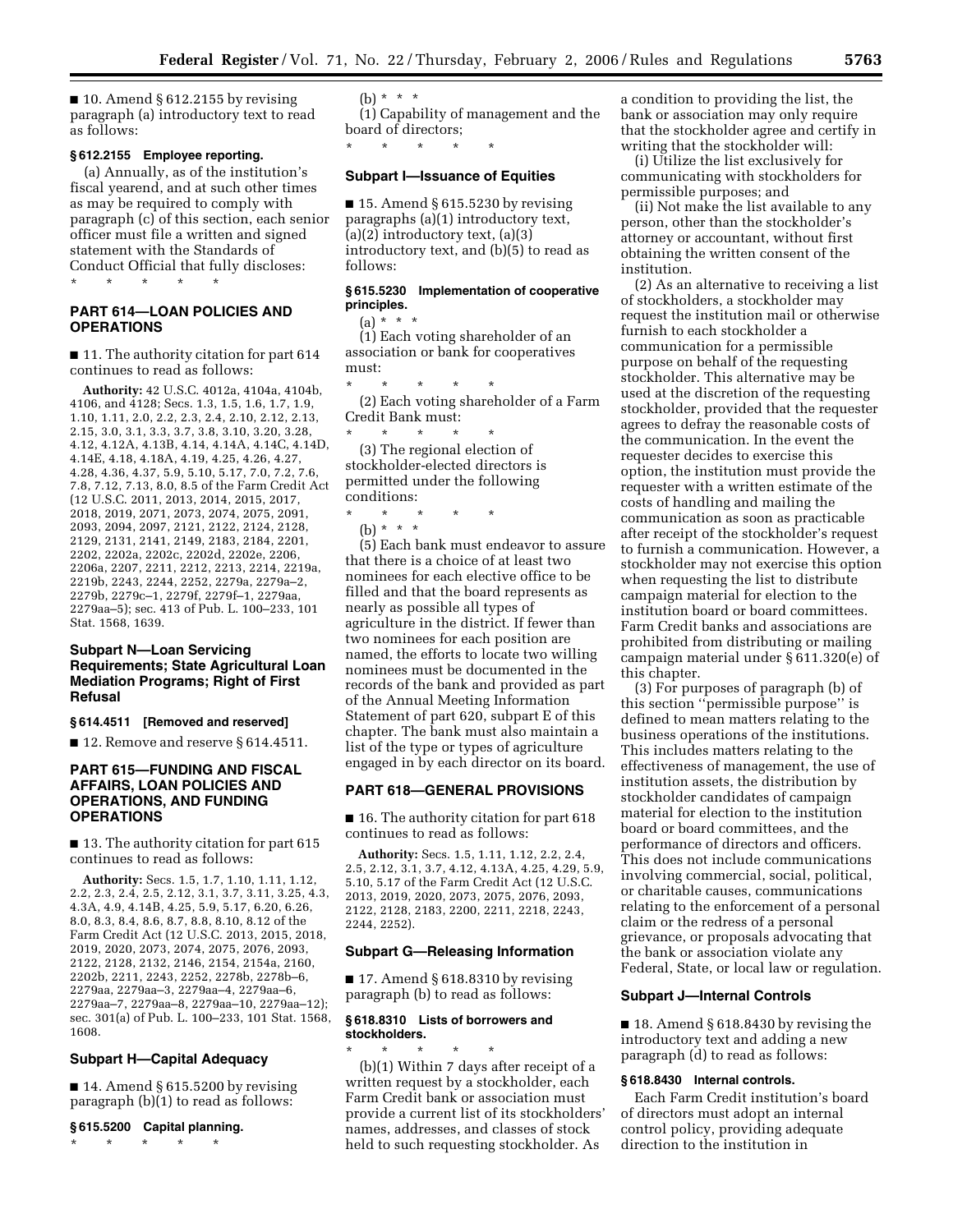establishing effective control over, and accountability for, operations, programs, and resources. The policy must include, at a minimum, the following:

\* \* \* \* \*

(d) The role of the audit committee in providing oversight and review of the institution's internal controls.

■ 19. Amend § 618.8440 by revising paragraphs (b) introductory text and (b)(2) to read as follows:

## **§ 618.8440 Planning.**

\* \* \* \* \* (b) The plan must include, at a minimum, the following:

 $(1) * * * *$ 

(2) An annual review of the internal and external factors likely to affect the institution during the planning period. The review must include:

(i) An assessment of management capabilities,

(ii) An assessment of the needs of the board, based on the annual selfevaluation of the board's performance, and

(iii) Strategies for correcting identified weaknesses.

\* \* \* \* \*

## **PART 619—DEFINITIONS**

■ 20. The authority citation for part 619 is revised to read as follows:

**Authority:** Secs. 1.4, 1.7, 2.1, 2.4, 2.11, 3.2, 3.21, 4.9, 5.9, 5.12, 5.17, 5.18, 6.22, 7.0, 7.1, 7.6, 7.7, 7.8, 7.12 of the Farm Credit Act (12 U.S.C. 2011, 2015, 2072, 2075, 2092, 2123, 2142, 2160, 2243, 2244, 2252, 2253, 2278b– 2, 2279a, 2279a–1, 2279b, 2279b–1, 2279b–2, 2279f).

■ 21. Amend part 619 by adding new § 619.9235 to read as follows:

#### **§ 619.9235 Outside director.**

A member of a board of directors selected or appointed by the board, who is not a director, officer, employee, agent, or stockholder of any Farm Credit System institution.

■ 21a. Amend part 619 by adding a new § 619.9310 to read as follows:

## **§ 619.9310 Senior officer.**

The Chief Executive Officer, the Chief Operations Officer, the Chief Financial Officer, the Chief Credit Officer, and the General Counsel, or persons in similar positions; and any other person responsible for a major policy-making function.

## **PART 620—DISCLOSURE TO SHAREHOLDERS**

■ 22. The authority citation for part 620 continues to read as follows:

**Authority:** Secs. 5.17, 5.19, 8.11 of the Farm Credit Act (12 U.S.C. 2252, 2254, 2279aa–11) sec. 424 of Pub. L. 100–233, 101 Stat. 1568, 1656.

#### **Subpart A—General**

 $\blacksquare$  23. Amend § 620.1 as follows:

■ a. Remove paragraph (p);

■ b. Redesignate existing paragraphs (q) through (s) as paragraphs (p) through (r), consecutively; and

■ c. Revise paragraph (a).

#### **§ 620.1 Definitions.**

\* \* \* \* \* (a) *Affiliated organization* means any organization, other than a Farm Credit organization, of which a director, senior officer or nominee for director of the reporting institution is a partner, director, officer, or majority shareholder.

\* \* \* \* \*

## **Subpart B—Annual Report to Shareholders**

 $\blacksquare$  24. Amend § 620.5 as follows:

 $\blacksquare$  a. Revise paragraphs (h)(3), (i)(1), (i)(2) introductory text,  $(i)(2)(i)$ , and  $(i)(2)(iii)$ ; and

■ b. Add new paragraph (m)(3).

#### **§ 620.5 Contents of the annual report to shareholders.**

\* \* \* \* \* (h) \* \* \* (3) For each director and senior officer, list any other business interest

where the director or senior officer serves on the board of directors or as a senior officer. Name the position held and state the principal business in which the business is engaged.  $\star$   $\star$   $\star$ 

(i) \* \* \*

(1) *Director compensation.* Describe the arrangements under which directors

of the institution are compensated for all services as a director (including total cash compensation and noncash compensation). Noncash compensation with an annual aggregate value of less than \$5,000 does not have to be reported. State the total cash and reportable noncash compensation paid to all directors as a group during the last fiscal year. If applicable, describe any exceptional circumstances justifying the additional director compensation as authorized by § 611.400(c) of this chapter. For each director, state:

(i) The number of days served at board meetings;

(ii) The total number of days served in other official activities, including any board committee(s);

(iii) Any additional compensation paid for service on a board committee, naming the committee; and

(iv) The total cash and noncash compensation paid to each director during the last fiscal year. Reportable compensation includes cash and the value of noncash items provided by a third party to a director for services rendered by the director on behalf of the reporting Farm Credit institution. Noncash compensation with an annual aggregate value of less than \$5,000 does not have to be reported.

(2) *Senior officer compensation.*  Disclose the information on senior officer compensation and compensation plans as required by this paragraph. Farm Credit System associations may disclose the information required by this paragraph in the Annual Meeting Information Statement (AMIS) required under subpart E of this part. Associations exercising this option must include a reference in the annual report stating that the senior officer compensation information is included in the AMIS and that the AMIS is available for public inspection at the reporting association offices pursuant to § 620.2(a).

(i) The institution must disclose the total amount of compensation paid to senior officers in substantially the same manner as the tabular form specified in the following Summary Compensation Table (table):

## SUMMARY COMPENSATION TABLE

| Annual                                |              |        |              |                         |       |       |  |  |  |
|---------------------------------------|--------------|--------|--------------|-------------------------|-------|-------|--|--|--|
| Name of individual or number in group | Year         | Salary | <b>Bonus</b> | Deferred/<br>perquisite | Other | Total |  |  |  |
| (a)                                   | (b)          | (c)    | (d)          | (e)                     | (f)   | (g)   |  |  |  |
| CEO                                   | 20XX<br>20XX |        |              |                         |       |       |  |  |  |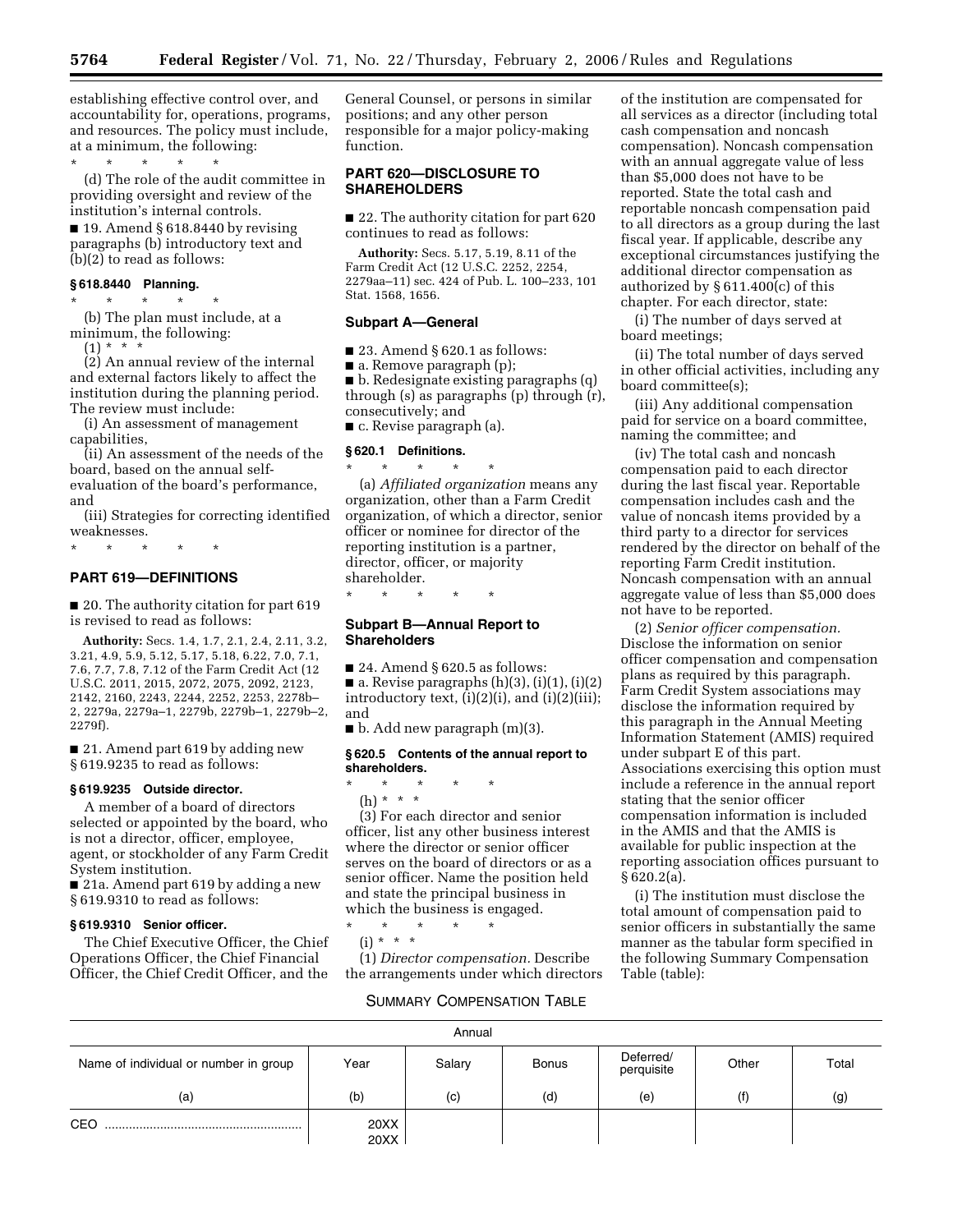## SUMMARY COMPENSATION TABLE—Continued

| Annual                                                   |                              |        |              |                         |       |       |  |  |  |
|----------------------------------------------------------|------------------------------|--------|--------------|-------------------------|-------|-------|--|--|--|
| Name of individual or number in group                    | Year                         | Salary | <b>Bonus</b> | Deferred/<br>perquisite | Other | Total |  |  |  |
| (a)                                                      | (b)                          | (c)    | (d)          | (e)                     | (f)   | (g)   |  |  |  |
| Aggregate number of senior officers:<br>(X)<br>ΙX<br>(X) | 20XX<br>20XX<br>20XX<br>20XX |        |              |                         |       |       |  |  |  |

(A) For each of the last 3 completed fiscal years, report the total amount of compensation paid and the amount of each component of compensation paid to the institution's chief executive officer (CEO), naming the individual. If more than one person served in the capacity of CEO during any given fiscal year, individual compensation disclosures must be provided for each CEO.

(B) For each of the last 3 completed fiscal years, report the aggregate amount of compensation paid, and the components of compensation paid, to all senior officers as a group, stating the number of officers in the group without naming them. If applicable, include in the aggregate the amount of compensation paid to those officers who are not senior officers but whose total annual compensation is among the five highest amounts paid by the institution for the reporting period.

(C) Amounts shown as ''Salary'' (column (c)) and ''Bonus'' (column (d)) must reflect the dollar value of salary and bonus earned by the senior officer during the fiscal year. Amounts contributed during the fiscal year by the senior officer pursuant to a plan established under section 401(k) of the Internal Revenue Code, or similar plan, must be included in the salary column or bonus column, as appropriate. If the amount of salary or bonus earned during the fiscal year is not calculable by the time the report is prepared, the reporting institution must provide its best estimate of the compensation amount(s) and disclose that fact in a footnote to the table.

(D) Amounts shown as ''deferred/ perquisites'' (column (e)) must reflect the dollar value of other annual compensation not properly categorized as salary or bonus, including but not limited to:

(*1*) Deferred compensation earned during the fiscal year, whether or not paid in cash; or

(*2*) Perquisites and other personal benefits, including the value of noncash items, unless the annual aggregate value

of such perquisites is less than \$5,000. Reportable perquisites include cash and the value of noncash items provided by a third party to a senior officer for services rendered by the officer on behalf of the reporting institution. \* \* \* \* \*

(iii) The annual report or AMIS must include a statement that disclosure of information on the total compensation paid during the last fiscal year to any senior officer or to any other officer included in the aggregate is available and will be disclosed to shareholders of the institution and shareholders of related associations (if applicable) upon request.

\* \* \* \* \*

(m) \* \* \*

(3) State that the financial statements were prepared under the oversight of the audit committee, identifying the members of the audit committee. \* \* \* \* \*

## **Subpart C—Quarterly Report**

 $\blacksquare$  25. Amend § 620.11 by adding a new paragraph (d)(5) and revising paragraphs (d) introductory text and (e) to read as follows:

## **§ 620.11 Content of quarterly report to shareholders.**

\* \* \* \* \* (d) *Financial statements.* The following financial statements must be provided:

\* \* \* \* \*

(5) State that the financial statements were prepared under the oversight of the audit committee.

(e) *Review by independent public accountant.* The interim financial information need not be audited or reviewed by an independent public accountant prior to filing. If, however, a review of the data is made in accordance with the established professional standards and procedures for such a review, the institution may state that the independent accountant has performed such a review under the supervision of the institution's audit

committee. If such a statement is made, the report of the independent accountant on such review must accompany the interim financial information.

\* \* \* \* \*

## **Subpart E—Annual Meeting Information Statement**

■ 26. Revise the heading of subpart E to read as set forth above.

#### **§ 620.20 [Removed and reserved]**

■ 27. Remove and reserve § 620.20. ■ 28. Amend § 620.21 by revising the introductory paragraph, paragraphs (c)(2) and (d) to read as follows:

#### **§ 620.21 Contents of the information statement and other information to be furnished in connection with the annual meeting or director elections.**

Each bank and association of the Farm Credit System must prepare and provide an information statement (''statement'' or ''AMIS'') to its shareholders at least 10 days prior to any annual meeting or any director elections. The AMIS must reference the annual report required by subpart B of this part and such other material information as is necessary to make the required statement, in light of the circumstances under which it is made, not misleading. The AMIS must address the following items: \* \* \* \* \*

 $(c) * * * *$ 

(2) State the name of any incumbent director who attended fewer than 75 percent of the board meetings or any meetings of board committees on which he or she served during the last fiscal year.

\* \* \* \* \*

(d) *Nominees.* (1) For each nominee, state the nominee's name, city and state of residence, business address if any, age, and business experience during the last 5 years, including each nominee's principal occupation and employment during the last 5 years. List all business interests on whose board of directors the nominee serves or is otherwise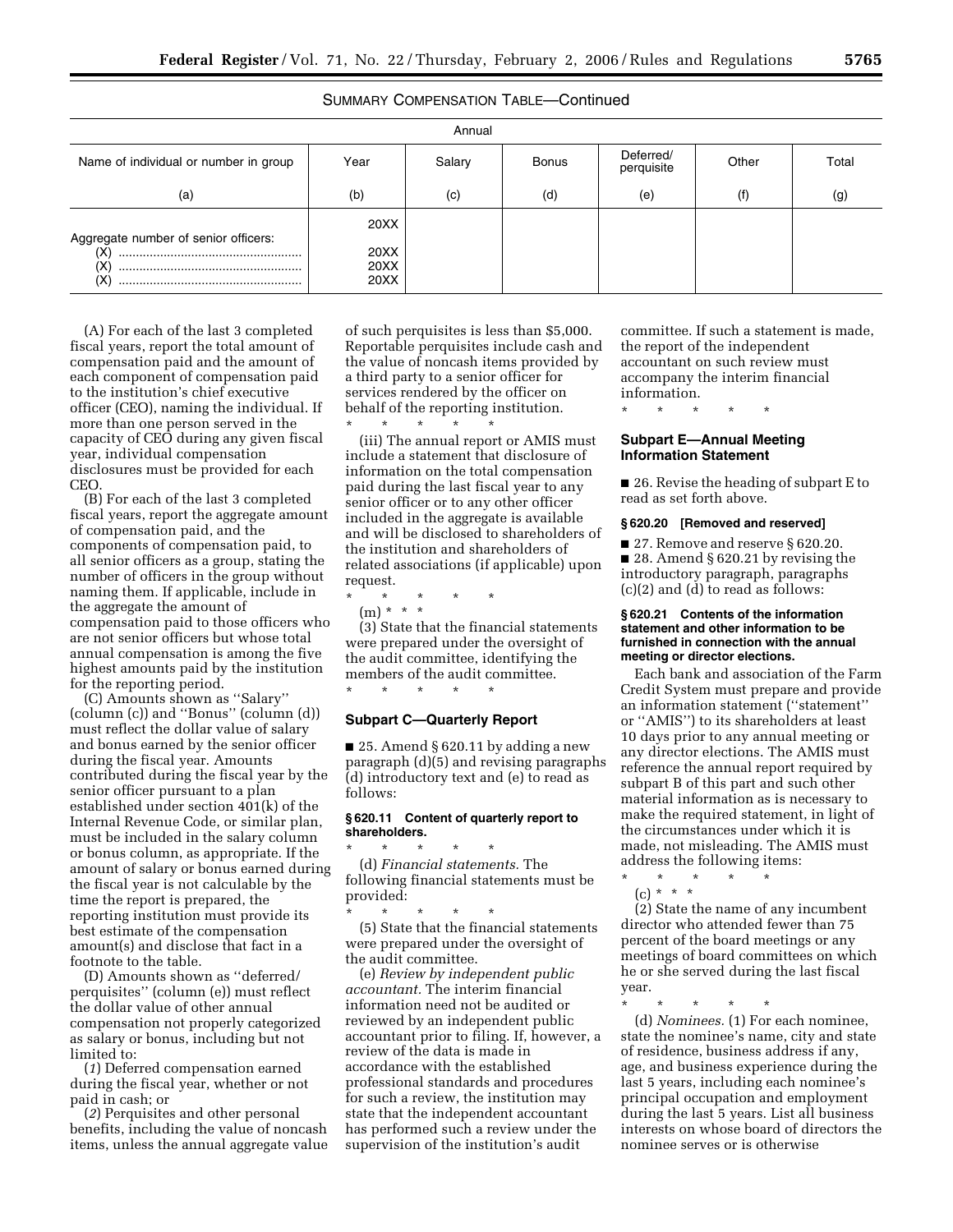employed in a position of authority, and state the principal business in which the business interest is engaged. Identify any family relationship of the nominee that would be reportable under part 612 of this chapter if elected to the institution's board.

(2) If fewer than two nominees for each position are named, describe the efforts of the nominating committee to locate two willing nominees.

(3) If association directors are nominated or elected by region, describe the regions and state the number of voting shareholders entitled to vote in each region.

(4) State whether nominations will be accepted from the floor. Associations must accept floor nominations. Any director nominee from the floor must be an eligible candidate for the director position for which the person has been nominated.

(i) For association directors not elected by region:

(A) If the annual meeting is to be held in more than one session and paper mail or electronic mail balloting will be conducted upon the conclusion of all sessions, state that nominations from the floor may be made at any session or, if the association's bylaws so provide, state that nominations from the floor shall be accepted only at the first session.

(B) If shareholders will not vote solely by paper mail or electronic mail ballot upon conclusion of all sessions, state that nominations from the floor may be made only at the first session.

(ii) For association directors elected by region:

(A) If more than one session of an annual meeting is held in a region, and if paper mail or electronic mail balloting will be conducted at the end of all sessions in a region, state that nominations from the floor may be made at any session in the region or, if the association's bylaws so provide, state that nominations from the floor shall be accepted only at the first session held in the region.

(B) If shareholders will not vote solely by paper mail or electronic mail ballot upon conclusion of all sessions in a region, state that nominations from the floor may be made only at the first session held in the region.

(5) For each nominee who is not an incumbent director, except a nominee from the floor, provide the information referred to in § 620.5(j) and (k) and paragraph (d)(1) of this section. If shareholders will vote by paper mail or electronic mail ballot upon conclusion of all sessions, each floor nominee must provide the information referred to in  $§ 620.5(j)$  and (k) and paragraph (d)(1) of this section in paper or electronic form to the Farm Credit institution within the time period prescribed by the institution's bylaws. If the institution's bylaws do not prescribe a time period, state that each floor nominee must provide the disclosure to the institution within 5 business days of the nomination. The institution must ensure that the information is provided to the voting shareholders by delivering the ballots for the election of directors in the same format as the comparable information contained in the information statement. If shareholders will not vote by paper mail or electronic mail ballot upon conclusion of all sessions, each floor nominee must provide the information referred to in  $\S 620.5$ (j) and (k) and paragraph (d)(1) of this section in paper or electronic form at the first session at which voting is held.

(6) Each bank and association must adopt policies and procedures that assure a disclosure statement is prepared by each director candidate. No person may be a nominee for director who does not make the disclosures required by this subpart. Candidate disclosure information must be distributed or mailed with ballots or proxy ballots to all shareholders eligible to vote in the election. Institutions may either restate such information in a standard format or provide complete copies of candidate disclosure information.

\* \* \* \* \*

■ 29. Revise subpart F to read as follows:

## **Subpart F—Bank and Association Audit and Compensation Committees**

Sec.

620.30 Audit committees. 620.31 Compensation committees.

#### **Subpart F—Bank and Association Audit and Compensation Committees**

## **§ 620.30 Audit committees.**

Each Farm Credit bank and association must establish and maintain an audit committee. An audit committee is established by adopting a written charter describing the committee's composition, authorities, and responsibilities in accordance with this section. All audit committees must maintain records of meetings, including attendance, for at least 3 fiscal years.

(a) *Composition.* Each member of an audit committee must be a member of the Farm Credit institution's board of directors. An audit committee may not consist of less than three members and must include any director designated as a financial expert under § 611.210(a)(2)

of this chapter. All audit committee members should be knowledgeable in at least one of the following: Public and corporate finance, financial reporting and disclosure, or accounting procedures.

(b) *Independence.* Every audit committee member must be free from any relationship that, in the opinion of the board, would interfere with the exercise of independent judgment as a committee member.

(c) *Resources.* Farm Credit institutions must permit their audit committees to contract for independent legal counsel and expert advisors. If an institution hires a financial expert advisor pursuant to § 611.210(a)(2), that advisor will also serve as an advisor to the audit committee. Each institution is responsible for providing monetary and nonmonetary resources to enable its audit committee to contract for external auditors, outside advisors, and ordinary administrative expenses. A two-thirds majority vote of the full board of directors is required to deny an audit committee's request for resources.

(d) *Duties.* Each audit committee must report only to the board of directors. In its capacity as a committee of the board, the audit committee is responsible for the following:

(1) *Financial reports.* Each audit committee must oversee management's preparation of the report to shareholders; review the impact of any significant accounting and auditing developments; review accounting policy changes relating to preparation of financial statements; and review annual and quarterly reports prior to release. After the audit committee reviews a financial policy, procedure, or report, it must record in its minutes its agreement or disagreement with the item(s) under review.

(2) *External auditors.* The external auditor must report directly to the audit committee. Each audit committee must:

(i) Determine the appointment, compensation, and retention of external auditors issuing audit reports of the institution; and

(ii) Review the external auditor's work.

(3) *Internal controls.* Each audit committee must oversee the institution's system of internal controls relating to preparation of financial reports, including controls relating to the institution's compliance with applicable laws and regulations. Any internal audit functions of the institution must also be subject to audit committee review and supervision.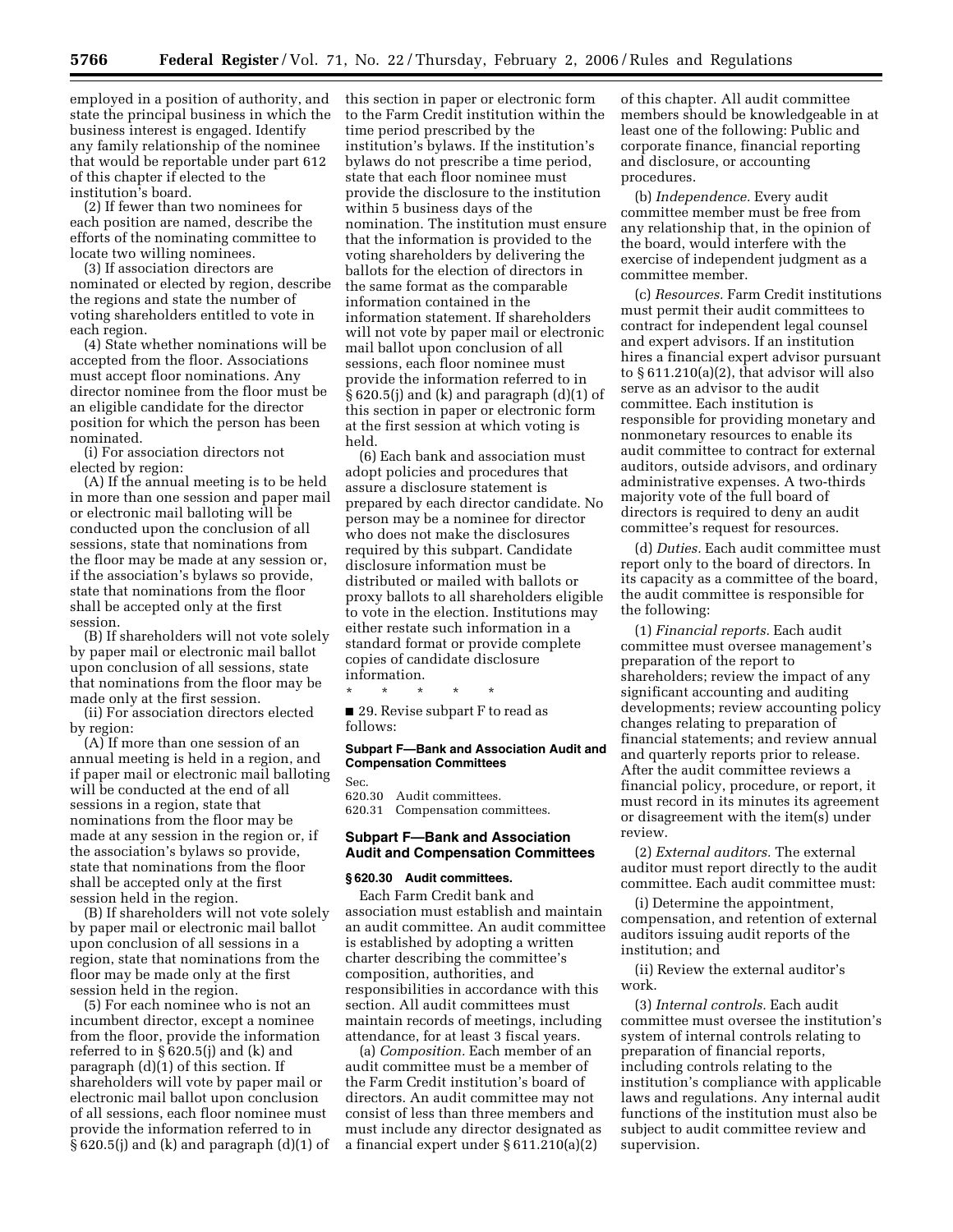## **§ 620.31 Compensation committees.**

Each Farm Credit bank and association must establish and maintain a compensation committee by adopting a written charter describing the committee's composition, authorities, and responsibilities in accordance with this section. All compensation committees will be required to maintain records of meetings, including attendance, for at least 3 fiscal years.

(a) *Composition.* Each compensation committee must consist of at least three members. Each committee member must be a member of the institution's board of directors. Every member must be free from any relationship that, in the opinion of the board, would interfere with the exercise of independent judgment as a committee member.

(b) *Duties.* Each compensation committee must report only to the board of directors. In its capacity as a committee of the board, the compensation committee is responsible for reviewing the compensation policies and plans for senior officers and employees. Each compensation committee must approve the overall compensation program for senior officers.

(c) *Resources.* Each institution must provide monetary and nonmonetary resources to enable its compensation committee to function.

## **PART 630—DISCLOSURE TO INVESTORS IN SYSTEM-WIDE AND CONSOLIDATED BANK DEBT OBLIGATIONS OF THE FARM CREDIT SYSTEM**

■ 30. The authority citation for part 630 continues to read as follows:

**Authority:** Secs. 5.17, 5.19 of the Farm Credit Act (12 U.S.C. 2252, 2254).

#### **Subpart A—General**

■ 31. Revise § 630.6 to read as follows:

## **§ 630.6 Funding Corporation committees.**

(a) *System Audit Committee.* The Funding Corporation must establish and maintain a System Audit Committee (SAC) by adopting a written charter describing the committee's composition, authorities, and responsibilities in accordance with this section. The SAC must maintain records of meetings, including attendance, for at least 3 fiscal years.

(1) *Composition.* All SAC members should be knowledgeable in at least one of the following: Public and corporate finance, financial reporting and disclosure, or accounting procedures.

(i) At least one-third of the SAC members must be representatives from the Farm Credit System.

(ii) The SAC may not consist of less than three members and at least one member must be a financial expert. A financial expert is one who either has experience with internal controls and procedures for financial reporting or experience in preparing or auditing financial statements.

(iii) The chair of the SAC must be a financial expert.

(2) *Independence.* Every audit committee member must be free from any relationship that, in the opinion of the Funding Corporation board, would interfere with the exercise of independent judgment as a committee member.

(3) *Resources.* The Funding Corporation must permit the SAC to contract for independent legal counsel and expert advisors. The Funding Corporation is responsible for providing monetary and nonmonetary resources to enable the SAC to contract for external auditors, outside advisors, and ordinary administrative expenses. A two-thirds majority vote of the full Funding Corporation board of directors is required to deny any SAC request for resources.

(4) *Duties.* The SAC reports only to the Funding Corporation board of directors. In its capacity as a committee of the board, the SAC is responsible for the following:

(i) *Financial reports.* The SAC must oversee the Funding Corporation's preparation of the report to stockholders and investors; review the impact of any significant accounting and auditing developments; review accounting policy changes relating to preparation of the System-wide combined financial statements; and review annual and quarterly reports prior to release. After the SAC reviews a financial policy, procedure, or report, it must record in its minutes its agreement or disagreement with the item(s) under review.

(ii) *External auditors.* The external auditor must report directly to the SAC. The SAC must:

(A) Determine the appointment, compensation, and retention of external auditors issuing System-wide audit reports; and

(B) Review the external auditor's work.

(iii) *Internal controls.* The SAC must oversee the Funding Corporation's system of internal controls relating to preparation of financial reports, including controls relating to the Farm Credit System's compliance with applicable laws and regulations.

(b) *Compensation committee.* The Funding Corporation must establish and maintain a compensation committee by

adopting a written charter describing the committee's composition, authorities, and responsibilities in accordance with this section. The compensation committee will be required to maintain records of meetings, including attendance, for at least 3 fiscal years.

(1) *Composition.* The committee must consist of at least three members. Each committee member must be a member of the Funding Corporation's board of directors. Every member must be free from any relationship that, in the opinion of the board, would interfere with the exercise of independent judgment as a committee member.

(2) *Duties.* The compensation committee must report only to the board of directors. In its capacity as a committee of the board, the compensation committee is responsible for reviewing the compensation policies and plans for senior officers and employees. The compensation committee must approve the overall compensation program for senior officers.

(3) *Resources.* The Funding Corporation must provide monetary and nonmonetary resources to enable its compensation committee to function.

#### **Subpart B—Annual Report to Investors**

■ 32. Amend § 630.20 by revising the introductory heading for paragraph (h), paragraphs (h)(2) and (l) introductory text to read as follows:

#### **§ 630.20 Contents of the annual report to investors.**

\* \* \* \* \*

(h) *Directors and senior officers.*  \* \* \* \* \*

(2) *Senior officers.* List the names of all senior officers employed by the disclosure entities, including position title and length of service at current position.

\* \* \* \* \* (l) *Financial statements.* Furnish System-wide combined financial statements and related footnotes prepared in accordance with GAAP, and accompanied by supplemental information prepared in accordance with the requirements of §630.20(m). The System-wide combined financial statements must provide investors and potential investors in FCS debt obligations with the most meaningful presentation pertaining to the financial condition and results of operations of the Farm Credit System. The Systemwide combined financial statement and accompanying supplemental information must be audited in accordance with generally accepted